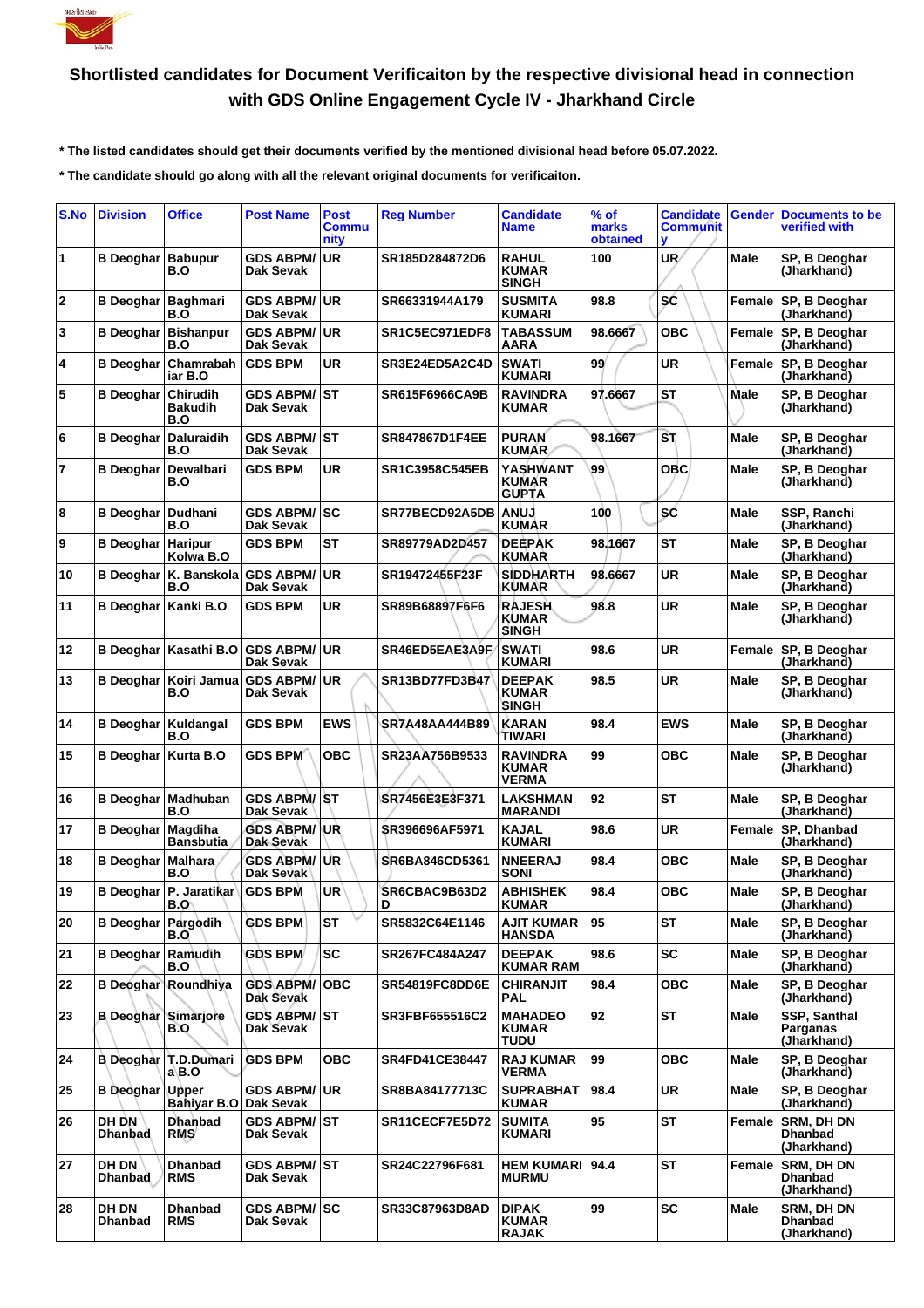| 29 | <b>DH DN</b><br><b>Dhanbad</b> | <b>HRO RMS</b><br><b>DH DN</b><br><b>Dhanbad</b> | GDS ABPM/UR<br>Dak Sevak             |              | SR7395D44F518B        | <b>RAKESH</b><br><b>KUMAR</b><br><b>PASWAN</b> | 98.8    | <b>SC</b>    | <b>Male</b> | SRM, DH DN<br><b>Dhanbad</b><br>(Jharkhand)        |
|----|--------------------------------|--------------------------------------------------|--------------------------------------|--------------|-----------------------|------------------------------------------------|---------|--------------|-------------|----------------------------------------------------|
| 30 | DH DN<br><b>Dhanbad</b>        | <b>HRO RMS</b><br>DH DN<br><b>Dhanbad</b>        | <b>GDS ABPM/</b><br>Dak Sevak        | <b>OBC</b>   | SR7FF85433CD79        | TARKESHWA<br><b>R RAY</b>                      | 98.6    | овс          | Male        | <b>SRM. DH DN</b><br><b>Dhanbad</b><br>(Jharkhand) |
| 31 | <b>Dhanbad</b>                 | Adrakuri<br>B.O                                  | <b>GDS ABPM/</b><br>Dak Sevak        | <b>UR</b>    | SR054A4684392B        | <b>RAMESH</b><br><b>RAY</b>                    | 100     | <b>OBC</b>   | <b>Male</b> | SP, Dhanbad<br>(Jharkhand)                         |
| 32 | <b>Dhanbad</b>                 | Alkusa B.O                                       | <b>GDS ABPM/</b><br>Dak Sevak        | <b>OBC</b>   | SR453AAAD48141        | <b>ASLAM</b><br><b>ANSARI</b>                  | 100     | <b>OBC</b>   | Male        | SP, Dhanbad<br>(Jharkhand)                         |
| 33 | <b>Dhanbad</b>                 | <b>Bandhdih</b><br>B.O                           | <b>GDS BPM</b>                       | <b>UR</b>    | SR19B631D94457        | <b>RAGHVINDR</b><br><b>A SINGH</b>             | 100     | <b>UR</b>    | <b>Male</b> | SP. Dhanbad<br>(Jharkhand)                         |
| 34 | <b>Dhanbad</b>                 | <b>Banstore</b><br>B.O                           | <b>GDS BPM</b>                       | <b>UR</b>    | SR12EB226F9852        | SHIVAANGINI 100<br><b>SINGH</b>                |         | <b>UR</b>    | Female      | SP, Dhanbad<br>(Jharkhand)                         |
| 35 | <b>Dhanbad</b>                 | <b>Bara Putki</b><br>B.O                         | <b>GDS BPM</b>                       | <b>ST</b>    | SR1A2498F81D29        | <b>MANTU</b><br><b>KUMAR</b>                   | 98.3333 | ST           | Male        | SP, Dhanbad<br>(Jharkhand)                         |
| 36 | <b>Dhanbad</b>                 | <b>Barmasia</b><br>B.O                           | <b>GDS ABPM/</b><br>Dak Sevak        | <b>UR</b>    | SR2784914C4822        | <b>MRITUNJOY</b><br><b>CHOWDHUR</b><br>Υ       | 99      | ŰR           | Male        | SP, Dhanbad<br>(Jharkhand)                         |
| 37 | <b>Dhanbad</b>                 | Benagoria<br>B.O                                 | <b>GDS BPM</b>                       | <b>UR</b>    | SR59AA4EA63446        | <b>NITU MISHRA</b>                             | 99      | <b>UR</b>    | Female      | SP, Dhanbad<br>(Jharkhand)                         |
| 38 | <b>Dhanbad</b>                 | <b>Bhagatdih</b><br>B.O                          | <b>GDS ABPM/</b><br><b>Dak Sevak</b> | <b>ST</b>    | SR34E436C5CDDF        | <b>GIRIDHARI</b><br><b>KUMAR</b>               | 98.1667 | <b>ST</b>    | Male        | SP, Dhanbad<br>(Jharkhand)                         |
| 39 | Dhanbad                        | <b>Bhitia B.O</b>                                | <b>GDS ABPM/</b><br>Dak Sevak        | <b>UR</b>    | SR2811BDB24229        | <b>DHARMENDR 99</b><br>A KUMAR<br><b>SINGH</b> |         | UR           | Male        | SP, Dhanbad<br>(Jharkhand)                         |
| 40 | <b>Dhanbad</b>                 | <b>Burragarh</b><br>B.O                          | <b>GDS BPM</b>                       | <b>ST</b>    | SR3B4C3CB6A654        | AMIT KUMAR 97.6                                |         | ST           | Male        | SP, Dhanbad<br>(Jharkhand)                         |
| 41 | <b>Dhanbad</b>                 | Charak                                           | <b>GDS ABPM/</b><br>Dak Sevak        | <b>OBC</b>   | <b>SR24CD1CCE7228</b> | <b>SIDDU</b><br><b>KUMAR</b>                   | 98.8    | <b>OBC</b>   | Male        | SP, Dhanbad<br>(Jharkhand)                         |
| 42 | <b>Dhanbad</b>                 | Gayachhad<br>a BO                                | <b>GDS ABPM/</b><br>Dak Sevak        | <b>UR</b>    | SR553A44FA8BF4        | <b>VISHWAS</b><br>VEER                         | 99      | ŰR           | <b>Male</b> | SP, Dhanbad<br>(Jharkhand)                         |
| 43 | <b>Dhanbad</b>                 | Gayachhad<br>a BO                                | <b>GDS BPM</b>                       | <b>UR</b>    | SR281159263AD1        | <b>SITANJALI</b><br>NIDHI                      | 98.8    | <b>SC</b>    | Female      | SP, Dhanbad<br>(Jharkhand)                         |
| 44 | <b>Dhanbad</b>                 | Ghatiali B.O                                     | <b>GDS ABPM/</b><br>Dak Sevak        | SC           | SR332359C14F8E        | <b>SHANI RAJ</b>                               | 98.8    | <b>SC</b>    | Male        | SP, Dhanbad<br>(Jharkhand)                         |
| 45 | <b>Dhanbad</b>                 | Hissim B.O                                       | <b>GDS ABPM/</b><br>Dak Sevak        | <b>EWS</b>   | SR0A4AD3924425        | <b>DHARAMBIR</b><br><b>KUMAR</b><br>SINGH      | 98.6    | <b>EWS</b>   | Male        | SP, Dhanbad<br>(Jharkhand)                         |
| 46 | <b>Dhanbad</b>                 | Jhalbarda<br>B.O                                 | <b>GDS ABPM/</b><br>Dak Sevak        | <b>OBC</b>   | SR3AF44A1FBE72        | <b>HEENA</b><br><b>GULNAR</b>                  | 100     | <b>OBC</b>   | Female      | SP, Dhanbad<br>(Jharkhand)                         |
| 47 | <b>Dhanbad</b>                 | Jhiluwa B.O                                      | <b>GDS ABPM/</b><br>Dak Sevak        | <b>UR</b>    | SR47E9F6ABCFE4        | <b>RAHUL</b><br>RANJAN                         | 98.8    | <b>UR</b>    | <b>Male</b> | SP, Dhanbad<br>(Jharkhand)                         |
| 48 | <b>Dhanbad</b>                 | Kalyanpur<br>B.O                                 | <b>GDS BPM</b>                       | <b>UR</b>    | SR164F19A25E2E        | <b>ANJU</b><br><b>KUMARI</b>                   | 98.8    | <b>SC</b>    | Female      | <b>SP. Dhanbad</b><br>(Jharkhand)                  |
| 49 | <b>Dhanbad</b>                 | Kanak Chas GDS BPM<br>B.O                        |                                      | UR           | SR7D7D4363CB5D        | <b>SUBIR</b><br><b>RAKSHIT</b>                 | 99.4    | <b>UR</b>    | Male        | SP, Dhanbad<br>(Jharkhand)                         |
| 50 | <b>Dhanbad</b>                 | Kesarkural<br>B.O                                | <b>GDS ABPM/SC</b><br>Dak Sevak      |              | SR42C43E8448B7        | <b>SANJAY</b><br><b>KUMAR</b>                  | 98.6    | <b>SC</b>    | <b>Male</b> | SP, Dhanbad<br>(Jharkhand)                         |
| 51 | <b>Dhanbad</b>                 | Kujama B.O                                       | <b>GDS BPM</b>                       | <b>SC</b>    | SR4F5ABC87AB3B        | <b>VISHAL</b><br><b>KUMAR</b><br><b>PASWAN</b> | 98.6    | <b>SC</b>    | <b>Male</b> | SP, Dhanbad<br>(Jharkhand)                         |
| 52 | <b>Dhanbad</b>                 | <b>Maira</b><br><b>Nawatand</b><br>B.O           | <b>GDS ABPM/ST</b><br>Dak Sevak      |              | SR1FB43C4F3AAD        | <b>GHANSHYAM</b><br>MANDAL                     | 96      | <b>ST</b>    | <b>Male</b> | SP, Dhanbad<br>(Jharkhand)                         |
| 53 | <b>Dhanbad</b>                 | Manjura<br>B.O                                   | <b>GDS ABPM/</b><br>Dak Sevak        | <b>ST</b>    | SR361F87B4E779        | <b>MANOJ</b><br><b>KUMAR</b><br><b>MURMU</b>   | 95      | <b>ST</b>    | <b>Male</b> | SP, Dhanbad<br>(Jharkhand)                         |
| 54 | <b>Dhanbad</b>                 | Manjura<br>B.O                                   | <b>GDS BPM</b>                       | <b>OBC</b>   | SR545586ADEAEC        | <b>SANDHYA</b><br><b>KUMARI</b>                | 100     | <b>OBC</b>   | Female      | SP, Dhanbad<br>(Jharkhand)                         |
| 55 | <b>Dhanbad</b>                 | Motinagar<br>S.O<br>(Dhanbad)                    | <b>GDS ABPM/</b><br>Dak Sevak        | <b>UR</b>    | SR7B9D12554797        | <b>PRITAM</b><br><b>KUMAR</b>                  | 98.8    | <b>OBC</b>   | Male        | SP, Dhanbad<br>(Jharkhand)                         |
| 56 | <b>Dhanbad</b>                 | Murhul<br>Sudi BO                                | <b>GDS ABPM/ ST</b><br>Dak Sevak     |              | SR299B23E62DB3        | <b>PUNAM</b><br><b>KUMARI</b>                  | 95      | <b>ST</b>    | Female      | SP, Dhanbad<br>(Jharkhand)                         |
| 57 | <b>Dhanbad</b>                 | Murhul<br>Sudi BO                                | <b>GDS BPM</b>                       | <b>PWD-A</b> | SR62ADDD4D83A<br>A    | <b>AWANTI</b><br><b>KUMARI</b>                 | 91      | <b>PWD-A</b> | Female      | SP, Dhanbad<br>(Jharkhand)                         |
| 58 | <b>Dhanbad</b>                 | Nagnagar<br>B.O                                  | <b>GDS ABPM/</b><br>Dak Sevak        | <b>EWS</b>   | SR29A7957191DD        | <b>KAMLESH</b><br><b>KUMAR RAI</b>             | 98.5    | <b>EWS</b>   | Male        | SP, Dhanbad<br>(Jharkhand)                         |
| 59 | <b>Dhanbad</b>                 | <b>Narkera</b><br><b>Punarwas</b><br>BO.         | <b>GDS ABPM/</b><br>Dak Sevak        | <b>UR</b>    | SR83913A1DF481        | AMAN<br><b>KUMAR</b>                           | 98.8    | <b>OBC</b>   | Male        | SP, Dhanbad<br>(Jharkhand)                         |
| 60 | <b>Dhanbad</b>                 | <b>Narkera</b><br><b>Punarwas</b><br>BO          | <b>GDS BPM</b>                       | <b>ST</b>    | SR49F158C44454        | <b>ANITA</b><br><b>HEMBROM</b>                 | 97.6    | <b>ST</b>    | Female      | SP, Dhanbad<br>(Jharkhand)                         |
| 61 | <b>Dhanbad</b>                 | Pathuria<br>B.O                                  | <b>GDS BPM</b>                       | <b>UR</b>    | sr5f623b7c34f5        | <b>ASHISH</b><br><b>KUMAR</b>                  | 99      | ОВС          | Male        | SP, Dhanbad<br>(Jharkhand)                         |
| 62 | <b>Dhanbad</b>                 | Rajganj S.O                                      | <b>GDS ABPM/</b><br>Dak Sevak        | <b>UR</b>    | SR8CD12137F448        | <b>GAURAV</b><br><b>KUMAR</b>                  | 98.8    | <b>OBC</b>   | Male        | SP, Dhanbad<br>(Jharkhand)                         |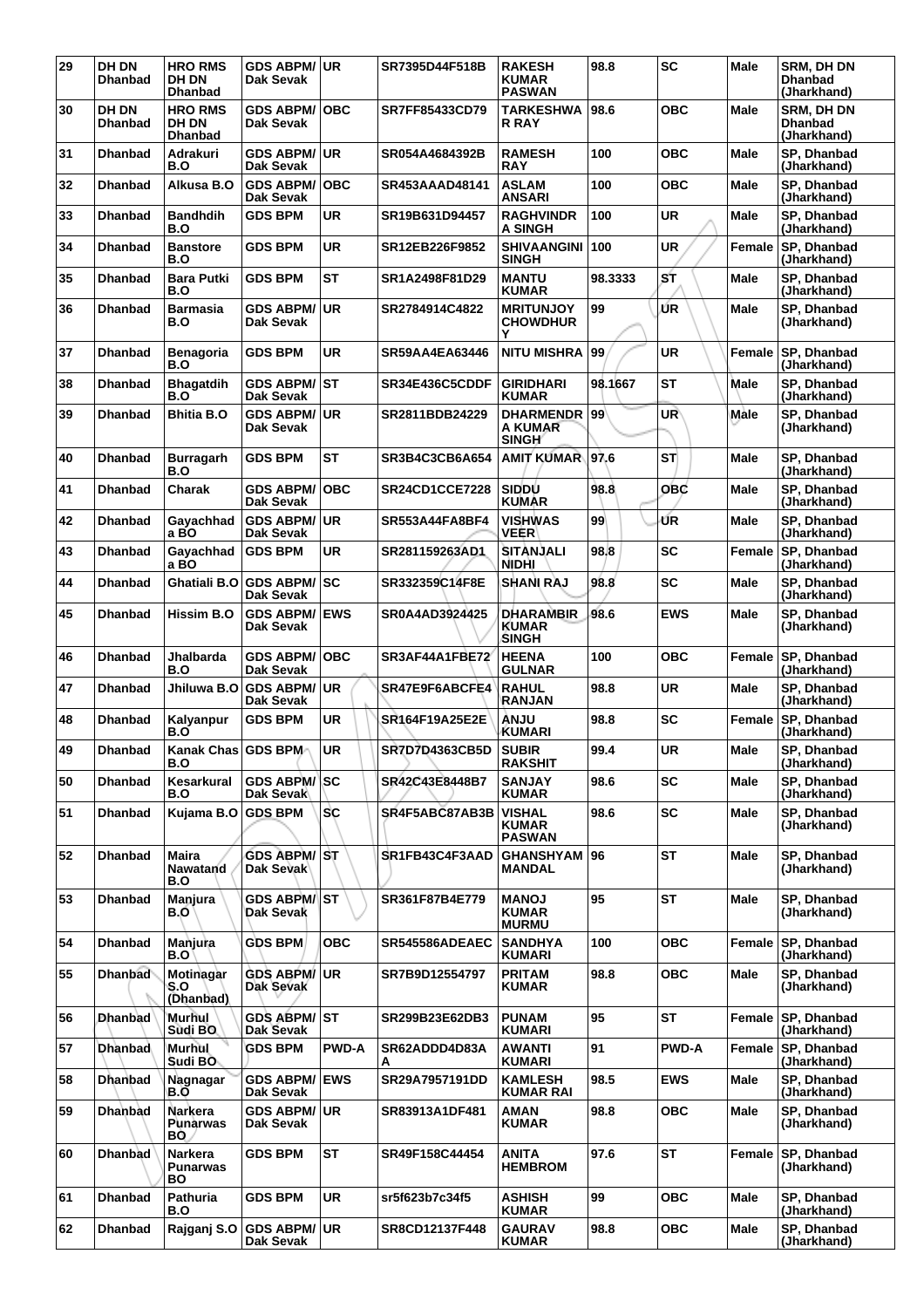| 63 | <b>Dhanbad</b> | B.O                           | Rangamatia GDS ABPM/SC<br>Dak Sevak            |             | SR3FFAE54E3AB6        | <b>HARSH</b><br><b>KUMAR</b>                   | 98.6    | <b>SC</b>  | Male        | SP, Dhanbad<br>(Jharkhand)                         |
|----|----------------|-------------------------------|------------------------------------------------|-------------|-----------------------|------------------------------------------------|---------|------------|-------------|----------------------------------------------------|
| 64 | <b>Dhanbad</b> | <b>Silphore</b><br>B.Ò        | <b>GDS ABPM/ ST</b><br>Dak Sevak               |             | <b>SR265B63CBC4F9</b> | <b>BIKASH</b><br><b>KUMAR</b><br><b>MANDAL</b> | 96.6    | <b>ST</b>  | <b>Male</b> | SP, Dhanbad<br>(Jharkhand)                         |
| 65 | <b>Dhanbad</b> | Thaparnaga GDS BPM<br>r B.O   |                                                | <b>EWS</b>  | SR4DF189484B7B        | <b>SHASHI</b><br><b>KANT DIXIT</b>             | 97.8    | <b>EWS</b> | Male        | SP. Dhanbad<br>(Jharkhand)                         |
| 66 | <b>Dhanbad</b> | Tundoo S.O                    | <b>GDS ABPM/</b><br>Dak Sevak                  | <b>IEWS</b> | SR0F7F547B5351        | <b>LAV KUSH</b><br><b>KUMAR</b>                | 98.5    | <b>EWS</b> | Male        | SP, Dhanbad<br>(Jharkhand)                         |
| 67 | Giridih        | Alagdiha<br>B.O.              | <b>GDS BPM</b>                                 | <b>OBC</b>  | SR4F72C8C94681        | <b>NITISH</b><br><b>KUMAR</b><br><b>SINGH</b>  | 100     | ОВС        | <b>Male</b> | SP, B Deoghar<br>(Jharkhand)                       |
| 68 | Giridih        | Argamo<br>B.Ō                 | <b>GDS ABPM/ UR</b><br>Dak Sevak               |             | SR7F49CDD5AF88        | <b>MITHLESH</b><br><b>KUMAR</b>                | 98.4    | UR         | <b>Male</b> | SP, Giridih<br>(Jharkhand)                         |
| 69 | <b>Giridih</b> | Argamo<br>B.O                 | <b>GDS ABPM/ SC</b><br>Dak Sevak               |             | SR29E46EE2A29C        | <b>AWADHESH</b><br>KUMAR RAM                   | 100     | <b>SC</b>  | <b>Male</b> | SP, Giridih<br>(Jharkhand)                         |
| 70 | Giridih        | Argamo<br>B.Ō                 | <b>GDS BPM</b>                                 | <b>UR</b>   | SR0A9DA6F3FAA2        | <b>SONU</b><br><b>KUMAR</b>                    | 98.6    | OBC        | Male        | SP, Patna Sahib<br>(Bihar)                         |
| 71 | Giridih        | Armo B.O.                     | <b>GDS ABPM/ ST</b><br>Dak Sevak               |             | <b>SR7C3657899AAA</b> | <b>MUKESH</b><br><b>KUMAR</b><br><b>SINGH</b>  | 98.3333 | <b>ST</b>  | Male        | SP, Giridih<br>(Jharkhand)                         |
| 72 | Giridih        | Aura B.O                      | <b>GDS ABPM/</b><br>Dak Sevak                  | <b>OBC</b>  | SR644CE44A4813        | <b>AKRAMUDDI</b><br>N                          | 99.2    | <b>OBC</b> | Male        | SP, Giridih<br>(Jharkhand)                         |
| 73 | Giridih        | Aura B.O                      | <b>GDS BPM</b>                                 | ОВС         | SR784C2A181667        | AJAY KUMAR 100<br><b>MAHTO</b>                 |         | <b>OBC</b> | Male        | SP, Giridih<br>(Jharkhand)                         |
| 74 | Giridih        | <b>Baddiha</b><br>B.O         | <b>GDS ABPM/ ST</b><br>Dak Sevak               |             | SR694CFFF7EE94        | <b>ROBIN</b><br><b>MURMU</b>                   | 93.1    | SŤ         | <b>Male</b> | SP, Giridih<br>(Jharkhand)                         |
| 75 | Giridih        | <b>Baddiha</b><br>B.O         | <b>GDS BPM</b>                                 | <b>UR</b>   | SR8AF69EFFF8CB        | <b>BABLU</b><br>KUMAR ROY                      | 98.6    | UR         | Male        | SP, Giridih<br>(Jharkhand)                         |
| 76 | Giridih        | <b>Balak B.O</b>              | <b>GDS BPM</b>                                 | <b>OBC</b>  | SR454ED38FA96B        | <b>NAGARJIT</b><br>KUMAR                       | 98.6    | <b>OBC</b> | Male        | SP, Giridih<br>(Jharkhand)                         |
| 77 | Giridih        | <b>Barkipunu</b><br>B.O       | <b>GDS BPM</b>                                 | <b>ST</b>   | SR7962741BD3C7        | <b>PRAMOD</b><br>KUMAR                         | 98.5    | <b>ST</b>  | <b>Male</b> | SP, Giridih<br>(Jharkhand)                         |
| 78 | Giridih        | Beko B.O                      | GDS ABPM/SC<br>Dak Sevak                       |             | SR4214A9B734F8        | <b>CHHUMIYA</b><br>KUMARI                      | 98.3333 | <b>SC</b>  | Female      | <b>SP.</b> Giridih<br>(Jharkhand)                  |
| 79 | Giridih        | Bermo S.O                     | <b>GDS ABPM/ UR</b><br>Dak Sevak               |             | SR7C316D59AD88        | <b>AYUB ALAM</b>                               | 98.4    | <b>UR</b>  | Male        | SP, Giridih<br>(Jharkhand)                         |
| 80 | Giridih        | <b>Bhandarida</b><br>h S.O    | <b>GDS ABPM/UR</b><br>Dak Sevak                |             | SR5389E4A7C94A        | <b>KRISHNA</b><br><b>KUMAR</b>                 | 98.5    | <b>OBC</b> | <b>Male</b> | SP, Giridih<br>(Jharkhand)                         |
| 81 | Giridih        | <b>Bharkhar</b><br>B.O        | <b>GDS ABPM/</b><br>Dak Sevak                  | ∣oвc        | SR2EE9B4DB784B        | <b>VINAY</b><br><b>KUMAR</b>                   | 98.6    | <b>OBC</b> | Male        | <b>SP. Giridih</b><br>(Jharkhand)                  |
| 82 | Giridih        | <b>Birni B.O</b>              | <b>GDS BPM</b>                                 | UR.         | SR5A2EC1B6ED12        | CHANDAN<br>TURI                                | 99      | <b>SC</b>  | Male        | SP, Giridih<br>(Jharkhand)                         |
| 83 | Giridih        | <b>Bishunpur</b><br>B.O       | <b>GDS BPM</b>                                 | <b>SC</b>   | SR0D4A5D7688C4        | <b>DEEPAK</b><br>KUMAR                         | 98.6    | <b>SC</b>  | Male        | SP, Giridih<br>(Jharkhand)                         |
| 84 | Giridih        | <b>Budhudih</b><br>B.O        | GDS BPM                                        | ∣sc         | SR68C41166D47F        | <b>KANCHAN</b><br><b>KUMARI</b>                | 98.3333 | <b>SC</b>  |             | Female SP, Giridih<br>(Jharkhand)                  |
| 85 | Giridih        | Chandrapur<br>a S.O           | <b>GDS ABPM/ EWS</b><br>Dak Sevak <sup>1</sup> |             | <b>SR6C4BB3759FB6</b> | <b>UJJWAL</b><br><b>KUMAR</b><br><b>SINGH</b>  | 97.6    | <b>EWS</b> | Male        | SP, Giridih<br>(Jharkhand)                         |
| 86 | Giridih        | Chhachhan<br>do B.O           | <b>GDS ABPM/UR</b><br>Dak Sevak                |             | <b>SR5744E48D42DF</b> | <b>GOUTAM</b><br><b>KUMAR</b>                  | 98.4    | <b>UR</b>  | Male        | SP, Giridih<br>(Jharkhand)                         |
| 87 | <b>Giridih</b> | Chilga B.O                    | <b>GDS ABPM/SC</b><br>Dak Sevak                |             | SR5BC4BC3A87D8        | <b>ABHISHEK</b><br><b>KUAMR</b>                | 98.2    | <b>SC</b>  | Male        | SP, Giridih<br>(Jharkhand)                         |
| 88 | <b>Giridih</b> | Chilga B.O                    | <b>GDS BPM</b>                                 | <b>SC</b>   | SR01E262FCB282        | <b>SHITAL</b><br><b>KUMAR DAS</b>              | 98      | <b>SC</b>  | Male        | SP, Giridih<br>(Jharkhand)                         |
| 89 | <b>Giridih</b> | Chino B.O                     | <b>GDS ABPM/UR</b><br>Dak Sevak                |             | <b>SR55A1C656E3CC</b> | <b>NIRANJAN</b><br><b>KUMAR</b>                | 98.4    | <b>OBC</b> | Male        | SP, B Deoghar<br>(Jharkhand)                       |
| 90 | Giridih        | Choutha<br>B.O                | <b>GDS BPM</b>                                 | ОВС         | SR7299A2B6522E        | <b>ROSHAN</b><br><b>KUMAR</b><br><b>SHARMA</b> | 98.6    | ОВС        | Male        | SP, Giridih<br>(Jharkhand)                         |
| 91 | Giridih        | Dumma B.O                     | <b>GDS ABPM/ SC</b><br>Dak Sevak               |             | SR072AD45B4344        | <b>PAWAN</b><br><b>KUMAR</b>                   | 98.2    | <b>SC</b>  | Male        | <b>SRM, DH DN</b><br><b>Dhanbad</b><br>(Jharkhand) |
| 92 | Giridih        | Gadar B.O.                    | <b>GDS BPM</b>                                 | <b>ST</b>   | SR4DA95D1D7DD<br>C    | <b>BASHIST</b><br><b>KUMAR</b>                 | 98.5    | <b>ST</b>  | Male        | SP, Giridih<br>(Jharkhand)                         |
| 93 | Giridih        | Gadi<br>Nawdiha<br><b>B.O</b> | <b>GDS ABPM/ UR</b><br>Dak Sevak               |             | <b>SR0C79E995F5A5</b> | YUGAL<br><b>KISHOR</b><br>YADAV                | 98.4    | <b>UR</b>  | Male        | SP, Giridih<br>(Jharkhand)                         |
| 94 | <b>Giridih</b> | Gadi Sirsia<br>B.O            | <b>GDS ABPM/ UR</b><br>Dak Sevak               |             | SR3AA4A4D32956        | <b>MANISH</b><br><b>KUMAR</b>                  | 98.6    | <b>OBC</b> | Male        | SP, Giridih<br>(Jharkhand)                         |
| 95 | Giridih        | Galagi B.O                    | <b>GDS ABPM/ST</b><br>Dak Sevak                |             | SR2444D44A856C        | <b>MANOJ</b><br><b>MARANDI</b>                 | 95      | <b>ST</b>  | Male        | SP, Giridih<br>(Jharkhand)                         |
| 96 | Giridih        | Gumgi B.O                     | <b>GDS ABPM/ EWS</b><br>Dak Sevak              |             | SR13512D4D3467        | <b>ARIPT</b><br><b>SAXENA</b>                  | 97.5    | <b>EWS</b> | Male        | SP, Giridih<br>(Jharkhand)                         |
| 97 | Giridih        | <b>Jagsemar</b><br>B.O        | <b>GDS ABPM/ SC</b><br>Dak Sevak               |             | <b>SR59B6A9C33B5F</b> | <b>RAJU</b><br><b>KUMAR</b><br><b>MANJHI</b>   | 98      | SC         | Male        | SP, Giridih<br>(Jharkhand)                         |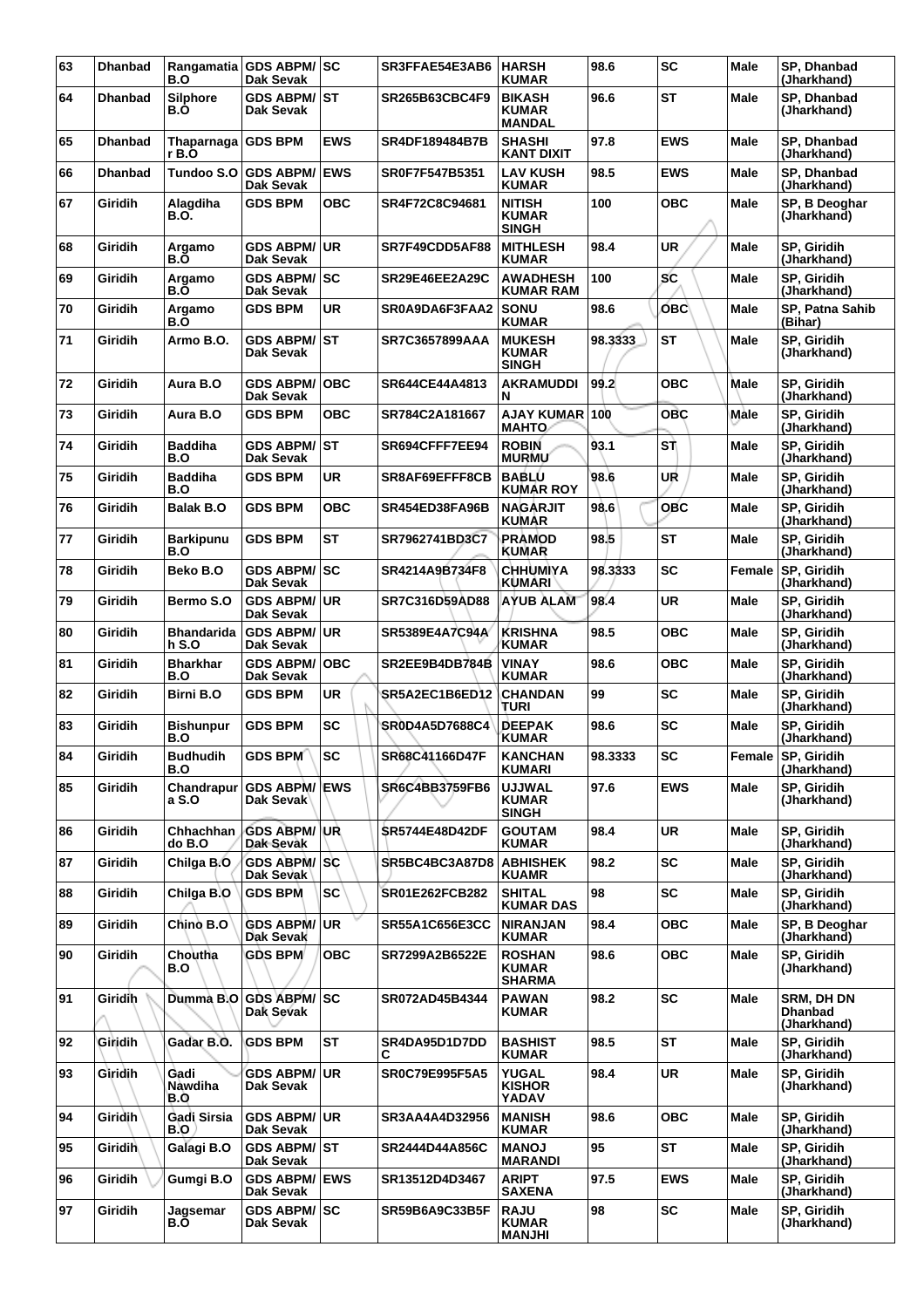| 98  | Giridih        | Jagsemar<br>B.O           | <b>GDS BPM</b>                          | <b>PWD-A</b> | SR6834A48482F9        | <b>NAWLESH</b><br><b>KUMAR</b>                     | 98      | <b>PWD-A</b> | Male        | SP, Giridih<br>(Jharkhand)        |
|-----|----------------|---------------------------|-----------------------------------------|--------------|-----------------------|----------------------------------------------------|---------|--------------|-------------|-----------------------------------|
| 99  | <b>Giridih</b> | Jamdar B.O                | <b>GDS ABPM/ UR</b><br>Dak Sevak        |              | SR64FF3FCE1A59        | <b>RAVIRANJAN</b><br><b>KUMAR</b>                  | 98.3333 | овс          | Male        | SP, Giridih<br>(Jharkhand)        |
| 100 | <b>Giridih</b> | Kapilo B.O                | <b>GDS ABPM/ UR</b><br>Dak Sevak        |              | SR8A693E1F7B23        | <b>SADANAND</b><br><b>KUMAR</b><br><b>VERMA</b>    | 98.5    | <b>OBC</b>   | <b>Male</b> | SP, Giridih<br>(Jharkhand)        |
| 101 | Giridih        | Karihari<br>B.O           | <b>GDS ABPM/ UR</b><br>Dak Sevak        |              | <b>SR0312F46ADC9D</b> | <b>PUJA SINGH</b>                                  | 100     | <b>OBC</b>   | Female      | <b>SP, Giridih</b><br>(Jharkhand) |
| 102 | Giridih        | Kathkoko<br>B.O           | <b>GDS ABPM/ UR</b><br>Dak Sevak        |              | <b>SR0742CE472D7E</b> | <b>VISHNU</b><br>KUMAR<br>YADAV                    | 98.4    | <b>UR</b>    | Male        | SP, Giridih<br>(Jharkhand)        |
| 103 | Giridih        | Khambhra<br>B.O.          | <b>GDS BPM</b>                          | ST           | SR079F4E25536B        | <b>RAVI</b><br><b>RANJAN</b><br><b>SINGH</b>       | 98.5    | <b>ST</b>    | Male        | SP, Hazaribagh<br>(Jharkhand)     |
| 104 | Giridih        | Kharkhari<br><b>B.O.</b>  | GDS ABPM/ST<br><b>Dak Sevak</b>         |              | SR424DC3444439        | <b>KAMLESH</b><br><b>MARANDI</b>                   | 91.6    | 's v         | Male        | SP, Giridih<br>(Jharkhand)        |
| 105 | Giridih        | Kharkhari<br>B.O.         | <b>GDS BPM</b>                          | <b>EWS</b>   | SR19A616C9F22F        | VIKASH<br><b>KUMAR</b>                             | 97.6    | <b>EWS</b>   | Male        | SP, Giridih<br>(Jharkhand)        |
| 106 | <b>Giridih</b> | Khatauri<br>B.O.          | <b>GDS BPM</b>                          | <b>UR</b>    | <b>SR8CB5444F9E6E</b> | <b>GUDIYA</b><br><b>SINGH</b>                      | 98.4    | <b>UR</b>    | Female      | <b>SP, Giridih</b><br>(Jharkhand) |
| 107 | Giridih        | Khetko B.O                | <b>GDS BPM</b>                          | <b>ST</b>    | <b>SR2AC6A174BA15</b> | <b>RAJEN</b><br><b>MURMU</b>                       | 91.2    | <b>ST</b>    | Male        | SP, Giridih<br>(Jharkhand)        |
| 108 | <b>Giridih</b> | Khukhara<br>B.O           | <b>GDS ABPM/ ST</b><br>Dak Sevak        |              | SR57D1CE2DEAC6        | <b>SURANJAN</b><br><b>SOREN</b>                    | 95      | <b>ST</b>    | Male        | SP, Giridih<br>(Jharkhand)        |
| 109 | Giridih        | Kisgo B.O                 | <b>GDS ABPM/ EWS</b><br>Dak Sevak       |              | SR03ABF39F5B35        | <b>RAJ</b>                                         | 97.2    | <b>EWS</b>   | <b>Male</b> | SP, Giridih<br>(Jharkhand)        |
| 110 | Giridih        | Kudko B.O.                | <b>GDS BPM</b>                          | <b>UR</b>    | SR5F66D565641E        | AJAY KUMAR 98.5<br><b>MAHTO</b>                    |         | <b>OBC</b>   | <b>Male</b> | SP, Giridih<br>(Jharkhand)        |
| 111 | <b>Giridih</b> | Kumharlalo<br>B.O         | <b>GDS BPM</b>                          | <b>UR</b>    | SR0D5522967E3D        | <b>SONI</b><br><b>KUMARI</b>                       | 99      | UR           | Female      | <b>SP, Giridih</b><br>(Jharkhand) |
| 112 | <b>Giridih</b> | Kurhobindo GDS BPM<br>B.O |                                         | <b>UR</b>    | SR04C53597449C        | RANDHIR<br><b>KUMAR RAJ</b>                        | 99      | <b>UR</b>    | <b>Male</b> | SP, Giridih<br>(Jharkhand)        |
| 113 | Giridih        | Kurpania<br><b>B.O.</b>   | GDS ABPM/ST<br><b>Dak Sevak</b>         |              | SR21E4C94DB4DE        | <b>SADANAND</b><br><b>BASKEY</b>                   | 89.8    | <b>ST</b>    | Male        | SP, Giridih<br>(Jharkhand)        |
| 114 | Giridih        | Kushmarja<br>B.O.         | <b>GDS ABPM/ ST</b><br><b>Dak Sevak</b> |              | SR2387995222A2        | <b>PRAMOD</b><br><b>MARANDI</b>                    | 89.3    | <b>ST</b>    | Male        | SP, Bhagalpur<br>(Bihar)          |
| 115 | <b>Giridih</b> | Laxmantun<br>da B.O       | <b>GDS ABPM/UR</b><br>Dak Sevak         |              | SR432C87F8349A        | <b>DHARMENDR</b><br>A MAHTO                        | 98.3333 | <b>OBC</b>   | <b>Male</b> | SP, Dhanbad<br>(Jharkhand)        |
| 116 | Giridih        | Leda B.O                  | <b>GDS ABPM/OBC</b><br>Dak Sevak        |              | SR72A413B72F84        | <b>BRAHMDEV</b><br><b>YADAV</b>                    | 98.5    | <b>OBC</b>   | Male        | SP, Giridih<br>(Jharkhand)        |
| 117 | <b>Giridih</b> | <b>Mandramo</b><br>B.O    | <b>GDS BPM</b>                          | <b>UR</b>    | SR78F16E9A7758        | <b>RAVINDRA</b><br><b>KUMAR</b>                    | 98.3333 | <b>UR</b>    | Male        | SP, Giridih<br>(Jharkhand)        |
| 118 | Giridih        | Manjhiladih<br>B.O        | <b>GDS BPM</b>                          | <b>UR</b>    | SR23E43294A4DC        | <b>SHIVSHANKA</b><br><b>R KUMAR</b><br>YADAV       | 99.2    | <b>OBC</b>   | Male        | SP, Giridih<br>(Jharkhand)        |
| 119 | Giridih        | <b>Mansadih</b><br>B.O.   | GDS ABPM/IUR<br>Dak Sevak               |              | SR7AE26A7D4328        | <b>KUNDAN</b><br><b>KUMAR ROY</b>                  | 99.2    | <b>UR</b>    | Male        | SP, Giridih<br>(Jharkhand)        |
| 120 | Giridih        | <b>Mansadih</b><br>B.O.   | <b>GDS BPM</b>                          | <b>EWS</b>   | SR1F24FD95B51C        | <b>ANMOL</b><br><b>KUMAR</b>                       | 98.8333 | <b>EWS</b>   | <b>Male</b> | SP, Giridih<br>(Jharkhand)        |
| 121 | Giridih        | Margoda<br>BO             | <b>GDS BPM</b>                          | \UR          | <b>SR2A44C1DF2413</b> | AMAR NATH<br><b>PRASAD</b>                         | 98.4    | <b>UR</b>    | Male        | SP, Giridih<br>(Jharkhand)        |
| 122 | Giridih        | <b>Naitnd B.O</b>         | <b>GDS ABPM/SC</b><br>Dak Sevak         |              | SR3964BC953228        | <b>SANJEET</b><br>KUMAR RAM                        | 98      | <b>SC</b>    | Male        | SP, Dhanbad<br>(Jharkhand)        |
| 123 | Giridih        | Naitnd B.O                | GDS ABPM/UR<br>Dak Sevak                |              | <b>SR21EDA7D5F993</b> | <b>VISHNU</b><br><b>KUMAR</b><br>YADAV             | 98.2    | <b>UR</b>    | <b>Male</b> | SP, Giridih<br>(Jharkhand)        |
| 124 | Giridih        | Persia <sub>B.O</sub>     | <b>GDS BPM</b>                          | UR           | SR42CBC16DAD49        | <b>SANJAY</b><br><b>KUMAR</b><br><b>MANDAL</b>     | 98.4    | <b>OBC</b>   | Male        | SP, Giridih<br>(Jharkhand)        |
| 125 | Giridih        | Phulchi B.O               | <b>GDS ABPM/UR</b><br>Dak Sevak         |              | SR1C9BBD9E6B55        | <b>KHUSHBOO</b><br><b>BHARADWAJ</b>                | 98.2    | <b>UR</b>    | Female      | SP, Giridih<br>(Jharkhand)        |
| 126 | <b>Giridih</b> | Pihra B.O                 | <b>GDS BPM</b>                          | <b>ST</b>    | SR3A2EC6BC484B        | <b>APRASHURA</b><br><b>M KUMAR</b><br><b>SINGH</b> | 96.2    | <b>ST</b>    | <b>Male</b> | SP, Giridih<br>(Jharkhand)        |
| 127 | Giridih        | <b>Pirtand S.O</b>        | <b>GDS ABPM/OBC</b><br>Dak Sevak        |              | SR1D777B1C7A64        | <b>DIWAKANT</b><br><b>MANDAL</b>                   | 98.6    | <b>OBC</b>   | Male        | SP, Giridih<br>(Jharkhand)        |
| 128 | Giridih        | Salaidih<br>B.Q.          | <b>GDS BPM</b>                          | UR.          | <b>SR0C9563D644BF</b> | <b>DEVENDRA</b><br>NATH<br><b>RAWANI</b>           | 98.2    | <b>UR</b>    | Male        | SP, Giridih<br>(Jharkhand)        |
| 129 | Giridih        | Sankh B.O                 | <b>GDS BPM</b>                          | <b>ST</b>    | <b>SR37BB4CE97D96</b> | <b>ARTI</b><br><b>HANSDA</b>                       | 91.4    | <b>ST</b>    | Female      | <b>SP.</b> Giridih<br>(Jharkhand) |
| 130 | <b>Giridih</b> | Serua B.O.                | <b>GDS ABPM/</b><br>Dak Sevak           | ∣OBC         | SR8EA1B114E773        | <b>RAJESH</b><br>KUMAR<br>YADAV                    | 98.4    | <b>OBC</b>   | Male        | SP, Giridih<br>(Jharkhand)        |
| 131 | Giridih        | Serua B.O.                | <b>GDS BPM</b>                          | <b>ST</b>    | SR221EF9164FF6        | <b>BABLU</b><br><b>KISKU</b>                       | 90.8    | <b>ST</b>    | Male        | SP, Giridih<br>(Jharkhand)        |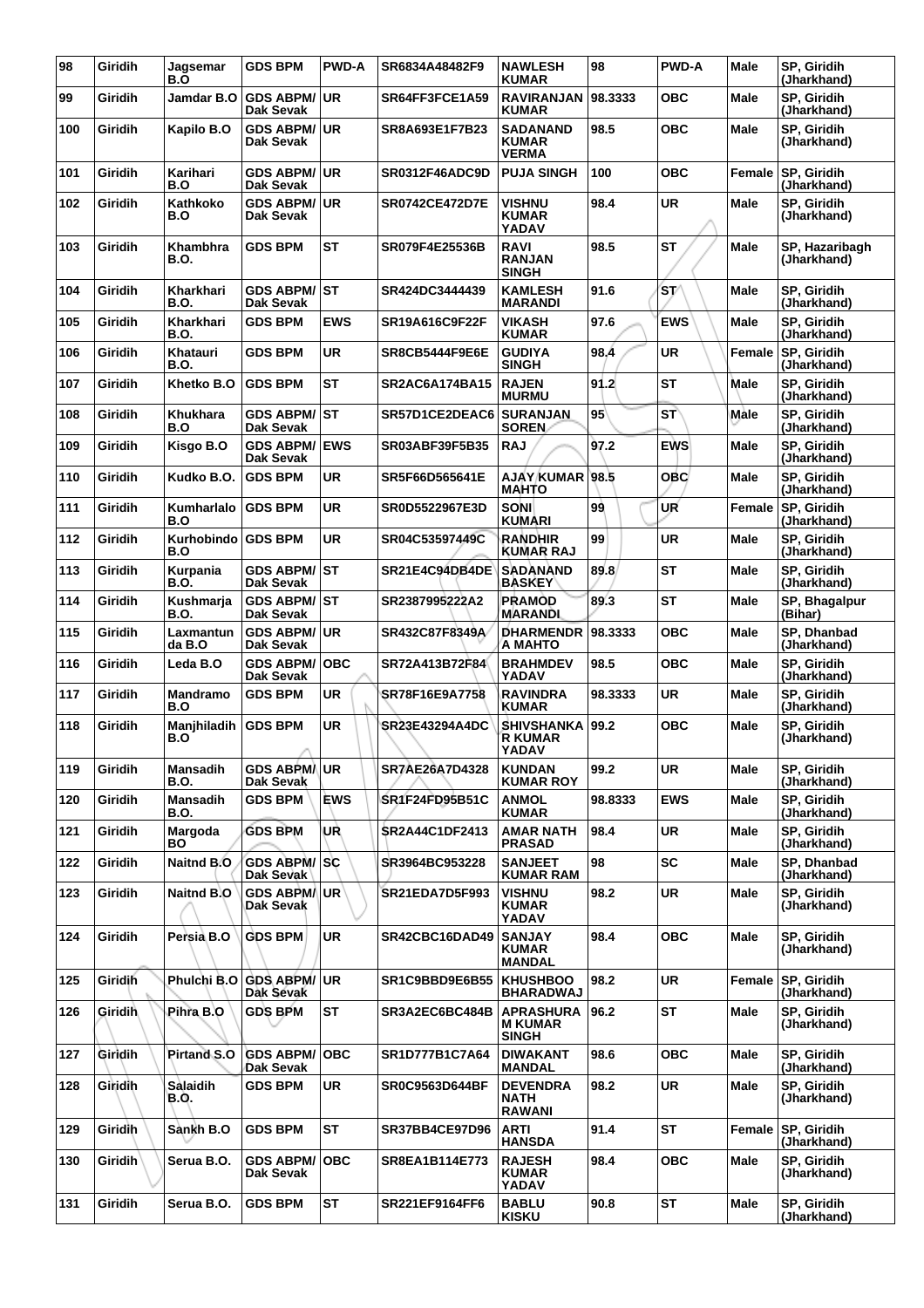| 132 | Giridih      | Siyari B.O.                 | <b>GDS BPM</b>                           | <b>ST</b>  | <b>SR545F946EFF5B</b> | <b>RAHUL</b><br><b>KUJUR</b>                   | 89.3    | <b>ST</b>  | <b>Male</b> | SP, Giridih<br>(Jharkhand)                         |
|-----|--------------|-----------------------------|------------------------------------------|------------|-----------------------|------------------------------------------------|---------|------------|-------------|----------------------------------------------------|
| 133 | Giridih      | <b>Sonardih</b><br>B.O      | <b>GDS BPM</b>                           | <b>SC</b>  | SR62843DC676D6        | <b>RAMCHANDR</b><br>A DAS                      | 98      | <b>SC</b>  | <b>Male</b> | SP, Giridih<br>(Jharkhand)                         |
| 134 | Giridih      | Tara B.O                    | <b>GDS ABPM/ST</b><br>Dak Sevak          |            | SR1A4977455C48        | <b>KHUSHBOO</b><br><b>TUDU</b>                 | 89      | <b>ST</b>  | Female      | SP, Giridih<br>(Jharkhand)                         |
| 135 | Giridih      | <b>Tengrakhur</b><br>d B.O. | <b>GDS ABPM/ST</b><br>Dak Sevak          |            | SR86B64D5D4526        | <b>SANJAY</b><br><b>GANJHU</b>                 | 88.2    | <b>ST</b>  | <b>Male</b> | SP, Giridih<br>(Jharkhand)                         |
| 136 | Giridih      | Tilakdih<br>B.O.            | <b>GDS ABPM/ ST</b><br>Dak Sevak         |            | SR34EB3F6728F2        | <b>SURENDRA</b><br><b>MURMU</b>                | 88.8    | ST         | Male        | SP, Giridih<br>(Jharkhand)                         |
| 137 | Giridih      | Turio B.O                   | GDS ABPM/ UR<br>Dak Sevak                |            | SR28D5CAB84873        | <b>RAN</b><br><b>BAHADUR</b><br><b>PRASAD</b>  | 98.8    | <b>UR</b>  | <b>Male</b> | SP, Giridih<br>(Jharkhand)                         |
| 138 | Giridih      | Turio B.O                   | <b>GDS ABPM/</b><br>Dak Sevak            | ∣OBC       | <b>SR458893BEE44F</b> | <b>SANGITA</b><br><b>KUMARI</b>                | 98.3333 | <b>OBC</b> | Female      | SP, Giridih<br>(Jharkhand)                         |
| 139 | Gumla        | Amgaon<br>B.O               | <b>GDS BPM</b>                           | <b>UR</b>  | SR6142959457A5        | <b>SACHIDA</b><br><b>NAND YADAV</b>            | 98.2    | UR         | Male        | SP, Gumla<br>(Jharkhand)                           |
| 140 | Gumla        | Arkosa B.O                  | GDS ABPM/ST<br><b>Dak Sevak</b>          |            | <b>SR3CA641AC7F41</b> | <b>SURAJ NATH</b><br><b>ORAON</b>              | 95.6    | <b>ST</b>  | <b>Male</b> | SP, Gumla<br>(Jharkhand)                           |
| 141 | Gumla        | <b>Bagdega</b><br>B.O       | <b>GDS BPM</b>                           | <b>EWS</b> | SR7BDC8C4C387C        | <b>MOHIT</b><br><b>NAGAR</b>                   | 97.3333 | <b>EWS</b> | Male        | SP, Gumla<br>(Jharkhand)                           |
| 142 | Gumla        | <b>Baghima</b><br>B.O       | <b>GDS ABPM/ EWS</b><br>Dak Sevak        |            | SR6E58C4DA6427        | <b>RAUSHAN</b><br><b>KUMAR</b>                 | 96      | <b>EWS</b> | Male        | SP, Gumla<br>(Jharkhand)                           |
| 143 | Gumla        | Banki B.O                   | <b>GDS BPM</b>                           | <b>UR</b>  | SR31553C452687        | <b>JOTISH</b><br><b>KUMAR</b>                  | 98      | OBC        | Male        | <b>SRM, DH DN</b><br><b>Dhanbad</b><br>(Jharkhand) |
| 144 | Gumla        | Bombalkera GDS BPM<br>B.O   |                                          | UR         | SR43A2C9587313        | <b>SAMEER</b><br><b>KUMAR</b>                  | 100     | <b>OBC</b> | Male        | SP, Gumla<br>(Jharkhand)                           |
| 145 | Gumla        | Ch. Munda<br>B.O            | <b>GDS ABPM/ EWS</b><br><b>Dak Sevak</b> |            | SR8AAAF49F54F7        | <b>SAPNA</b><br><b>MISHRA</b>                  | 89.3    | ÉWŚ        | Female      | SSP, Ranchi<br>(Jharkhand)                         |
| 146 | Gumla        | B.O                         | Chandujima GDS ABPM/ST<br>Dak Sevak      |            | <b>SR1A7D41DCD876</b> | <b>DHANESHWA</b><br><b>R SOREN</b>             | 97.8    | <b>ST</b>  | <b>Male</b> | SP, Gumla<br>(Jharkhand)                           |
| 147 | Gumla        | Daru B.O                    | <b>GDS BPM</b>                           | <b>OBC</b> | SR39D4FCEA199E        | <b>ABHISHEK</b><br><b>KUMAR</b>                | 100     | <b>OBC</b> | Male        | SP, Gumla<br>(Jharkhand)                           |
| 148 | Gumla        | <b>Dumardih</b><br>B.O      | <b>GDS ABPM/OBC</b><br><b>Dak Sevak</b>  |            | SR42F7796C1827        | <b>RAKESH</b><br><b>KUMAR</b>                  | 98.2    | <b>OBC</b> | <b>Male</b> | SP, Gumla<br>(Jharkhand)                           |
| 149 | Gumla        | Gageya B.O                  | <b>GDS ABPM/ UR</b><br>Dak Sevak         |            | SR092E747DEDDE        | <b>SUNIL</b><br><b>KUMAR</b><br>VISHAL         | 97.6667 | <b>SC</b>  | Male        | SP, Vaishali<br>(Bihar)                            |
| 150 | Gumla        | Gorarjora<br>B.O            | <b>GDS ABPM/ UR</b><br><b>Dak Sevak</b>  |            | <b>SR5A2E7C635A4B</b> | LALU KUMAR 97.5<br><b>MANDAL</b>               |         | <b>ST</b>  | <b>Male</b> | SP, Gumla<br>(Jharkhand)                           |
| 151 | Gumla        | Hesway<br>B.O               | GDS ABPM/UR<br>Dak Sevak                 |            | SR0BB5B6BBD6E6        | <b>RAHUL</b><br>VISHWAKAR<br>MА                | 97.4    | <b>UR</b>  | Male        | SP, Gumla<br>(Jharkhand)                           |
| 152 | Gumla        | Hethma B.O GDS BPM          |                                          | <b>SC</b>  | SR2D3FD2FAF6C6        | <b>VIKASH</b><br><b>KUMAR</b><br><b>PASWAN</b> | 97      | <b>SC</b>  | <b>Male</b> | SP, Gumla<br>(Jharkhand)                           |
| 153 | Gumla        | Kaliga B.O                  | <b>GDS BPM</b>                           | ST         | SR7219F5851EE7        | <b>SAPNA</b><br><b>SUMAN</b><br><b>TIGGA</b>   | 96      | <b>ST</b>  | Female      | <b>SP. Gumla</b><br>(Jharkhand)                    |
| 154 | Gumla        | Karanj B.O                  | <b>GDS ABPM/ UR</b><br>Dak Sevak         |            | <b>SR42612E6EC56C</b> | <b>HEMANT RAJ</b><br><b>KUSHWAHA</b>           | 97.6    | <b>OBC</b> | Male        | SP, Gumla<br>(Jharkhand)                           |
| 155 | Gumla        | Kisko B.O                   | <b>GDS ABPM/ UR</b><br>Dak Sevak         |            | SR151FFA994454        | <b>PADMANAND</b><br><b>OHDAR</b>               | 98      | <b>OBC</b> | Male        | SP. Gumla<br>(Jharkhand)                           |
| 156 | Gumla        | Kondra B.O.                 | <b>GDS ABPM/UR</b><br>Dak Sevak          |            | SR1448583223A2        | <b>ASHISH</b><br><b>KUMAR</b>                  | 97.6    | <b>OBC</b> | <b>Male</b> | SP. Gumla<br>(Jharkhand)                           |
| 157 | Gumla        | Kondra B.O                  | <b>GDS BPM</b>                           | <b>ST</b>  | SR8664D4D31673        | BIMAL<br><b>KISHOR</b><br>TIGGA                | 95.6    | <b>ST</b>  | Male        | SP, Gumla<br>(Jharkhand)                           |
| 158 | Gumla        | Kurkurà<br>B.O              | <b>GDS ABPM/ UR</b><br>Dak Sevak         |            | <b>SR0D3225C7DC97</b> | ANKIT<br><b>KUMAR</b><br><b>CHOUDHARY</b>      | 97.4    | <b>OBC</b> | <b>Male</b> | SP, Gumla<br>(Jharkhand)                           |
| 159 | Gumlà        | Lungtu B.O                  | GDS ABPM/ST<br>Dak Sevak                 |            | SR549894D48C4D        | <b>JOHN</b><br><b>PRABHAT</b><br><b>EKKA</b>   | 95      | <b>ST</b>  | Male        | SP, Gumla<br>(Jharkhand)                           |
| 160 | Gumla        | Nagni B.O                   | <b>GDS BPM</b>                           | <b>ST</b>  | SR0A5927D418F8        | <b>RITU RAJ</b><br><b>ORAON</b>                | 95      | <b>ST</b>  | Female      | SP, Gumla<br>(Jharkhand)                           |
| 161 | Gumla        | Narinawadi<br>h B.O         | <b>GDS ABPM/SC</b><br>Dak Sevak          |            | SR07F991854B4E        | <b>KUNDAN</b><br><b>KUMAR</b>                  | 94.6    | <b>SC</b>  | Male        | SP, Gumla<br>(Jharkhand)                           |
| 162 | <b>Gumla</b> | Narinawadi<br>h B.O         | <b>GDS BPM</b>                           | UR         | SR07FF37DEF124        | <b>YOGIRAJ</b><br><b>BHARDWAJ</b>              | 98.2    | <b>EWS</b> | <b>Male</b> | SP, Gumla<br>(Jharkhand)                           |
| 163 | Gumla        | Obera<br>Sundarpur<br>B.O   | <b>GDS ABPM/ UR</b><br>Dak Sevak         |            | SR481B41B3F465        | <b>PRAWIN</b><br>XAXA                          | 98.2    | <b>UR</b>  | Male        | SP, Gumla<br>(Jharkhand)                           |
| 164 | Gumla        | Obera<br>Sundarpur<br>B.O   | <b>GDS BPM</b>                           | <b>UR</b>  | SR1FFC8C8B9FBF        | <b>UTTAM</b><br><b>KUMAR</b><br><b>BARAT</b>   | 97.8    | <b>UR</b>  | Male        | SP, Gumla<br>(Jharkhand)                           |
| 165 | Gumla        | Parsa B.O                   | <b>GDS ABPM/OBC</b><br>Dak Sevak         |            | <b>SR36548FCDAB47</b> | DHANANJAY<br><b>KUMAR</b>                      | 97.8    | <b>OBC</b> | Male        | SP, Gumla<br>(Jharkhand)                           |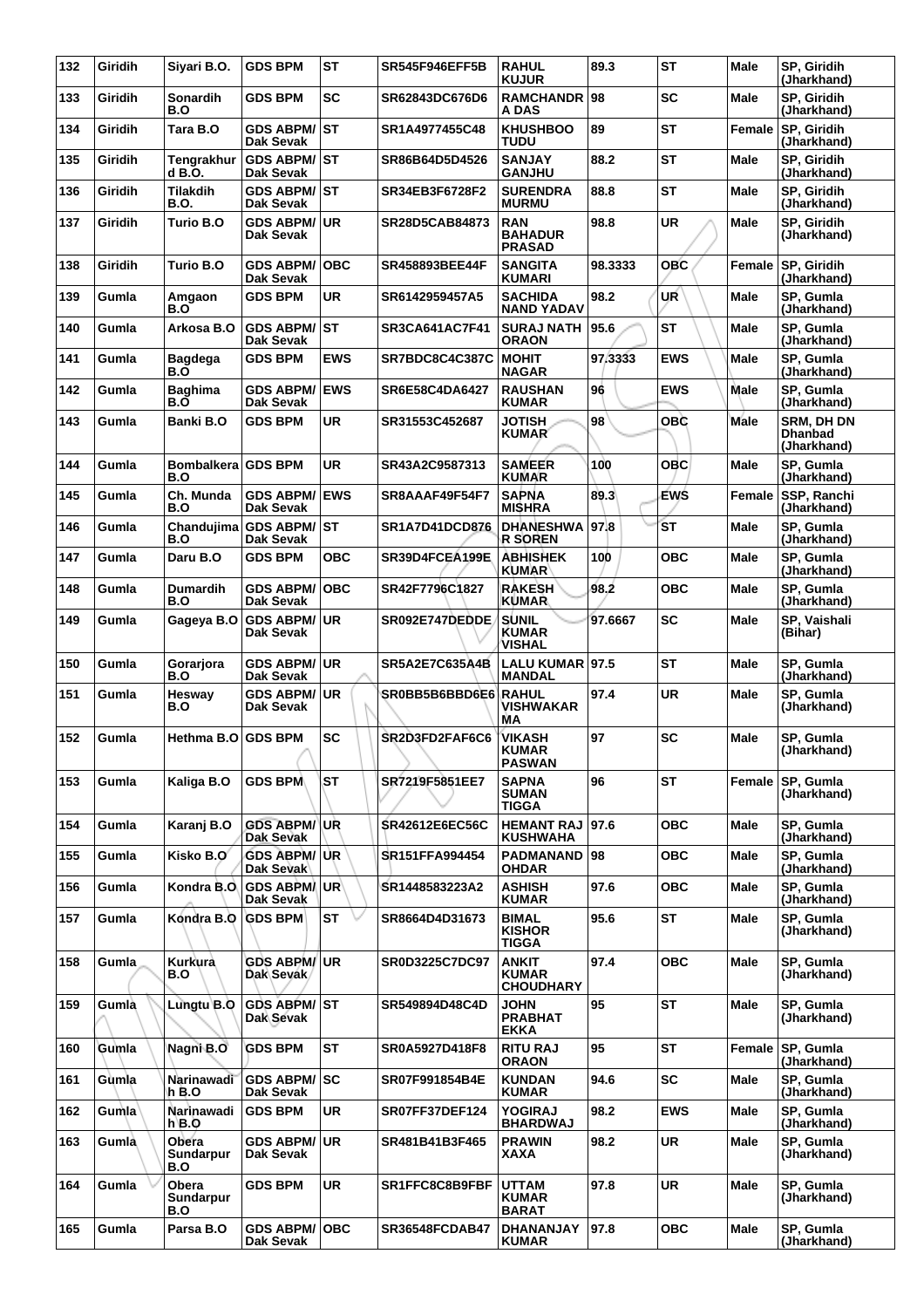| 166 | Gumla                 | Piriyapoch<br>B.O        | <b>GDS ABPM/ST</b><br>Dak Sevak      |              | <b>SR5F62FF42AE57</b> | <b>INDU MINJ</b>                                    | 95      | <b>ST</b>    |             | Female SP, Gumla<br>(Jharkhand) |
|-----|-----------------------|--------------------------|--------------------------------------|--------------|-----------------------|-----------------------------------------------------|---------|--------------|-------------|---------------------------------|
| 167 | Gumla                 | Sewai B.O                | <b>GDS ABPM/ UR</b><br>Dak Sevak     |              | SR7EF4EE96B5F2        | <b>VIVEK</b><br><b>KUMAR</b><br><b>GUPTA</b>        | 97.8    | <b>UR</b>    | <b>Male</b> | SP, Gumla<br>(Jharkhand)        |
| 168 | Gumla                 | B.O                      | Sukhajharia GDS ABPM/SC<br>Dak Sevak |              | SR03B41E47AF41        | <b>RANJIT</b><br><b>KUMAR</b><br><b>PASWAN</b>      | 90.6    | <b>SC</b>    | Male        | SP, Gumla<br>(Jharkhand)        |
| 169 | Hazaribag<br>h        | Ambajit B.O              | <b>GDS ABPM/ SC</b><br>Dak Sevak     |              | SR64D2A4728135        | <b>RAKESH</b><br><b>KUMAR</b>                       | 100     | <b>SC</b>    | <b>Male</b> | SP, Hazaribagh<br>(Jharkhand)   |
| 170 | Hazaribag<br>h        | Ango                     | <b>GDS BPM</b>                       | <b>ST</b>    | <b>SR4362D7E4ACA5</b> | <b>PRAKASH</b><br><b>MANDAL</b>                     | 98.6667 | <b>ST</b>    | Male        | SP, Hazaribagh<br>(Jharkhand)   |
| 171 | Hazaribag<br>h        | Arakanta                 | <b>GDS BPM</b>                       | <b>UR</b>    | SR823BBF67E636        | <b>AMITESH</b><br><b>KUMAR</b><br><b>SHARMA</b>     | 100     | ОВС∕         | <b>Male</b> | SP, Hazaribagh<br>(Jharkhand)   |
| 172 | Hazaribag<br>h        | <b>Bahimar</b><br>B.O    | <b>GDS ABPM/ ST</b><br>Dak Sevak     |              | SR8884A67678B9        | <b>SHASHI</b><br><b>SHEKHAR</b><br><b>SUDHANSHU</b> | 98.5    | 'ST⁄         | Male        | SP, Hazaribagh<br>(Jharkhand)   |
| 173 | Hazaribag<br>h        | <b>Banaso B.O</b>        | <b>GDS BPM</b>                       | <b>ST</b>    | <b>SR47E7EA521C73</b> | <b>SUNI KUMAR</b><br><b>MANDAL</b>                  | 98.6667 | <b>ST</b>    | Male        | SP, Hazaribagh<br>(Jharkhand)   |
| 174 | Hazaribag<br>h        | Banda B.O                | <b>GDS BPM</b>                       | <b>ST</b>    | SR52ECFF55AC81        | <b>RAJENDRA</b><br><b>KUMAR</b>                     | 98.6667 | <b>ST</b>    | Male        | SP, Hazaribagh<br>(Jharkhand)   |
| 175 | Hazaribag<br>h        | Barhi S.O<br>(Hazaribag) | <b>GDS ABPM/</b><br>Dak Sevak        | <b>PWD-C</b> | SR7DD83ACBF653        | <b>RAKESH</b><br><b>KUMAR</b>                       | 98.4    | <b>PWD-C</b> | Male        | SP, Hazaribagh<br>(Jharkhand)   |
| 176 | Hazaribag             | <b>Baridih</b>           | GDS ABPM/ ST<br>Dak Sevak            |              | SR3F3F95D2E9FD        | <b>GUDDU</b><br><b>KUMAR</b>                        | 98.3333 | <b>ST</b>    | Male        | SP, Hazaribagh<br>(Jharkhand)   |
| 177 | Hazaribag<br>h        | <b>Baridih</b>           | <b>GDS BPM</b>                       | <b>SC</b>    | SR31F1B774BD85        | <b>VICKY</b><br><b>KUMAR</b><br><b>IHLIAAM</b>      | 100     | <b>SC</b>    | Male        | SP, Hazaribagh<br>(Jharkhand)   |
| 178 | Hazaribag<br>h        | <b>Barisakhi</b><br>B.O  | <b>GDS ABPM/ ST</b><br>Dak Sevak     |              | SR3A26EA8D3F1A        | OM<br><b>PRAKASH</b><br><b>MANDAL</b>               | 98.1667 | ŚΤ/          | Male        | SP. Hazaribagh<br>(Jharkhand)   |
| 179 | Hazaribag<br>h        | <b>Bariyatu</b>          | <b>GDS BPM</b>                       | <b>EWS</b>   | <b>SR5C467C77B1FF</b> | <b>SHIV KUMAR</b>                                   | 98.6    | <b>EWS</b>   | <b>Male</b> | SP, Dhanbad<br>(Jharkhand)      |
| 180 | Hazaribag<br>h        | Barkangan<br>go B.O      | <b>GDS ABPM/ SC</b><br>Dak Sevak     |              | <b>SR2BA12AE3F414</b> | <b>RAMANUJ</b><br><b>KUMAR</b>                      | 98.8    | SC           | <b>Male</b> | SP. Gumla<br>(Jharkhand)        |
| 181 | Hazaribag<br>h        | <b>Basaria B.O</b>       | <b>IGDS BPM</b>                      | <b>UR</b>    | SR4B5C312141AF        | <b>DIPU KUMAR</b>                                   | 99.2    | <b>OBC</b>   | Male        | SP, Hazaribagh<br>(Jharkhand)   |
| 182 | Hazaribag<br>h        | <b>Basodih</b><br>B.O    | <b>GDS ABPM/</b><br>Dak Sevak        | <b>EWS</b>   | SR8411E74A344A        | <b>LAKSHMI</b><br><b>SINGH</b>                      | 98.6    | <b>EWS</b>   | Female      | SP, Hazaribagh<br>(Jharkhand)   |
| 183 | Hazaribag<br>h        | Bedam B.O                | <b>GDS ABPM/ SC</b><br>Dak Sevak     |              | SR7F46FC644699        | <b>SURAJ</b><br><b>KUMAR</b>                        | 98.8    | SC           | <b>Male</b> | SP, Hazaribagh<br>(Jharkhand)   |
| 184 | Hazaribag<br>h        | <b>Bekobar</b><br>B.O    | GDS ABPM/UR<br>Dak Sevak             |              | SR4E63ADF44847        | ANIL KUMAR                                          | 99      | <b>OBC</b>   | Male        | SP, Hazaribagh<br>(Jharkhand)   |
| 185 | Hazaribag<br>h        | <b>Bhandra</b>           | <b>GDS ABPM/OBC</b><br>Dak Sevak     |              | SR13135475523C        | VARGHESE<br><b>PRASAD</b>                           | 99.2    | <b>OBC</b>   | Male        | SP, Hazaribagh<br>(Jharkhand)   |
| 186 | Hazaribag<br>h        | <b>Bhandro</b>           | <b>GDS BPM</b>                       | <b>SC</b>    | <b>SR5BC3C84FD196</b> | <b>MONU</b><br><b>KUMAR</b><br><b>PASWAN</b>        | 98.6667 | SC           | Male        | SSP, Saran (Bihar)              |
| 187 | Hazaribag<br>h        | <b>Bharhi</b>            | <b>GDS BPM</b>                       | ST           | SR286964F13B52        | <b>MANISH</b><br><b>KUMAR</b>                       | 98.6667 | ST           | Male        | SP, Hazaribagh<br>(Jharkhand)   |
| 188 | Hazaribag<br>h        | <b>Bhuchungd</b><br>ih   | <b>GDS ABPM/UR</b><br>Dak Sevak      |              | <b>SR5F8BE8A9BDEB</b> | <b>SHAYAM</b><br><b>KUMAR</b>                       | 99      | <b>OBC</b>   | <b>Male</b> | SP, Hazaribagh<br>(Jharkhand)   |
| 189 | Hazaribag<br>h        | <b>Bicha</b>             | <b>GDS ABPM/ PWD-B</b><br>Dak Sevak  |              | <b>SR755E9C1FB85C</b> | <b>ROCKY RAJ</b><br><b>PATEL</b>                    | 90      | <b>PWD-B</b> | Male        | SP, Hazaribagh<br>(Jharkhand)   |
| 190 | Hazaribag<br>h        | <b>Borobing</b>          | <b>GDS ABPM/ OBC</b><br>Dak Sevak    |              | SR776B699F9139        | <b>RAVI KUMAR</b>                                   | 99.2    | <b>OBC</b>   | Male        | SP, Hazaribagh<br>(Jharkhand)   |
| 191 | Hazaribag<br>h        | Chainpur<br>B.O          | <b>GDS ABPM/UR</b><br>Dak Sevak      |              | SR67842A48C444        | <b>MANTU</b><br><b>KUMAR</b>                        | 99      | <b>OBC</b>   | <b>Male</b> | SP, Hazaribagh<br>(Jharkhand)   |
| 192 | Hazaribag<br>h        | Dagarnawa<br>B.O         | <b>GDS ABPM/UR</b><br>Dak Sevak      |              | SR4F4D2E44D874        | <b>AJIT KUMAR</b>                                   | 98.8333 | <b>OBC</b>   | Male        | SP, Hazaribagh<br>(Jharkhand)   |
| 193 | Hazaribag<br>h        | Damodoiya<br>B.O.        | <b>GDS BPM</b>                       | <b>PWD-C</b> | <b>SR281FB2E4C83F</b> | <b>NIRAJ</b><br><b>KUMAR</b><br><b>SINGH</b>        | 97.4    | <b>PWD-C</b> | Male        | SP, Hazaribagh<br>(Jharkhand)   |
| 194 | <b>Hazaribag</b><br>h | <b>Dariatu</b>           | <b>GDS BPM</b>                       | <b>OBC</b>   | SR6B8F71E4386F        | <b>ROUSHAN</b><br><b>KUMAR</b><br>LADLA             | 99      | <b>OBC</b>   | Male        | SP, Hazaribagh<br>(Jharkhand)   |
| 195 | Hazaribag<br>h        | <b>Dharampur</b>         | <b>GDS BPM</b>                       | UR           | SR699A65DB59A2        | <b>PUSHPA</b><br>LATA<br><b>SRIVASTAVA</b>          | 99      | <b>UR</b>    | Female      | SP, Hazaribagh<br>(Jharkhand)   |
| 196 | Hazaribag<br>h        | Dhorakola<br>B.O.        | GDS ABPM/UR<br>Dak Sevak             |              | SR0E87BFB3D75E        | SONU<br><b>KUMAR</b>                                | 98.8    | овс          | Male        | SP, Hazaribagh<br>(Jharkhand)   |
| 197 | Hazaribag<br>h        | <b>Dumar</b>             | GDS ABPM/ ST<br>Dak Sevak            |              | SR7AE334BD3996        | <b>MANISH</b><br><b>KUMAR</b><br><b>MANDAL</b>      | 97.8333 | ST           | <b>Male</b> | SP, Hazaribagh<br>(Jharkhand)   |
| 198 | Hazaribag<br>h        | Dumarwar                 | <b>GDS BPM</b>                       | EWS          | SR2A2817DDAEA9        | <b>SHIVAM</b><br><b>KUMAR</b><br><b>GAUTAM</b>      | 98.6    | <b>EWS</b>   | Male        | SP, Hazaribagh<br>(Jharkhand)   |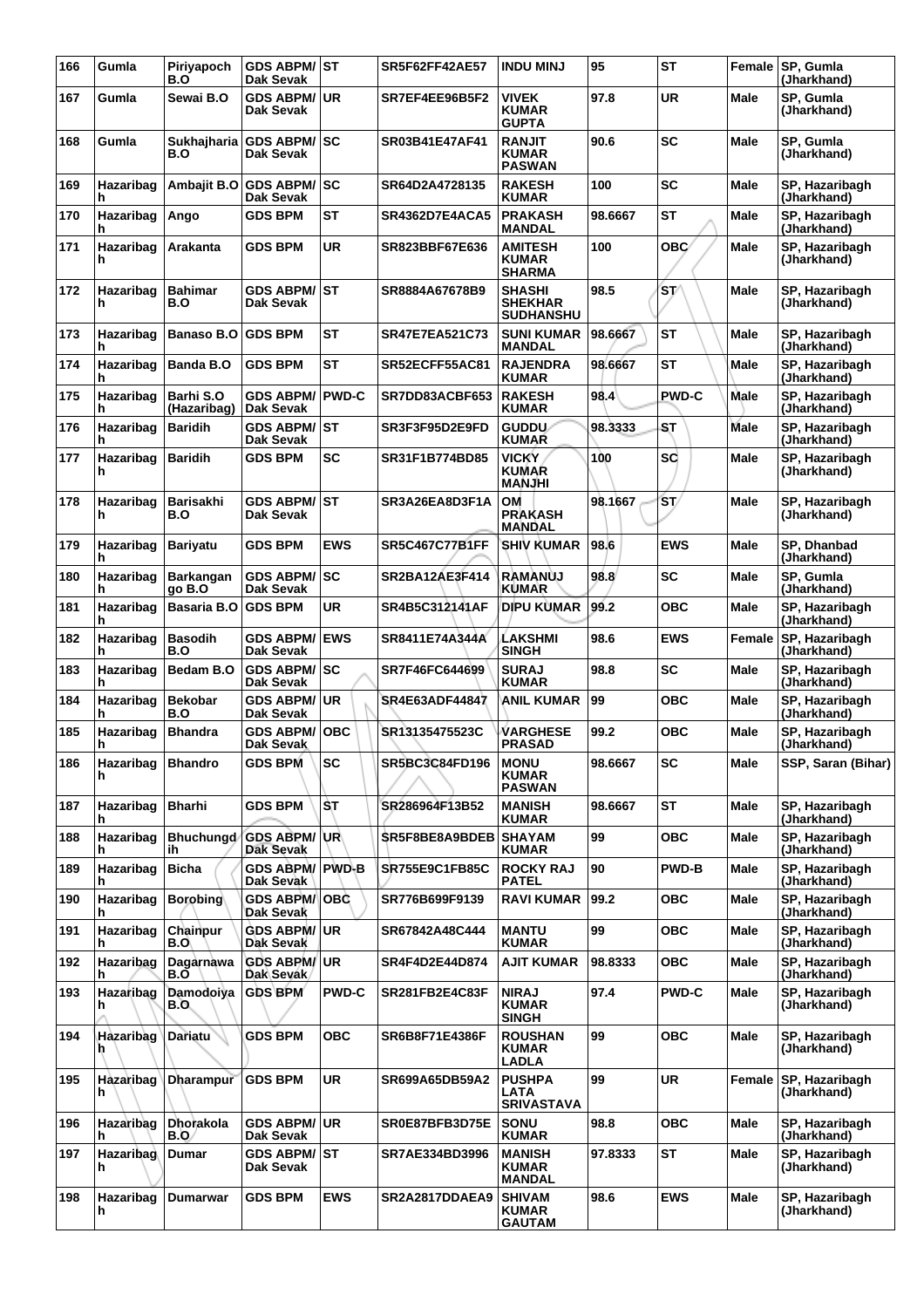| 199 | Hazaribag<br>h  | <b>Dwaritelaiv</b><br>a B.O | <b>GDS ABPM/ST</b><br>Dak Sevak  |            | <b>SR8D4EDEA5F43E RAVI KUMAR</b> |                                              | 97.2    | <b>ST</b>  | Male          | SP, Hazaribagh<br>(Jharkhand)        |
|-----|-----------------|-----------------------------|----------------------------------|------------|----------------------------------|----------------------------------------------|---------|------------|---------------|--------------------------------------|
| 200 | Hazaribag<br>h  | Edla B.O                    | <b>GDS ABPM/</b><br>Dak Sevak    | <b>UR</b>  | SR6BD94DF817DE                   | <b>RAJESH</b><br><b>KUMAR</b>                | 98.8    | овс        | Male          | SP, Hazaribagh<br>(Jharkhand)        |
| 201 | Hazaribag<br>h  | Gandkey<br>B.O              | <b>GDS BPM</b>                   | ST         | SR24A9BB142F62                   | <b>RISHABH</b><br><b>RAMAN</b>               | 98.5    | <b>ST</b>  | Male          | SP, Katihar (Bihar)                  |
| 202 | Hazaribag<br>h  | Garsula                     | GDS BPM                          | <b>ST</b>  | <b>SR088CD8F9D937</b>            | <b>PAWAN</b><br><b>KUMAR</b><br><b>NAYAK</b> | 98.2    | <b>ST</b>  | Male          | SP, Hazaribagh<br>(Jharkhand)        |
| 203 | Hazaribag<br>h  | Gossa B.O                   | <b>GDS BPM</b>                   | UR         | SR88B4744D84B8                   | <b>KUSH</b><br><b>KUMAR</b>                  | 98.8    | овс        | Male          | SP, Hazaribagh<br>(Jharkhand)        |
| 204 | Hazaribag<br>h  | Hafua B.O                   | <b>GDS BPM</b>                   | <b>SC</b>  | SR16A82BC8EECB                   | <b>GAUTAM</b><br><b>KUMAR</b>                | 98.6    | <b>SC</b>  | Male          | SP, Hazaribagh<br>(Jharkhand)        |
| 205 | Hazaribag<br>h  | Hunterganj<br>S.O           | <b>GDS ABPM/</b><br>Dak Sevak    | <b>UR</b>  | <b>SR5C9F4F5BB123</b>            | <b>SATYENDAR</b><br><b>KUMAR</b>             | 98.8    | OBC        | Male          | SP. Hazaribagh<br>(Jharkhand)        |
| 206 | Hazaribag<br>h  | Jabra B.O                   | <b>GDS ABPM/</b><br>Dak Sevak    | <b>UR</b>  | SR3B419453D694                   | SONU<br><b>KUMAR</b>                         | 98.8    | OBC        | Male          | SP, Dhanbad<br>(Jharkhand)           |
| 207 | Hazaribag<br>h  | Jagarnath<br>Dham B.O       | <b>GDS BPM</b>                   | <b>OBC</b> | SR6CE886EDBEC9                   | <b>SUBODH</b><br><b>KUMAR</b>                | 100     | <b>OBC</b> | Male          | SP, Hazaribagh<br>(Jharkhand)        |
| 208 | Hazaribag<br>h  | Jainagar<br>B.O             | GDS ABPM/∣SC<br>Dak Sevak        |            | SR1A189B714CA6                   | <b>CHANDAN</b><br><b>KUMAR</b>               | 98.6    | SC         | Male          | SP, Hazaribagh<br>(Jharkhand)        |
| 209 | Hazaribag<br>h  | Jamira B.O                  | <b>GDS ABPM/</b><br>Dak Sevak    | <b>UR</b>  | <b>SR1C9E9B5CB957</b>            | <b>SURAJKUMA</b><br>R                        | 98.6    | ОВС        | Male          | SP, Hazaribagh<br>(Jharkhand)        |
| 210 | Hazaribag<br>h  | Jawaharna<br>gar            | <b>GDS ABPM/</b><br>Dak Sevak    | l SC       | SR69DDAB4F3476                   | GURIYA RANI 98.4                             |         | <b>SC</b>  | <b>Fémale</b> | SP, Hazaribagh<br>(Jharkhand)        |
| 211 | Hazaribag<br>h  | Kander B.O                  | <b>GDS BPM</b>                   | UR         | SR728281EDC661                   | <b>MUKESH</b><br><b>KUMAR</b>                | 98.6667 | OBC        | Male          | SP. Hazaribagh<br>(Jharkhand)        |
| 212 | Hazaribag<br>h  | Kanko B.O                   | <b>GDS ABPM/</b><br>Dak Sevak    | <b>OBC</b> | SR1817493863A3                   | <b>AJAY KUMAR</b>                            | 99      | OBC        | Male          | SP, Hazaribagh<br>(Jharkhand)        |
| 213 | Hazaribag<br>h  | Karma B.O                   | <b>GDS ABPM/</b><br>Dak Sevak    | <b>EWS</b> | SR0E456344B637                   | <b>PRITAM</b><br><b>KUMAR</b>                | 98.6    | <b>EWS</b> | Male          | SP, Hazaribagh<br>(Jharkhand)        |
| 214 | Hazaribag<br>h  | Karni B.O                   | <b>GDS ABPM/</b><br>Dak Sevak    | <b>EWS</b> | SR11184613C583                   | <b>TINKU\SINGH</b>                           | 98.5    | <b>EWS</b> | Male          | SP, Hazaribagh<br>(Jharkhand)        |
| 215 | Hazaribag<br>h  | Katia                       | <b>GDS BPM</b>                   | UR         | SR7E7D3E286FFA                   | <b>VIKRAM</b><br><b>KUMAR</b>                | 98.8    | <b>UR</b>  | Male          | SP, Hazaribagh<br>(Jharkhand)        |
| 216 | Hazaribag<br>h  | Khargo                      | <b>GDS BPM</b>                   | <b>UR</b>  | SR861A7DAF8CEF                   | <b>RAHUL</b><br><b>KUMAR</b><br><b>SINGH</b> | 98.6    | <b>UR</b>  | Male          | SP, Siwan (Bihar)                    |
| 217 | Hazaribag<br>h  | <b>Kharna</b>               | <b>GDS ABPM/</b><br>Dak Sevak    | <b>OBC</b> | <b>SR0F77684F19BB</b>            | <b>BALIRAM</b><br>KUMAR RAI                  | 98.5    | OBC        | Male          | SP, Hazaribagh<br>(Jharkhand)        |
| 218 | Hazaribag<br>h  | Khodhar                     | <b>GDS ABPM/</b><br>Dak Sevak    | <b>UR</b>  | SR61FAEBA6AB47                   | <b>VIVEKANAND</b>                            | 98.5    | <b>UR</b>  | Male          | SP, Hazaribagh<br>(Jharkhand)        |
| 219 | Hazaribag<br>h  | Khodhar                     | GDS BPM                          | UR         | <b>SR3AC98A3F63B5</b>            | <b>OM NATH</b><br><b>SHARMA</b>              | 98.6    | UR         | Male          | SP, Hazaribagh<br>(Jharkhand)        |
| 220 | Hazaribag<br>n  | Khuta B.O                   | <b>GDS ABPM/</b><br>Dak Sevak    | UR         | SR26AFC4899784                   | <b>NISHU</b><br><b>KUMARI</b>                | 98.5    | ОВС        |               | Female SP, Hazaribagh<br>(Jnarknand) |
| 221 | Hazaribag<br>h  | Konaharkal<br>a B.O         | <b>GDS ABPM/ ST</b><br>Dak Sevak |            | SR8C3A9EBCA332   KESHWAR         | LOHRA                                        | 95.6    | <b>ST</b>  | Male          | SP. Hazaribagh<br>(Jharkhand)        |
| 222 | Hazaribag<br>h  | Korrambey<br>B.O            | <b>GDS ABPM/ST</b><br>Dak Sevak  |            | SR6744EA47FCBD                   | <b>RAJLAXMI</b><br><b>KUMARI</b>             | 97.1429 | <b>ST</b>  | Female        | SP, Hazaribagh<br>(Jharkhand)        |
| 223 | Hazaribag<br>h  | Koyed                       | <b>GDS BPM</b>                   | UR∖        | SR4719661773F5                   | <b>SHABIR</b><br><b>ANSARI</b>               | 99      | <b>OBC</b> | Male          | SP, Hazaribagh<br>(Jharkhand)        |
| 224 | Hazaribag<br>h  | Kuba B.O                    | <b>GDS BPM</b>                   | <b>OBC</b> | SR219481a45213                   | <b>SRIKANT</b><br><b>KUMAR</b>               | 98.8    | <b>OBC</b> | Male          | SP, Hazaribagh<br>(Jharkhand)        |
| 225 | Hazaribag<br>h  | Kunda B.O                   | <b>GDS ABPM/</b><br>Dak Sevak    | lst        | SR8AFD748A4A61                   | <b>NIKITA</b><br><b>SANGA</b>                | 98      | <b>ST</b>  | Female        | SP. Hazaribagh<br>(Jharkhand)        |
| 226 | Hazaribag<br>h  | Kunda B.O                   | <b>GDS BPM</b>                   | <b>UR</b>  | SR247D56E9BC39                   | <b>KHUSHI</b><br><b>GUPTA</b>                | 98.6    | <b>UR</b>  | Female        | SP, Hazaribagh<br>(Jharkhand)        |
| 227 | Hazaribag<br>h  | Kurum B.O                   | <b>GDS ABPM/ UR</b><br>Dak Sevak |            | <b>SR4D99BEA74A54</b>            | <b>VICKY</b><br><b>KUMAR</b>                 | 98.5    | <b>OBC</b> | Male          | SP, Hazaribagh<br>(Jharkhand)        |
| 228 | Hazaribag<br>h  | Kutipisi B.O                | GDS ABPM/UR<br>Dak Sevak         |            | SR89B4985415B8                   | <b>SHYAM</b><br><b>SINGH</b>                 | 98.5    | UR         | Male          | SP, Hazaribagh<br>(Jharkhand)        |
| 229 | Hazaribag<br>h. | Loram B.O                   | GDS ABPM/ST<br>Dak Sevak         |            | SR8BE6EF1AB148                   | <b>PAWAN</b><br><b>KUMAR</b><br><b>MUNDA</b> | 97.1429 | ST         | Male          | SP, Hazaribagh<br>(Jharkhand)        |
| 230 | Hazaribag<br>h  | Lupung B.O.                 | <b>GDS ABPM/</b><br>Dak Sevak    | UR.        | SR892244893DF9                   | <b>SUNIL</b><br><b>KUMAR RAY</b>             | 98.5    | OBC        | Male          | SP, Hazaribagh<br>(Jharkhand)        |
| 231 | Hazaribag<br>h. | Madhopur<br>B.O             | <b>GDS BPM</b>                   | овс        | sr8cf1a16573be                   | <b>DVLAR</b><br><b>KUMAR</b><br><b>DANGI</b> | 98.8333 | <b>OBC</b> | <b>Male</b>   | SP, Hazaribagh<br>(Jharkhand)        |
| 232 | Hazaribag<br>h  | Manjhgawa<br>n B.O          | <b>GDS ABPM/</b><br>Dak Sevak    | UR.        | SR86416CB5A41B                   | <b>SATISH</b><br><b>KUMAR</b>                | 98.6    | UR         | Male          | SP, Hazaribagh<br>(Jharkhand)        |
| 233 | Hazaribag<br>h  | <b>Manjhila</b><br>Chumba   | <b>GDS ABPM/</b><br>Dak Sevak    | ∣UR        | SR6E364F6FB84D                   | <b>VISHAL</b><br><b>MOUAR</b>                | 98.5    | <b>EWS</b> | Male          | SP, Hazaribagh<br>(Jharkhand)        |
| 234 | Hazaribag<br>h  | Marangmar<br>cha            | <b>GDS ABPM/ST</b><br>Dak Sevak  |            | <b>SR6969991F5DDC</b>            | <b>MANISH</b><br><b>MUNDA</b>                | 96.6    | <b>ST</b>  | Male          | SP, Hazaribagh<br>(Jharkhand)        |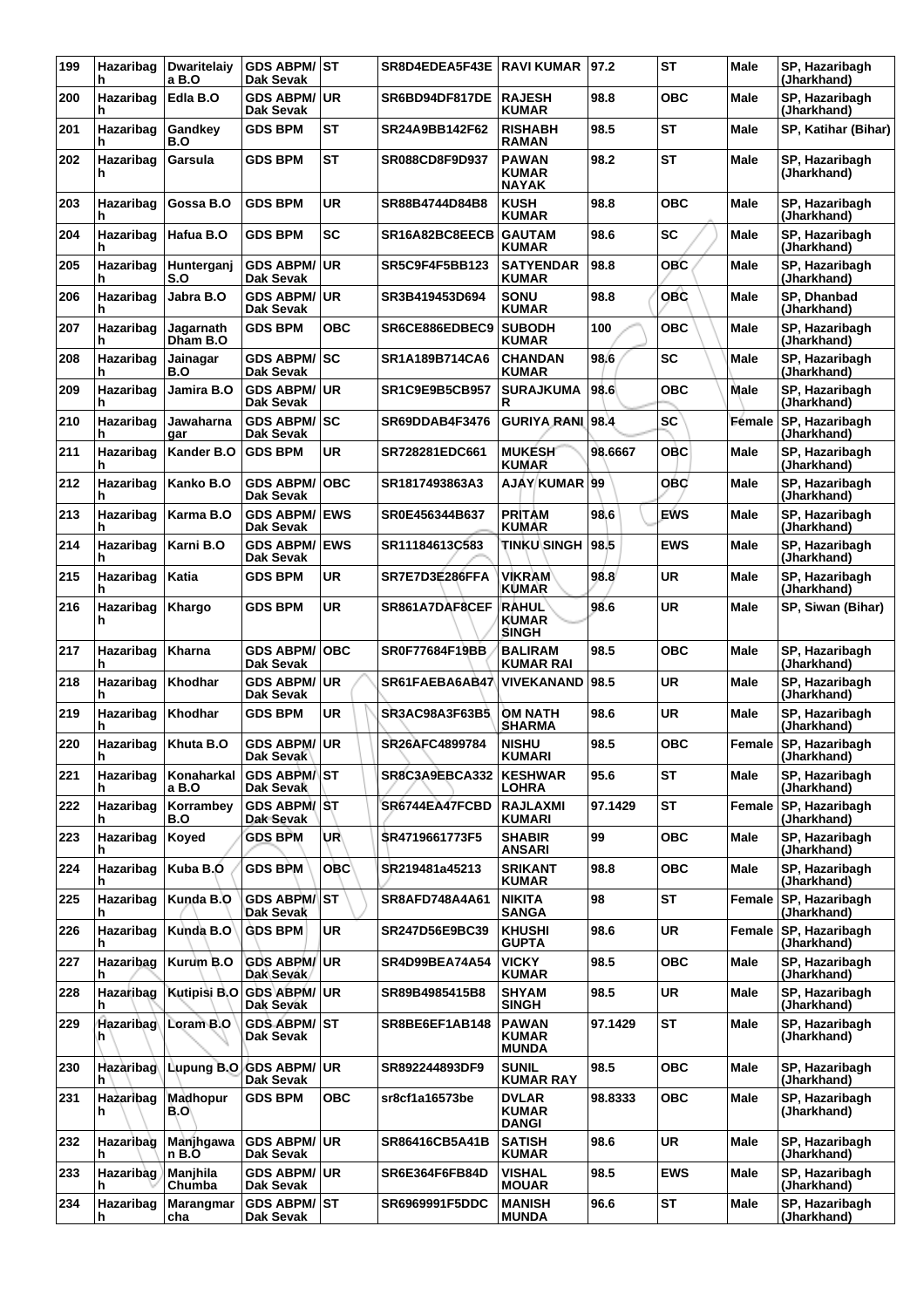| 235 | Hazaribag<br>h        | Marangmar<br>cha          | <b>GDS BPM</b>                   | <b>ST</b>  | SR58B954A8FFFF        | <b>SANGEETA</b>                                          | 96      | <b>ST</b>  |             | Female SP, Hazaribagh<br>(Jharkhand)            |
|-----|-----------------------|---------------------------|----------------------------------|------------|-----------------------|----------------------------------------------------------|---------|------------|-------------|-------------------------------------------------|
| 236 | Hazaribag<br>h        | Mayurhand<br>B.O          | <b>GDS ABPM/</b><br>Dak Sevak    | <b>UR</b>  | SR4E93DD93A2FD        | <b>ABHISHEK</b><br><b>KUMAR</b><br><b>SHRVASTAV</b><br>А | 98.5    | <b>UR</b>  | <b>Male</b> | SP, Hazaribagh<br>(Jharkhand)                   |
| 237 | Hazaribag<br>h        | Mayurhand<br>B.O          | <b>GDS BPM</b>                   | <b>UR</b>  | SR3A4D56285417        | <b>RAVI KUMAR</b>                                        | 98.6667 | <b>UR</b>  | Male        | SP, Hazaribagh<br>(Jharkhand)                   |
| 238 | Hazaribag<br>h        | Narayanpur<br>B.O         | <b>GDS BPM</b>                   | UR         | SR5286341E9F84        | <b>MANISH RAY</b>                                        | 98.5    | ОВС        | Male        | SSP, Kolkata<br><b>Central (West</b><br>Bengal) |
| 239 | Hazaribag<br>h        | Pahra                     | <b>GDS ABPM/</b><br>Dak Sevak    | <b>OBC</b> | SR68EB44324539        | <b>LUIAA</b><br><b>KUMAR</b>                             | 98.4    | <b>OBC</b> | Male        | SP, Dhanbad<br>(Jharkhand)                      |
| 240 | Hazaribag<br>h        | Pandeybara GDS BPM<br>B.O |                                  | овс        | <b>SR8849376FDADF</b> | <b>PRASHANT</b><br><b>KUMAR</b>                          | 98.8    | <b>OBC</b> | Male        | SP, Hazaribagh<br>(Jharkhand)                   |
| 241 | Hazaribag<br>h        | Parsauni<br>B.O           | <b>GDS ABPM/</b><br>Dak Sevak    | ∣UR        | SR0D18A245874B        | <b>DHIRAJ</b><br><b>KUMAR</b>                            | 98.4    | <b>OBC</b> | Male        | SP, Hazaribagh<br>(Jharkhand)                   |
| 242 | Hazaribag<br>h        | Parsauni<br>B.O           | <b>GDS BPM</b>                   | <b>SC</b>  | <b>SR6216ECF47CE6</b> | <b>DILIP RAM</b>                                         | 98.3333 | <b>SC</b>  | Male        | SP, Hazaribagh<br>(Jharkhand)                   |
| 243 | Hazaribag<br>h        | Pathra B.O                | <b>GDS BPM</b>                   | UR         | <b>SR141BAE54C619</b> | <b>KAPIL</b><br><b>KUMAR</b><br><b>GUPTA</b>             | 98.5    | <b>OBC</b> | Male        | SP, Hazaribagh<br>(Jharkhand)                   |
| 244 | Hazaribag<br>h        | Pindarkon<br>B.O          | <b>GDS BPM</b>                   | <b>ST</b>  | SR8D3C22F23843        | <b>ABHAY</b><br><b>KUMAR</b><br><b>SINGH</b>             | 98      | ST         | Male        | SP, Hazaribagh<br>(Jharkhand)                   |
| 245 | Hazaribag<br>h        | Ramgarh<br>Cantt H.O      | <b>GDS ABPM/ UR</b><br>Dak Sevak |            | SR029EAC292294        | <b>RAKESH</b><br><b>KUMAR</b>                            | 98.4    | <b>OBC</b> | Male        | SP, Hazaribagh<br>(Jharkhand)                   |
| 246 | Hazaribag<br>h        | Rampur<br>B.O             | <b>GDS BPM</b>                   | <b>UR</b>  | <b>SR24893DAE6F3B</b> | <b>BIRENDRA</b><br><b>KUMAR</b>                          | 98.4    | <b>OBC</b> | Male        | SP, Hazaribagh<br>(Jharkhand)                   |
| 247 | Hazaribag             | Ranichuan                 | <b>GDS BPM</b>                   | <b>ST</b>  | SR4AC99ABB6442        | <b>SURENDRA</b><br><b>MANJHI</b>                         | 96.8    | ŚΤ/        | Male        | SP, Hazaribagh<br>(Jharkhand)                   |
| 248 | Hazaribag<br>h        | Ratanpur<br>B.O           | GDS ABPM/UR<br>Dak Sevak         |            | SR81C86448B59F        | <b>KUMAR</b><br>RAJESH<br><b>YADAV</b>                   | 98.4    | <b>OBC</b> | Male        | SP, Hazaribagh<br>(Jharkhand)                   |
| 249 | Hazaribag<br>h        | Ratanpur<br>B.O           | <b>GDS ABPM/ UR</b><br>Dak Sevak |            | SR3F9F3E5914AC        | <b>LALU KUMAR</b>                                        | 98.8    | <b>UR</b>  | Male        | SP, Hazaribagh<br>(Jharkhand)                   |
| 250 | Hazaribag<br>h        | Salaiya B.O               | <b>GDS ABPM/ SC</b><br>Dak Sevak |            | <b>SR36E1C41F4C4D</b> | AMIT RANGA                                               | 98.2    | SC         | Male        | SP, B Deoghar<br>(Jharkhand)                    |
| 251 | Hazaribag<br>h        | Sankul                    | GDS ABPM/ UR<br>Dak Sevak        |            | SR1A93FD5E5153        | <b>AMRITA DEVI</b>                                       | 98.8    | <b>UR</b>  | Female      | SP, Hazaribagh<br>(Jharkhand)                   |
| 252 | Hazaribag<br>h        | Sapahi B.O                | <b>GDS ABPM/ ST</b><br>Dak Sevak |            | SR58273C7B1121        | <b>AMANT</b><br><b>KUMAR</b><br><b>SOREN</b>             | 94      | <b>ST</b>  | Male        | SP, Hazaribagh<br>(Jharkhand)                   |
| 253 | Hazaribag<br>h        | Saram B.O                 | GDS ABPM/ST<br>Dak Sevak         |            | SR17584E63F498        | <b>SATISH</b><br><b>TIRKEY</b>                           | 95.6    | <b>ST</b>  | Male        | SP, Hazaribagh<br>(Jharkhand)                   |
| 254 | Hazaribag<br>п.       | <b>Satgawan</b><br>ວ.ບ    | GDS ABPM/ ST<br>Dak Sevak        |            | SR528294211544        | <b>SARVJEET</b><br><b>KUMAR</b>                          | 95      | <b>ST</b>  | Male        | SP, Hazaribagh<br>(Jharkhand)                   |
| 255 | Hazaribag<br>h        | Shah<br>Colony            | <b>GDS ABPM/ UR</b><br>Dak Sevak |            | <b>SR825155BECDE5</b> | <b>RAVINDRA</b><br>YADAV                                 | 98.4    | овс        | Male        | SP, Hazaribagh<br>(Jharkhand)                   |
| 256 | Hazaribag<br>h        | Sidki                     | <b>GDS BPM</b>                   | <b>SC</b>  | SR73D478D6B5DD        | <b>ABHAY</b><br><b>ASKAR</b>                             | 98.2    | <b>SC</b>  | Male        | SP, Bhojpur<br>(Bihar)                          |
| 257 | Hazaribag<br>h        | <b>Sosokala</b><br>B.O    | GDS ABPM/ UR<br>Dak Sevak        |            | <b>SR4ABE92E626D4</b> | <b>RITESH</b><br><b>KUMAR RAY</b>                        | 98.4    | <b>UR</b>  | Male        | SP, Hazaribagh<br>(Jharkhand)                   |
| 258 | Hazaribag<br>h        | Terpa B.O                 | <b>GDS BPM</b>                   | UR         | SR0891B729B7A7        | <b>PRAWESH</b><br><b>RANJAN</b>                          | 98.6    | <b>OBC</b> | Male        | SP, Hazaribagh<br>(Jharkhand)                   |
| 259 | Hazaribag<br>h        | Tilhet                    | <b>GDS ABPM/</b><br>Dak Sevak    | OBC        | SR7E4F6E95C42D        | <b>DINESH</b><br><b>KUMAR</b><br>YADAV                   | 98.4    | <b>OBC</b> | Male        | SP, Hazaribagh<br>(Jharkhand)                   |
| 260 | Hazaribag<br>h        | <b>Tilhet</b>             | <b>GDS BPM</b>                   | <b>UR</b>  | SR3F1AF57FBE7F        | <b>PRAKASH</b><br><b>KUMAR</b>                           | 100     | <b>OBC</b> | Male        | SP, Hazaribagh<br>(Jharkhand)                   |
| 261 | Hazaribag<br>h        | Toiyar B.O                | <b>GDS ABPM/ ST</b><br>Dak Sevak |            | SR01A2BB9DE45C        | <b>CHANDMUNI</b><br><b>KUMARI</b>                        | 97.2    | ST         | Female      | SP, Hazaribagh<br>(Jharkhand)                   |
| 262 | Hazaribag<br>h        | <b>Toiyar B.O</b>         | <b>GDS BPM</b>                   | ST         | <b>SR34C4BB978C7C</b> | <b>DEVNARAYA</b><br><b>N MUNDA</b>                       | 95.8    | ST         | Male        | SP, Hazaribagh<br>(Jharkhand)                   |
| 263 | <b>Hazaribag</b><br>h | Unta $B.O$                | <b>GDS ABPM/ ST</b><br>Dak Sevak |            | SR313494F8AF39        | AMAN<br><b>KUMAR</b><br><b>MUNDA</b>                     | 98.1667 | ST         | Male        | SP, Hazaribagh<br>(Jharkhand)                   |
| 264 | Palamau               | Achla                     | <b>GDS ABPM/UR</b><br>Dak Sevak  |            | SR076D1D44EBA4        | <b>AARTI</b><br><b>KUMARI</b>                            | 99      | <b>OBC</b> | Female      | SP, Palamau<br>(Jharkhand)                      |
| 265 | Palamau               | Adar                      | <b>GDS BPM</b>                   | <b>UR</b>  | SR0B59D45BC685        | <b>AMRISH</b><br><b>KUMAR</b>                            | 99.2    | <b>UR</b>  | Male        | SP, Palamau<br>(Jharkhand)                      |
| 266 | Palamau               | Adhsura<br>B.O            | <b>GDS ABPM/</b><br>Dak Sevak    | ∣OBC       | SR5411211EDEC6        | AJAY YADAV                                               | 100     | овс        | Male        | SP, Palamau<br>(Jharkhand)                      |
| 267 | Palamau               | Ahirpurwa                 | <b>GDS ABPM/ST</b><br>Dak Sevak  |            | SR8C3EFDD54C6D        | <b>SANJEEV</b><br><b>KUMAR</b>                           | 98.5    | ST         | Male        | SP, Palamau<br>(Jharkhand)                      |
| 268 | Palamau               | Amrora B.O                | <b>GDS BPM</b>                   | <b>UR</b>  | SR14548D146979        | <b>ANAND</b><br><b>KUMAR RAM</b>                         | 99      | <b>SC</b>  | Male        | SP, Palamau<br>(Jharkhand)                      |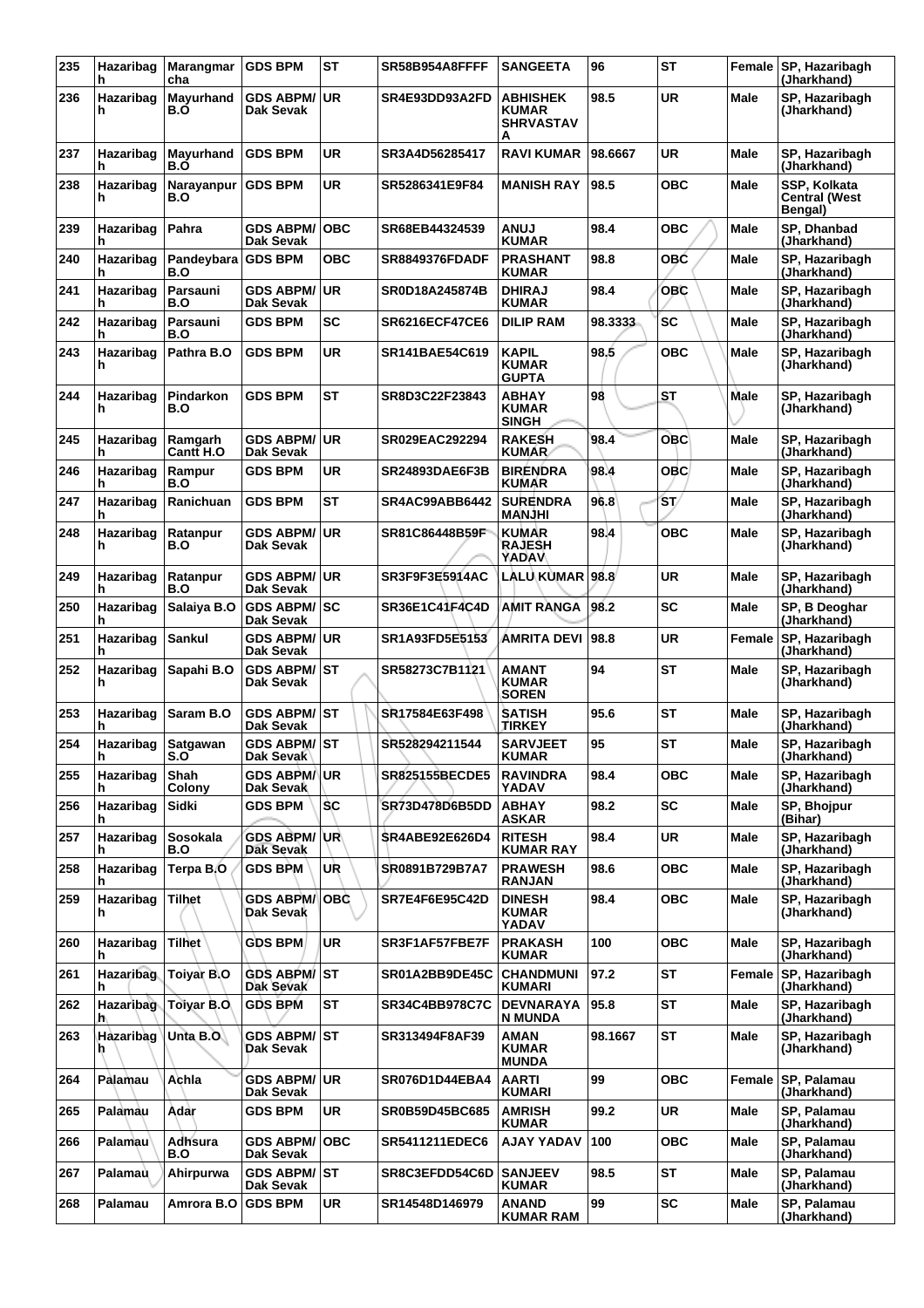| 269 | Palamau        | Anraj<br>Nawdiha<br>B.O               | <b>GDS BPM</b>                       | <b>ST</b>  | <b>SR7A4D761EAE29</b> | <b>ARUN</b><br><b>MANDAL</b>                   | 98.6667 | <b>ST</b>  | <b>Male</b> | SP, Palamau<br>(Jharkhand)           |
|-----|----------------|---------------------------------------|--------------------------------------|------------|-----------------------|------------------------------------------------|---------|------------|-------------|--------------------------------------|
| 270 | Palamau        | Arangi                                | <b>GDS ABPM/</b><br>Dak Sevak        | <b>EWS</b> | SR4949EF464B49        | <b>ANSHU</b><br><b>KUMAR</b><br><b>SINGH</b>   | 98.8    | <b>EWS</b> | Male        | <b>SP. Palamau</b><br>(Jharkhand)    |
| 271 | Palamau        | Arsali<br>South                       | <b>GDS ABPM/</b><br>Dak Sevak        | <b>ST</b>  | <b>SR4A12772A11CF</b> | <b>KUNDAN</b><br><b>KUMAR</b><br><b>MANJHI</b> | 98.5    | <b>ST</b>  | Male        | SP, Palamau<br>(Jharkhand)           |
| 272 | Palamau        | Azadnagar                             | <b>GDS BPM</b>                       | <b>UR</b>  | SR16D8766621AF        | <b>DEVANAND</b><br><b>KUMAR</b>                | 99.2    | <b>UR</b>  | <b>Male</b> | SP, Palamau<br>(Jharkhand)           |
| 273 | Palamau        | <b>Bahahara</b>                       | <b>GDS ABPM/</b><br>Dak Sevak        | <b>ST</b>  | SR16716F158E74        | <b>SUNIL</b><br><b>KUMAR</b><br><b>MANDAL</b>  | 98.6667 | <b>ST</b>  | Male        | SP, Palamau<br>(Jharkhand)           |
| 274 | Palamau        | <b>Bailashpur</b><br>B.O              | <b>GDS BPM</b>                       | <b>UR</b>  | SR17E56481BC61        | <b>HIMANSHU</b><br><b>KUMAR</b><br>THAKUR      | 99      | <b>OBC</b> | Male        | SP, Palamau<br>(Jharkhand)           |
| 275 | Palamau        | <b>Baligarh</b>                       | <b>GDS ABPM/ ST</b><br>Dak Sevak     |            | SR24A4393EA44C        | <b>BIPIN KUMAR 98.3333</b>                     |         | <b>ST</b>  | Male        | SP, Palamau<br>(Jharkhand)           |
| 276 | Palamau        | <b>Balubhang</b><br>B.O               | <b>GDS BPM</b>                       | <b>OBC</b> | SR14F144248E84        | <b>RAM KUMAR</b><br>YADAV                      | 98.8333 | <b>OBC</b> | <b>Male</b> | SSP, Saran (Bihar)                   |
| 277 | Palamau        | <b>Balumath</b><br>S.O                | <b>GDS ABPM/</b><br>Dak Sevak        | <b>ST</b>  | SR85D76A645A8D        | <b>INDRADEV</b><br><b>SINGH</b>                | 97      | <b>ST</b>  | Male        | SP, Palamau<br>(Jharkhand)           |
| 278 | Palamau        | Bandu B.O                             | <b>GDS BPM</b>                       | UR         | SR1473573A52C7        | <b>BHARAT</b><br><b>SINGH</b>                  | 98.8    | <b>OBC</b> | Male        | SP, Palamau<br>(Jharkhand)           |
| 279 | Palamau        | Barahi B.O                            | <b>GDS BPM</b>                       | <b>ST</b>  | SR02C6D4414472        | <b>GIRISHT</b><br><b>KUMAR</b>                 | 98.5    | S٦         | <b>Male</b> | SP, Palamau<br>(Jharkhand)           |
| 280 | Palamau        | Barwadih                              | <b>GDS ABPM/</b><br>Dak Sevak        | <b>UR</b>  | SR3AC4583CC256        | <b>DINESH</b><br>KUMAR                         | 98.8    | <b>OBC</b> | Male        | SP, Palamau<br>(Jharkhand)           |
| 281 | Palamau        | <b>Barwadih</b>                       | <b>GDS BPM</b>                       | SC         | SR4D3B9FBD6D9F        | <b>RAJU</b><br><b>KUMAR</b>                    | 100     | <b>SC</b>  | Male        | SP, B Deoghar<br>(Jharkhand)         |
| 282 | Palamau        | Barwaiya<br>B.O                       | <b>GDS ABPM/</b><br><b>Dak Sevak</b> | <b>UR</b>  | SR4FEE4D31EE4F        | <b>NAGESH</b><br><b>KUMAR</b>                  | 98.8    | <b>SC</b>  | Male        | SP, Palamau<br>(Jharkhand)           |
| 283 | Palamau        | Basna B.O                             | <b>GDS ABPM/</b><br>Dak Sevak        | <b>UR</b>  | SR07D44EE728B9        | <b>RAKESH</b><br>SINGH                         | 98.8    | <b>UR</b>  | Male        | SP, Palamau<br>(Jharkhand)           |
| 284 | Palamau        | <b>Batto</b>                          | <b>GDS BPM</b>                       | <b>EWS</b> | SR52C3BA51B3FB        | <b>KRIT KUMAR</b>                              | 98.6    | <b>EWS</b> | Male        | SP, Palamau<br>(Jharkhand)           |
| 285 | Palamau        | <b>Bhagodih</b><br>B.O                | <b>GDS ABPM/</b><br><b>Dak Sevak</b> | <b>SC</b>  | <b>SR0C1A47D5654F</b> | <b>RAUSHAN</b><br><b>KUMAR</b>                 | 100     | <b>SC</b>  | Male        | SP, Palamau<br>(Jharkhand)           |
| 286 | Palamau        | <b>Bhandar</b>                        | <b>GDS BPM</b>                       | <b>EWS</b> | SR64E7DD283E22        | <b>ALOK</b><br><b>KUMAR</b>                    | 98.4    | <b>EWS</b> | Male        | SP, Palamau<br>(Jharkhand)           |
| 287 | Palamau        | <b>Bijka</b>                          | <b>GDS ABPM/</b><br>Dak Sevak        | <b>ST</b>  | SR19F9256134D7        | <b>GANGA</b><br>SINGH                          | 97      | ST         | Male        | SP, Palamau<br>(Jharkhand)           |
| 288 | Palamau        | <b>Biktam B.O</b>                     | <b>GDS ABPM/</b><br>Dak Sevak        | <b>ST</b>  | <b>SR39D32CEA6B13</b> | <b>KAVINDRA</b><br><b>ORAON</b>                | 97.4    | <b>ST</b>  | Male        | SP, Palamau<br>(Jharkhand)           |
| 289 | Palamau        | <b>Birbal B.O</b>                     | <b>GDS BPM</b>                       | <b>UR</b>  | SR3F14DC5F6AE4        | <b>RITESH</b><br><b>KUMAR</b><br><b>SHARMA</b> | 98.6667 | <b>UR</b>  | Male        | <b>SP. Palamau</b><br>(Jharkhand)    |
| 290 | Palamau        | <b>Bishrampur</b>                     | <b>GDS BPM</b>                       | UR.        | SR3235FA523827        | <b>PINTU</b><br><b>KUMAR SAH</b>               | 98.6667 | <b>OBC</b> | <b>Male</b> | SP, Vaishali<br>(Bihar)              |
| 291 | Palamau        | <b>Bishrampur</b><br>S.O<br>(Palamau) | <b>GDS ABPM/</b><br>Dak Sevak        | lSC.       | SR24E84A8DAAA4        | <b>VIKASH</b><br><b>KUMAR</b><br><b>RAJAK</b>  | 99      | <b>SC</b>  | <b>Male</b> | SP, Palamau<br>(Jharkhand)           |
| 292 | Palamau        | <b>Bishrampur</b><br>S.O<br>(Palamau) | <b>GDS ABPM/</b><br>Dak Sevak        | <b>UR</b>  | <b>SR2CEF42A5C672</b> | <b>DHARMRAJ</b><br><b>KUMAR</b>                | 98.6    | <b>OBC</b> | <b>Male</b> | SP, Palamau<br>(Jharkhand)           |
| 293 | Palamau        | <b>Bishunpura</b>                     | <b>GDS ABPM/</b><br>Dak Sevak        | <b>UR</b>  | SR044B993264D3        | <b>VIJAYENDRA</b><br><b>KUMAR</b>              | 98.6    | <b>OBC</b> | Male        | SP, Palamau<br>(Jharkhand)           |
| 294 | Palamau        | Chàndani                              | <b>GDS BPM</b>                       | <b>EWS</b> | <b>SR7EAC821A43B8</b> | <b>AASHUTOSH</b><br><b>KUMAR</b>               | 98.4    | <b>EWS</b> | <b>Male</b> | SP, Palamau<br>(Jharkhand)           |
| 295 | Palamau        | Chedra B.O                            | <b>GDS BPM</b>                       | <b>ST</b>  | SR278B9F9CB7AA        | <b>ROBINS</b><br><b>BAKHLA</b>                 | 98.6    | <b>ST</b>  | Male        | SP, Palamau<br>(Jharkhand)           |
| 296 | <b>Palamau</b> | Chhatarpur<br>S.O                     | <b>GDS ABPM/</b><br>Dak Sevak        | <b>UR</b>  | SR57E856A8B2B4        | <b>AMIT RAJ</b><br><b>SINGH</b>                | 99      | EWS        | Male        | SP, Palamau<br>(Jharkhand)           |
| 297 | Palamau        | Chinia B.O                            | <b>GDS BPM</b>                       | <b>OBC</b> | SR69B6C23F65B9        | <b>DINESH</b><br><b>KUMAR</b><br><b>SINGH</b>  | 98.6    | <b>OBC</b> | Male        | SP, Palamau<br>(Jharkhand)           |
| 298 | Palamau        | <b>Churi East</b>                     | <b>GDS ABPM/</b><br>Dak Sevak        | <b>OBC</b> | SR6429AC88A182        | <b>RAKESH</b><br><b>KUMAR</b>                  | 98.6    | <b>OBC</b> | Male        | SP, Palamau<br>(Jharkhand)           |
| 299 | Palamau        | Dagra B.O                             | <b>GDS BPM</b>                       | <b>UR</b>  | <b>SR484F484F56EC</b> | <b>UONAM</b><br><b>KUMAR</b>                   | 98.6    | <b>OBC</b> | <b>Male</b> | SP, Palamau<br>(Jharkhand)           |
| 300 | <b>Palamau</b> | Dahunawad<br>a B.O                    | <b>GDS ABPM/</b><br>Dak Sevak        | UR         | SR671189CD2587        | <b>MRITUNJAY</b><br><b>KUMAR</b>               | 98.5    | <b>UR</b>  | Male        | SP.<br>Aurangabad(Bihar<br>) (Bihar) |
| 301 | Palamau        | Dakra<br><b>Colliery S.O</b>          | <b>GDS ABPM/</b><br> Dak Sevak       | <b>UR</b>  | SR18593ADEBAD2        | <b>SHIVAM</b><br><b>KUMAR</b><br><b>SINGH</b>  | 98.5    | <b>UR</b>  | Male        | SP, Palamau<br>(Jharkhand)           |
| 302 | Palamau        | Dalakala                              | GDS BPM                              | <b>SC</b>  | SR46241B49CB5B        | <b>SUSHMA</b><br>KUMARI                        | 99      | <b>SC</b>  | Female      | SP, Palamau<br>(Jharkhand)           |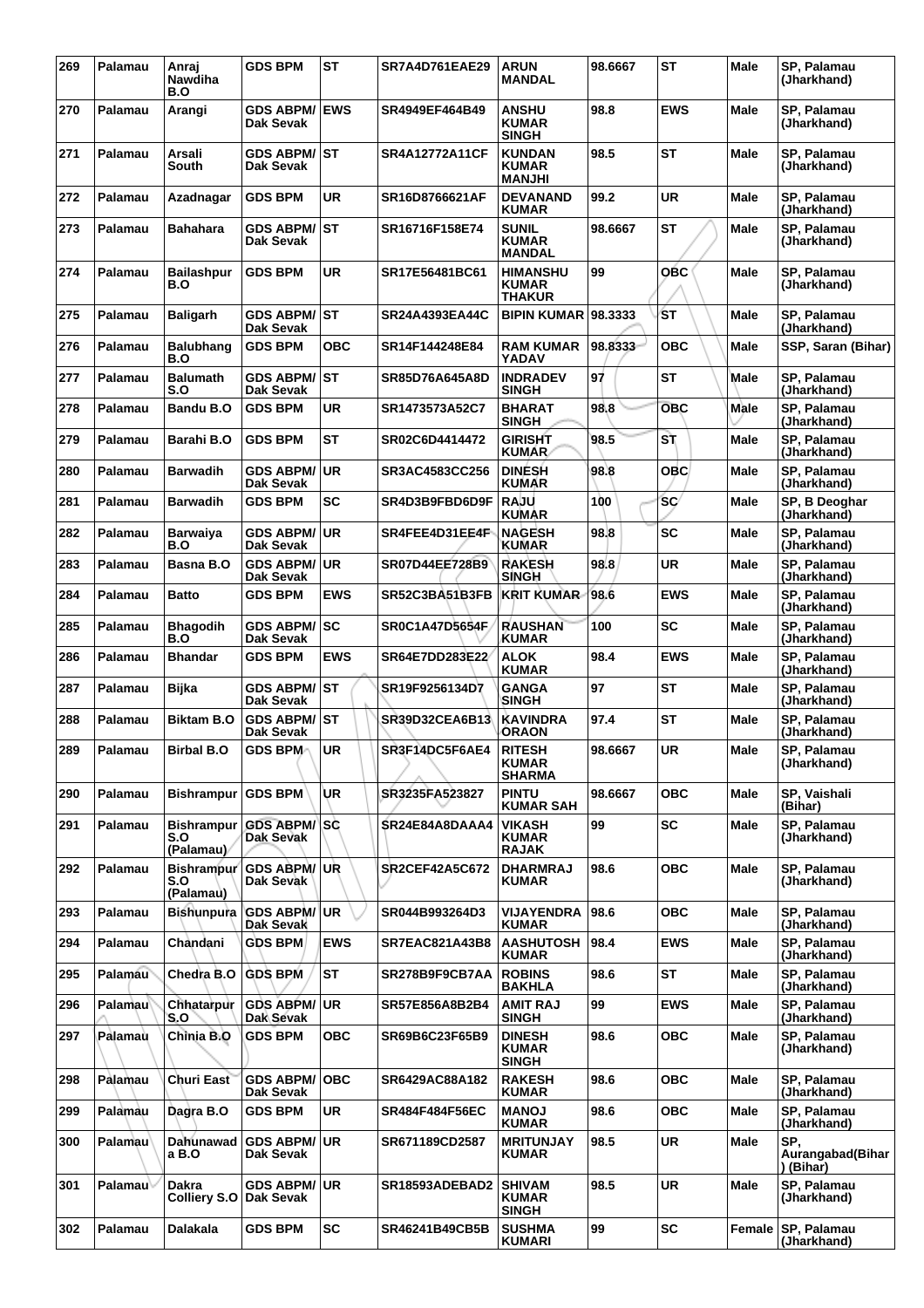| 303 | Palamau        | Daltonganj<br>Collage S.O        | <b>GDS ABPM/ UR</b><br>Dak Sevak    |            | SR7ABFD4D53D41        | <b>SETURAJ</b>                                  | 99      | <b>EWS</b>   | <b>Male</b> | SP, Palamau<br>(Jharkhand)                         |
|-----|----------------|----------------------------------|-------------------------------------|------------|-----------------------|-------------------------------------------------|---------|--------------|-------------|----------------------------------------------------|
| 304 | Palamau        | <b>Damodar</b><br>B.O            | <b>GDS ABPM/ST</b><br>Dak Sevak     |            | <b>SR2DA4CE774E85</b> | <b>DEEPAK</b><br><b>KUMAR</b><br><b>SINGH</b>   | 95      | <b>ST</b>    | Male        | SP, Palamau<br>(Jharkhand)                         |
| 305 | Palamau        | Darha B.O                        | <b>GDS BPM</b>                      | <b>UR</b>  | SR7123EC47764F        | <b>RAUSHAN</b><br><b>KUMAR</b>                  | 98.5    | <b>OBC</b>   | Male        | SSP, Patna (Bihar)                                 |
| 306 | Palamau        | Dhawadih<br>B.O                  | <b>GDS BPM</b>                      | <b>ST</b>  | SR5D63E5FAFC9D        | <b>MUNILAL</b><br><b>KUMAR</b>                  | 98.5    | <b>ST</b>    | Male        | SP, Palamau<br>(Jharkhand)                         |
| 307 | Palamau        | Dhub B.O                         | <b>GDS ABPM/</b><br>Dak Sevak       | <b>OBC</b> | SR3689C21F2649        | <b>RATNESH</b><br><b>KUMAR</b>                  | 99.6    | <b>OBC</b>   | Male        | SP, Palamau<br>(Jharkhand)                         |
| 308 | Palamau        | Diwan<br>Nagar B.O               | <b>GDS BPM</b>                      | <b>SC</b>  | SR03D1C4ADF93E        | <b>VICKY</b><br>KUMAR<br><b>PASWAN</b>          | 98.6    | <b>SC</b>    | Male        | SP, Palamau<br>(Jharkhand)                         |
| 309 | Palamau        | Doll B.O                         | <b>GDS ABPM/</b><br>Dak Sevak       | ∣UR        | SR624441847675        | AMAN RAJ                                        | 98.4    | ОВС          | Male        | SP, Palamau<br>(Jharkhand)                         |
| 310 | Palamau        | <b>Dubey</b><br><b>Marhatiya</b> | <b>GDS BPM</b>                      | <b>EWS</b> | SR7C26CF9413C5        | <b>PRINCE</b><br><b>KUMAR</b><br><b>SINGH</b>   | 98.4    | EWS          | <b>Male</b> | SP, Palamau<br>(Jharkhand)                         |
| 311 | Palamau        | Dudhwal                          | <b>GDS ABPM/</b><br>Dak Sevak       | <b>OBC</b> | SR72156794C139        | <b>BIPI RANJAN</b>                              | 98.6    | <b>OBC</b>   | Male        | SP, Palamau<br>(Jharkhand)                         |
| 312 | Palamau        | Dumariya<br>B.O                  | <b>GDS BPM</b>                      | <b>UR</b>  | <b>SR843C44CA955C</b> | <b>GOVINDA</b><br><b>SINGH</b>                  | 98.4    | <b>UR</b>    | Male        | SP, Palamau<br>(Jharkhand)                         |
| 313 | Palamau        | <b>Fhulang</b><br>B.O            | <b>GDS BPM</b>                      | <b>UR</b>  | SR287DF4BDE14F        | <b>ARCHANA</b><br><b>KUMARI</b>                 | 98.6    | UR           | Female      | SP, Palamau<br>(Jharkhand)                         |
| 314 | Palamau        | Garbandh                         | <b>GDS ABPM/</b><br>Dak Sevak       | ∣UR        | SR543269BF1EB8        | <b>MADHUSUDA</b><br>N KUMAR                     | 98.4    | <b>OBC</b>   | <b>Male</b> | SP, Rohtas (Bihar)                                 |
| 315 | Palamau        | Gonda                            | <b>GDS BPM</b>                      | <b>UR</b>  | SR642FB4C1F227        | <b>SHRIKANT</b><br><b>KUMAR</b>                 | 98.4    | UR           | Male        | SP, Palamau<br>(Jharkhand)                         |
| 316 | Palamau        | Haradagkal<br>an                 | <b>GDS ABPM/ UR</b><br>Dak Sevak    |            | SR15B2133D81EB        | <b>JAYPRAKAS</b><br>H TIWARI                    | 98.4    | UR           | Male        | SP, Palamau<br>(Jharkhand)                         |
| 317 | Palamau        | I. E. Sudna<br>B.O               | <b>GDS ABPM/ UR</b><br>Dak Sevak    |            | <b>SR04FBC3CE4973</b> | <b>KUNJAN</b><br><b>KUMAR</b>                   | 98.4    | <b>UR</b>    | Male        | SP, Palamau<br>(Jharkhand)                         |
| 318 | Palamau        | Jaharsarai                       | <b>GDS ABPM/ SC</b><br>Dak Sevak    |            | SR54CFFCA9B854        | SONU<br><b>KUMAR</b>                            | 98.1667 | <b>SC</b>    | Male        | SP, Palamau<br>(Jharkhand)                         |
| 319 | Palamau        | Janewa                           | <b>GDS ABPM/ EWS</b><br>Dak Sevak   |            | SR68B3F15662E2        | <b>ASHOK</b>                                    | 98.2    | <b>EWS</b>   | Male        | <b>SRM, DH DN</b><br><b>Dhanbad</b><br>(Jharkhand) |
| 320 | Palamau        | Jangipur                         | <b>GDS BPM</b>                      | <b>ST</b>  | SR53D774E411D4        | <b>RAJEEV</b><br><b>KUMAR</b><br><b>PRASAD</b>  | 97.2    | <b>ST</b>    | <b>Male</b> | SP, Dhanbad<br>(Jharkhand)                         |
| 321 | Palamau        | Kadhwan<br>B.O                   | <b>GDS BPM</b>                      | <b>OBC</b> | SR714D8E3483E9        | <b>SATYANARA</b><br>YAN<br><b>KUSHWAHA</b>      | 100     | ОВС          | <b>Male</b> | SP, Palamau<br>(Jharkhand)                         |
| 322 | Palamau        | Kasmar B.O                       | GDS ABPM/SC<br>Dak Sevak            |            | SR316487369534        | VIJAY RAM                                       | 98      | <b>SC</b>    | Male        | SP, Palamau<br>(Jharkhand)                         |
| 323 | Palamau        | Katharkala<br>B.O                | <b>GDS BPM</b>                      | l SC       | SR311A6BEA6448        | <b>NIKITA</b><br><b>KUMARI</b>                  | 98      | <b>SC</b>    |             | Female SP, Palamau<br>(Jharkhand)                  |
| 324 | Palamau        | Khalari S.O                      | <b>GDS ABPM/UR</b><br>Dak Sevak \   |            | SR19D5BD14BBFA        | JITESH<br><b>KUMAR</b>                          | 98.2    | <b>OBC</b>   | Male        | SSP, Santhal<br>Parganas<br>(Jharkhand)            |
| 325 | Palamau        | Khapro                           | <b>GDS ABPM/ UR</b><br>Dak Sevak    |            | SR3121B34CC819        | <b>RAJ KUMAR</b>                                | 98.2    | OBC          | Male        | SSP, Singhbhum<br>(Jharkhand)                      |
| 326 | Palamau        | <b>Khardiha</b>                  | <b>GDS ABPM/UR</b><br>Dak Sevak     |            | SR08F467645BF2        | <b>RAJ KUMARI</b>                               | 98.2    | <b>OBC</b>   | Female      | <b>SP. Palamau</b><br>(Jharkhand)                  |
| 327 | Palamau        | Kharsota                         | <b>GDS ABPM/ PWD-A</b><br>Dak Sevak |            | <b>SR75F79E77C5B8</b> | <b>RANJAN</b><br><b>KUMAR</b><br><b>PATEL</b>   | 88      | <b>PWD-A</b> | Male        | SP, Palamau<br>(Jharkhand)                         |
| 328 | Palamau        | Kitasoti                         | <b>GDS ABPM/OBC</b><br>Dak Sevak    |            | SR449A54E8A278        | AMAN<br><b>KUMAR</b>                            | 98.8    | <b>OBC</b>   | <b>Male</b> | <b>SRM, DH DN</b><br><b>Dhanbad</b><br>(Jharkhand) |
| 329 | Palamau        | Kitasoti                         | GDS BPM                             | <b>UR</b>  | SR55414AA3AAAC        | <b>AMARJEET</b><br><b>KUMAR</b>                 | 98.3333 | <b>OBC</b>   | Male        | SP, Siwan (Bihar)                                  |
| 330 | Palamau        | Kottam B.O.                      | <b>GDS ABPM/ST</b><br>Dak Sevak     |            | SR03447374C586        | <b>RAJKUMAR</b><br>TOPPO                        | 95      | <b>ST</b>    | Male        | SP, Palamau<br>(Jharkhand)                         |
| 331 | Palamau        | Kumbakhur<br>d.                  | <b>GDS BPM</b>                      | UR.        | SR6C7D571281C4        | <b>CHANDANI</b><br>KUMARI                       | 98.2857 | UR           | Female      | SP, Palamau<br>(Jharkhand)                         |
| 332 | Palamau        | Kupa                             | <b>GDS ABPM/ UR</b><br>Dak Sevak    |            | SR194EEF65B428        | <b>AMIT KUMAR</b><br><b>DUBEY</b>               | 98.2    | <b>UR</b>    | Male        | SP, Palamau<br>(Jharkhand)                         |
| 333 | Palamau        | Kusha B.O                        | <b>GDS ABPM/ UR</b><br>Dak Sevak    |            | SR27CCDB14BAD<br>С    | <b>LAVLI</b><br>KUMARI                          | 98.4    | <b>SC</b>    | Female      | SP, Palamau<br>(Jharkhand)                         |
| 334 | <b>Palamau</b> | Kutmu B.O                        | <b>GDS ABPM/ UR</b><br>Dak Sevak    |            | SR83F44F867B95        | <b>ASHOK</b><br><b>KUMAR</b>                    | 98.2    | ОВС          | Male        | SP, Palamau<br>(Jharkhand)                         |
| 335 | Palamau        | Labarpur<br>B.O                  | <b>GDS BPM</b>                      | <b>ST</b>  | SR22C4B92F67A2        | <b>SATENDRA</b><br><b>KUMAR</b><br><b>ORAON</b> | 95.4    | ST           | Male        | SP, Palamau<br>(Jharkhand)                         |
| 336 | Palamau        | Lagma B.O                        | <b>GDS ABPM/ UR</b><br>Dak Sevak    |            | SR8446D38A59EA        | VISHAL<br><b>KUMAR</b>                          | 98.2    | UR           | Male        | SP, Palamau<br>(Jharkhand)                         |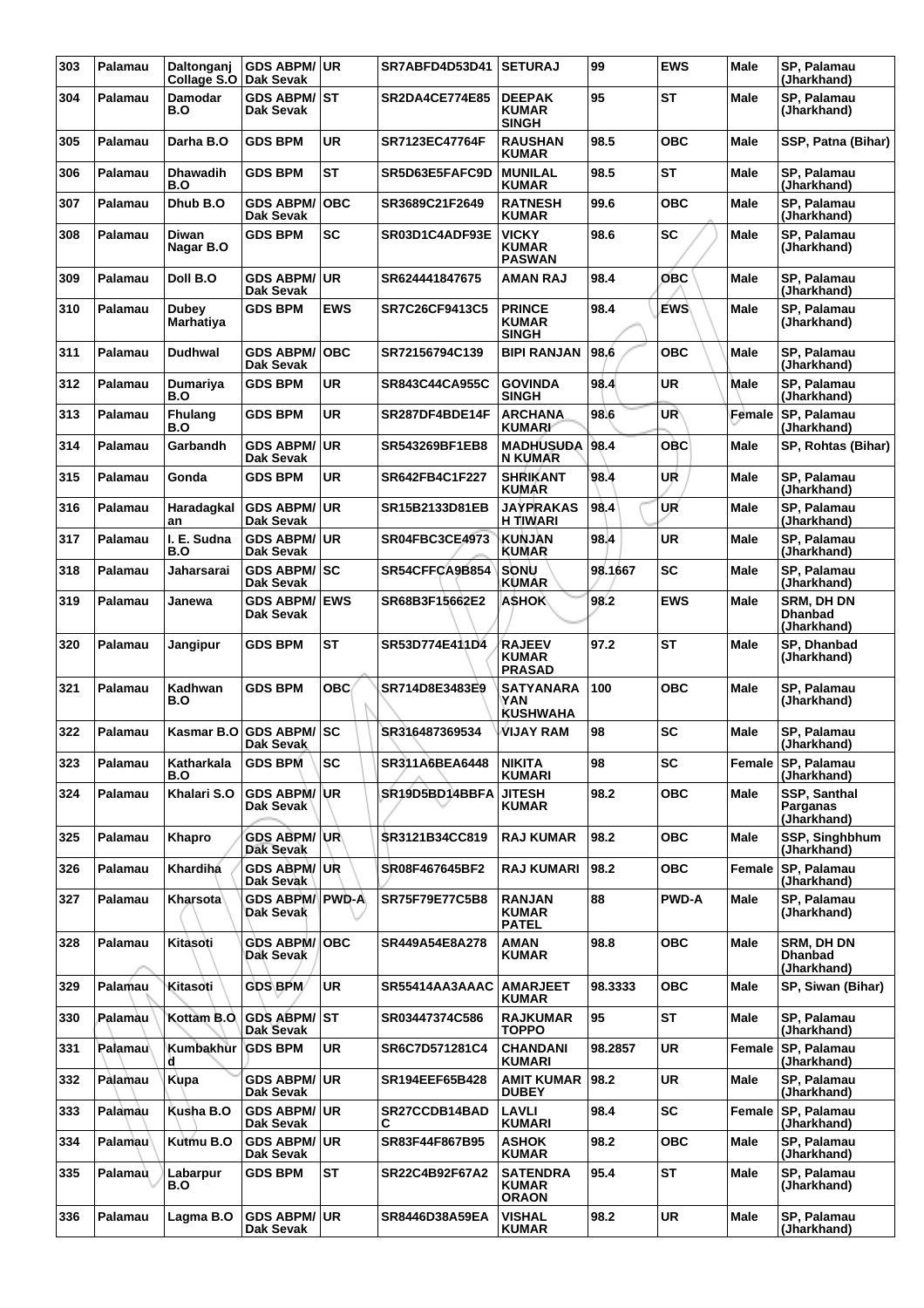| 337 | Palamau | Lotaniya               | <b>GDS BPM</b>                           | <b>ST</b>    | SR221FB5CFCC1D        | <b>RUBI</b><br><b>KUMARI</b>                   | 95.4    | <b>ST</b>    |             | Female SP, Palamau<br>(Jharkhand)       |
|-----|---------|------------------------|------------------------------------------|--------------|-----------------------|------------------------------------------------|---------|--------------|-------------|-----------------------------------------|
| 338 | Palamau | Madgari(Ch<br>apia)    | <b>GDS BPM</b>                           | <b>ST</b>    | <b>SR34C48B7DC6C3</b> | <b>JACOB GIDHI</b>                             | 94.8    | <b>ST</b>    | <b>Male</b> | SP, Palamau<br>(Jharkhand)              |
| 339 | Palamau | Mahugawan<br>B.O       | <b>GDS ABPM/ UR</b><br>Dak Sevak         |              | SR6464CA466E41        | <b>HARSH</b><br><b>KUMAR</b>                   | 98.2    | <b>UR</b>    | Male        | SP, Palamau<br>(Jharkhand)              |
| 340 | Palamau | Mahuliya               | <b>GDS ABPM/ EWS</b><br>Dak Sevak        |              | <b>SR54FD574F5EB6</b> | <b>ANKIT</b><br><b>KUMAR</b><br><b>SINGH</b>   | 97.6    | <b>EWS</b>   | <b>Male</b> | SP, Palamau<br>(Jharkhand)              |
| 341 | Palamau | Makri B.O              | <b>GDS ABPM/ST</b><br>Dak Sevak          |              | SR6F8FD93C8B29        | <b>SUBODH</b><br><b>HORO</b>                   | 94.2    | <b>ST</b>    | Male        | SP, Palamau<br>(Jharkhand)              |
| 342 | Palamau | Makri B.O              | <b>GDS BPM</b>                           | <b>PWD-A</b> | SR3AE4444EE194        | <b>RAHUL</b><br><b>GORAI</b>                   | 91.2    | <b>PWD-A</b> | Male        | SSP, Santhal<br>Parganas<br>(Jharkhand) |
| 343 | Palamau | Malhan B.O             | <b>GDS BPM</b>                           | <b>OBC</b>   | <b>SR0A7EC29C8394</b> | <b>NAZIR</b><br><b>HUSSAIN</b>                 | 98.4    | OBC          | <b>Male</b> | SP, Siwan (Bihar)                       |
| 344 | Palamau | Manjhauli<br>B.O       | <b>GDS BPM</b>                           | <b>ST</b>    | <b>SR4764F9FEE466</b> | <b>PANKAJ</b><br><b>KUMAR</b><br><b>SINGH</b>  | 95.2    | lбт          | <b>Male</b> | SP, Palamau<br>(Jharkhand)              |
| 345 | Palamau | <b>Manpur</b>          | <b>GDS ABPM/ UR</b><br>Dak Sevak         |              | SR188163BC13F7        | <b>LUNA</b><br><b>KUMAR</b>                    | 98.1667 | <b>SC</b>    | <b>Male</b> | SP, Palamau<br>(Jharkhand)              |
| 346 | Palamau | <b>Matlong</b><br>B.O  | <b>GDS ABPM/ST</b><br>Dak Sevak          |              | SR295D8F29A74A        | <b>ASHOK</b><br><b>KUMAR</b><br><b>SINGH</b>   | 94.4    | <b>ST</b>    | Male        | SP, Palamau<br>(Jharkhand)              |
| 347 | Palamau | <b>Mayapur</b>         | <b>GDS ABPM/ UR</b><br>Dak Sevak         |              | SR89A4FF7889E9        | <b>LALAN</b><br><b>KUMAR</b><br><b>GUPTA</b>   | 98.1667 | овс          | Male        | SP, Palamau<br>(Jharkhand)              |
| 348 | Palamau | <b>Naudiha</b>         | <b>GDS BPM</b>                           | <b>UR</b>    | SR8471B948CE23        | <b>MUNNA</b><br><b>SINGH</b>                   | 98.2    | <b>EWS</b>   | <b>Male</b> | SP, Palamau<br>(Jharkhand)              |
| 349 | Palamau | <b>Nawadih</b><br>B.O  | <b>GDS ABPM/ UR</b><br>Dak Sevak         |              | <b>SR4CCD825F437A</b> | <b>JAY GOVIND</b><br><b>KUMAR</b>              | 98.1667 | <b>OBC</b>   | <b>Male</b> | SP, Palamau<br>(Jharkhand)              |
| 350 | Palamau | Nawgarha<br>B.O        | <b>GDS ABPM/SC</b><br>Dak Sevak          |              | SR07474484F3FB        | <b>RAJKISHOR</b><br><b>KUMAR</b>               | 97.8    | <b>SC</b>    | Male        | SP, Palamau<br>(Jharkhand)              |
| 351 | Palamau | Okhargara<br>B.O       | <b>GDS ABPM/ SC</b><br>Dak Sevak         |              | SR1A4E949774BE        | <b>NITISH</b><br><b>KUMAR RAM</b>              | 97.3333 | <b>SC</b>    | <b>Male</b> | SP, Vaishali<br>(Bihar)                 |
| 352 | Palamau | Pachmo<br>B.O          | <b>GDS BPM</b>                           | <b>UR</b>    | SR08DFD7B24C6C        | <b>VINAY</b><br><b>KUMAR</b><br>YADAV          | 98.2    | <b>UR</b>    | <b>Male</b> | SP, Palamau<br>(Jharkhand)              |
| 353 | Palamau | Padua                  | GDS ABPM/SC<br>Dak Sevak                 |              | SR01D3AECC4C24        | <b>RAVI KUMAR</b>                              | 97.2857 | <b>SC</b>    | <b>Male</b> | SP, Palamau<br>(Jharkhand)              |
| 354 | Palamau | <b>Panki West</b>      | <b>GDS ABPM/ UR</b><br>Dak Sevak         |              | SR2A7DE6E9C433        | <b>SHAILENDRA</b><br><b>SAW</b>                | 98      | <b>OBC</b>   | <b>Male</b> | SP, Palamau<br>(Jharkhand)              |
| 355 | Palamau | Pipri Kala<br>B.O      | <b>GDS ABPM/ EWS</b><br><b>Dak Sevak</b> |              | SR2AB752E9DF6C        | DHEERAJ<br><b>KUMAR</b>                        | 97.4    | <b>EWS</b>   | Male        | SP, Palamau<br>(Jharkhand)              |
| 356 | Palamau | Raksi                  | <b>GDS ABPM/ST</b><br>Dak Sevak          |              | SR59F64ADAE85B        | MUNNI<br><b>KUMARI</b>                         | 94.2    | <b>ST</b>    | Female      | SP, Gumla<br>(Jharkhand)                |
| 357 | Palamau | Ramgarh<br>B.O         | <b>GDS ABPM/UR</b><br>Dak Sevak          |              | SR6387D3F4F4C9        | <b>VIKASH</b><br><b>KUMAR</b><br><b>PASWAN</b> | 98.1667 | SC           | Male        | SP, Palamau<br>(Jharkhand)              |
| 358 | Palamau | Ramkanda<br>B.O        | <b>GDS ABPM/ST</b><br>Dak Sevak          |              | SR372A2CFE4BB3        | <b>NIRMALA</b><br><b>TOPPO</b>                 | 94      | <b>ST</b>    | Female      | <b>SP. Palamau</b><br>(Jharkhand)       |
| 359 | Palamau | Rampur                 | <b>GDS ABPM/OBC</b><br>Dak Sevak         |              | SR3DFD8C54FDCE        | <b>GOVIND</b><br><b>KUMAR</b>                  | 98.2    | <b>OBC</b>   | Male        | SP, Palamau<br>(Jharkhand)              |
| 360 | Palamau | Rangeya                | <b>GDS BPM</b>                           | l S†         | SR61D7E5546FE4        | <b>RAHUL</b><br><b>KUMAR</b><br><b>KORWA</b>   | 93.8    | <b>ST</b>    | Male        | <b>SP. Palamau</b><br>(Jharkhand)       |
| 361 | Palamau | Ranpura<br>B.O         | <b>GDS ABPM/ UR</b><br>Dak Sevak         |              | SR6CAE65F8EF94        | <b>SAROJ</b><br><b>KUMAR</b>                   | 98.2    | <b>UR</b>    | Male        | SP, Palamau<br>(Jharkhand)              |
| 362 | Palamau | Rathag B.O             | <b>GDS ABPM/ST</b><br>Dak Sevak          |              | SR733335ED964F        | <b>RINA</b><br><b>KUMARI</b>                   | 93      | <b>ST</b>    | Female      | <b>SP. Palamau</b><br>(Jharkhand)       |
| 363 | Palamau | Ray $S, O$             | <b>GDS ABPM/ OBC</b><br>Dak Sevak        |              | SR0157AE9C55A7        | <b>SUSHIL</b><br><b>KUMAR</b>                  | 98.1667 | <b>OBC</b>   | Male        | SP, Palamau<br>(Jharkhand)              |
| 364 | Palamau | Roll B.O               | <b>GDS ABPM/UR</b><br>Dak Sevak          |              | SR8EA441D94489        | <b>RAJESH</b><br><b>KUMAR</b>                  | 98      | <b>OBC</b>   | Male        | SP, Palamau<br>(Jharkhand)              |
| 365 | Palamau | Sakhuikala             | <b>GDS BPM</b>                           | UR.          | SR761742C9AE29        | <b>NEHA</b><br><b>KUMARI</b>                   | 98.2    | UR.          | Female      | <b>SP, Palamau</b><br>(Jharkhand)       |
| 366 | Palamau | <b>Saraidih</b><br>B.O | <b>GDS ABPM/ UR</b><br>Dak Sevak         |              | SR1D746ADB348B        | <b>KAMAL RAJ</b>                               | 98      | <b>UR</b>    | Male        | SP, Palamau<br>(Jharkhand)              |
| 367 | Palamau | Sarang                 | <b>GDS ABPM/ UR</b><br>Dak Sevak         |              | SR03633483CE14        | AMIT<br><b>RAUSHAN</b>                         | 98      | <b>OBC</b>   | Male        | SP, Palamau<br>(Jharkhand)              |
| 368 | Palamau | Sàrju B.O              | <b>GDS ABPM/ EWS</b><br>Dak Sevak        |              | <b>SR8C7BC9A987A7</b> | <b>SAURAV</b><br><b>KUMAR</b><br><b>SINHA</b>  | 97.6    | <b>EWS</b>   | Male        | SP, Dhanbad<br>(Jharkhand)              |
| 369 | Palamau | Semaura<br>B.O         | <b>GDS BPM</b>                           | UR.          | SR8BE17466E43B        | <b>BANTI</b><br><b>KUMAR</b>                   | 98.2    | <b>OBC</b>   | Male        | SP, Palamau<br>(Jharkhand)              |
| 370 | Palamau | Serendag<br>B.O        | GDS ABPM/SC<br>Dak Sevak                 |              | SR014278E78BE7        | <b>MANISH</b><br><b>KUMAR</b>                  | 97.2    | <b>SC</b>    | Male        | SP, Palamau<br>(Jharkhand)              |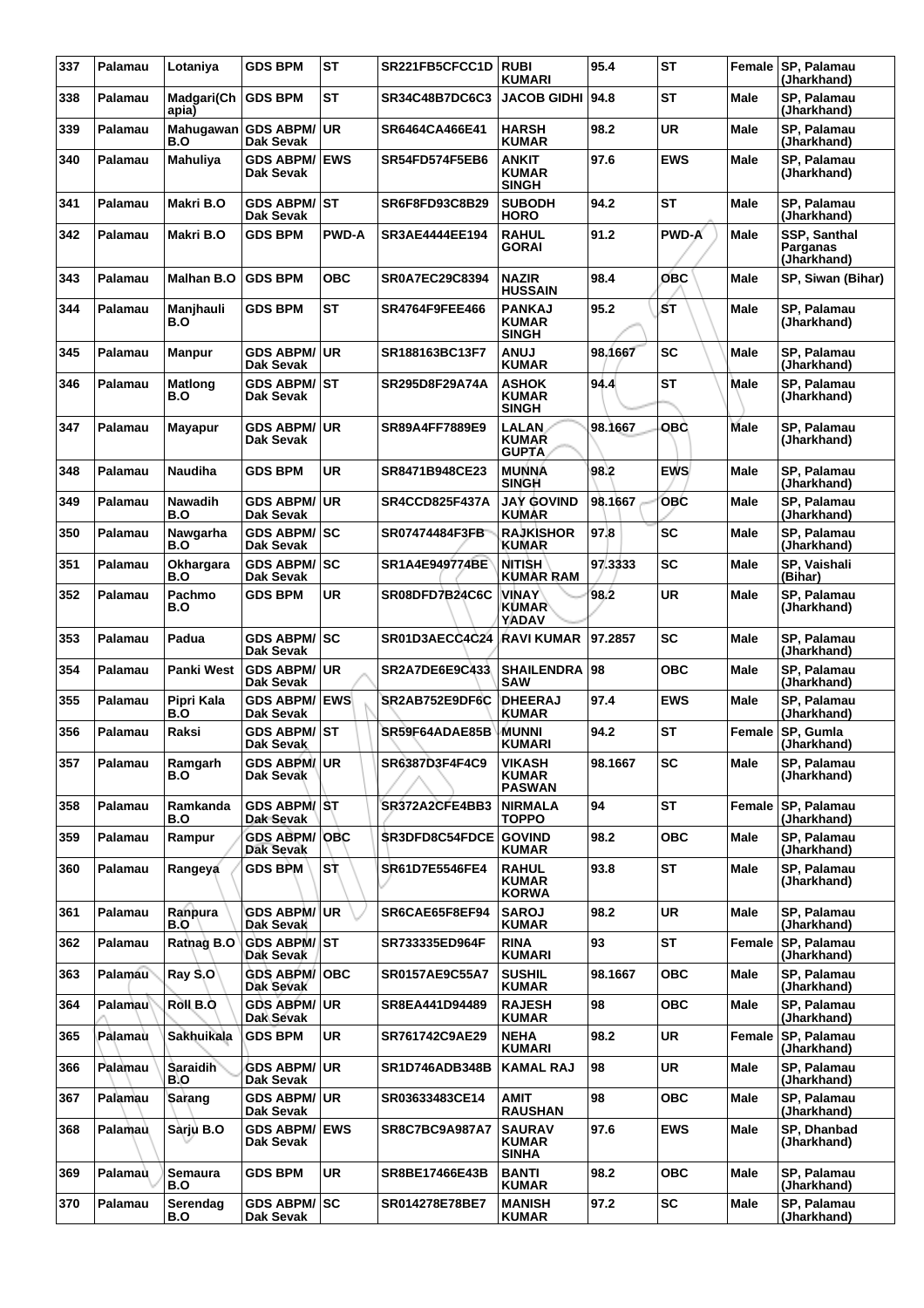| 371 | Palamau | Shivpur<br>B.O           | <b>GDS ABPM/ UR</b><br>Dak Sevak           |              | SR4421452E2F24        | <b>SATISH</b><br><b>KUMAR</b>                     | 98.6    | <b>OBC</b>   | Male        | <b>SP. Palamau</b><br>(Jharkhand) |
|-----|---------|--------------------------|--------------------------------------------|--------------|-----------------------|---------------------------------------------------|---------|--------------|-------------|-----------------------------------|
| 372 | Palamau | <b>Shivpur</b><br>B.O    | <b>GDS ABPM/</b><br>Dak Sevak              | <b>OBC</b>   | SR54E9A412B443        | <b>AARTI</b><br><b>KUMARI</b>                     | 99      | <b>OBC</b>   | Female      | <b>SP, Palamau</b><br>(Jharkhand) |
| 373 | Palamau | <b>Shivpur</b><br>B.O    | <b>GDS BPM</b>                             | <b>UR</b>    | SR537E2D4B32DD        | <b>ANSHU</b><br><b>KUMARI</b>                     | 98.8    | <b>OBC</b>   | Female      | SSP, Gaya (Bihar)                 |
| 374 | Palamau | Sibla B.O                | GDS ABPM/UR<br>Dak Sevak                   |              | SR3FC9CD38646E        | <b>SUJEET</b><br><b>KUMAR</b>                     | 98.2    | <b>OBC</b>   | Male        | SP, Palamau<br>(Jharkhand)        |
| 375 | Palamau | Silidag B.O              | <b>GDS ABPM/ UR</b><br><b>Dak Sevak</b>    |              | <b>SR1CA5774D83EF</b> | <b>SWETA</b><br><b>KUMARI</b>                     | 100     | <b>UR</b>    | Female      | SP, Palamau<br>(Jharkhand)        |
| 376 | Palamau | Sinduriya                | <b>GDS ABPM/ EWS</b><br>Dak Sevak          |              | SR135DFDE44717        | <b>RUPESH</b><br><b>KUMAR</b>                     | 98.2    | <b>EWS</b>   | <b>Male</b> | SP, Palamau<br>(Jharkhand)        |
| 377 | Palamau | <b>Sisri</b>             | <b>GDS ABPM/OBC</b><br>Dak Sevak           |              | <b>SR52CC884BA13A</b> | <b>MOHAMMAD</b><br><b>SHAHID</b><br><b>ANSARI</b> | 98.2    | <b>OBC</b>   | <b>Male</b> | <b>SP. Palamau</b><br>(Jharkhand) |
| 378 | Palamau | <b>Sowadih</b><br>B.O    | <b>GDS BPM</b>                             | <b>ST</b>    | SR0444FC6EE9B1        | <b>RAJENDRA</b><br><b>SINGH</b>                   | 93.6    | ST.          | Male        | SP, Palamau<br>(Jharkhand)        |
| 379 | Palamau | B.O                      | Tamge Kala GDS ABPM/ST<br><b>Dak Sevak</b> |              | SR6544C84D2B49        | <b>SURJIT</b><br><b>SINGH</b>                     | 94.4    | <b>ST</b>    | <b>Male</b> | SP, Palamau<br>(Jharkhand)        |
| 380 | Palamau | Temki B.O                | <b>GDS ABPM/ SC</b><br>Dak Sevak           |              | <b>SR4DCE746444BF</b> | <b>MANISH</b><br><b>KUMAR</b>                     | 97.2    | SC           | Male        | SP, Palamau<br>(Jharkhand)        |
| 381 | Palamau | Tenar                    | <b>GDS BPM</b>                             | <b>UR</b>    | SR4935969859E1        | <b>VINAY</b><br><b>KUMAR</b>                      | 98.1667 | <b>OBC</b>   | <b>Male</b> | <b>SP. Palamau</b><br>(Jharkhand) |
| 382 | Palamau | Tharakiya                | <b>GDS BPM</b>                             | <b>PWD-B</b> | <b>SR1BA1AB44757A</b> | <b>DEWENDRA</b><br><b>KUMAR</b>                   | 96.2    | <b>PWD-B</b> | Male        | SP, Palamau<br>(Jharkhand)        |
| 383 | Palamau | Tolera B.O               | <b>GDS ABPM/ UR</b><br>Dak Sevak           |              | SR3878D8D56864        | NILESH<br><b>KUMAR</b><br><b>OJHA</b>             | 98      | UR           | Male        | SP, Palamau<br>(Jharkhand)        |
| 384 | Palamau | Torelawa<br>B.O          | GDS ABPM/ST<br>Dak Sevak                   |              | SR49ACBC28F2EC        | <b>MANOJ</b><br><b>KUMAR</b><br><b>SINGH</b>      | 93      | ŚΤ,          | Male        | <b>SP. Palamau</b><br>(Jharkhand) |
| 385 | Palamau | Tumang                   | <b>GDS ABPM/ST</b><br>Dak Sevak            |              | SR4479E6A47BA9        | <b>MUKESH</b><br><b>RARAHIYA</b>                  | 92.4    | <b>ST</b>    | <b>Male</b> | SSP, Ranchi<br>(Jharkhand)        |
| 386 | Palamau | <b>Udaipura</b>          | <b>GDS BPM</b>                             | <b>ST</b>    | SR533E5AEBA5B3        | <b>BINIT MINZ</b>                                 | 93.1    | <b>ST</b>    | <b>Male</b> | SP, Palamau<br>(Jharkhand)        |
| 387 | Palamau | <b>Udaipura</b><br>BO    | <b>GDS BPM</b>                             | <b>OBC</b>   | SR2FF533B71AE4        | <b>SURAJ</b><br><b>KUMAR</b>                      | 100     | <b>OBC</b>   | Male        | SSP, Singhbhum<br>(Jharkhand)     |
| 388 | Palamau | <b>Ukamar</b>            | <b>GDS BPM</b>                             | <b>SC</b>    | <b>SR8ADB467412DD</b> | <b>DEEPAK</b><br><b>KUMAR</b>                     | 98      | <b>SC</b>    | <b>Male</b> | SP, Palamau<br>(Jharkhand)        |
| 389 | Ranchi  | Adalahatu<br>B.O         | <b>GDS BPM</b>                             | <b>OBC</b>   | SR77642215B17D        | <b>PRIYANKA</b><br><b>KUMARI</b>                  | 100     | <b>OBC</b>   |             | Female SSP, Ranchi<br>(Jharkhand) |
| 390 | Ranchi  | Anandi B.O               | <b>GDS BPM</b>                             | <b>OBC</b>   | SR644E42259564        | <b>SNEHA</b><br><b>KUMARI</b>                     | 100     | <b>OBC</b>   | Female      | <b>SSP, Ranchi</b><br>(Jharkhand) |
| 391 | Ranchi  | Arsande<br>B.O           | <b>GDS ABPM/</b><br>Dak Sevak              | ∣OBC         | SR566D9CF38E6D        | <b>SHRUTI</b><br><b>KUMARI</b>                    | 99.6    | <b>OBC</b>   | Female      | SSP, Ranchi<br>(Jharkhand)        |
| 392 | Ranchi  | Arsande<br>B.O           | GDS BPM UR                                 |              | Sr3ebaf65e2a35        | <b>KHUSHBU</b><br><b>KUMARI</b>                   | 100     | <b>EWS</b>   |             | Female SSP, Ranchi<br>(Jharkhand) |
| 393 | Ranchi  | Baburamdi<br>h B.O       | <b>GDS ABPM/ SC</b><br>Dak Sevak           |              | SR5344ADBA69E7        | <b>PRITY</b><br><b>KUMARI</b>                     | 98.8    | <b>SC</b>    | Female      | SSP, Ranchi<br>(Jharkhand)        |
| 394 | Ranchi  | Bade B.O                 | <b>GDS-BPM</b>                             | UR           | SR177BD2F3C194        | <b>RAJ KUMAR</b><br><b>SHARMA</b>                 | 100     | <b>OBC</b>   | Male        | SSP, Ranchi<br>(Jharkhand)        |
| 395 | Ranchi  | Bamarja<br>B.O           | <b>GDS BPM</b>                             | ÙR           | SR0B414F654656        | <b>SUHAGANI</b><br><b>KUMARI</b>                  | 99      | <b>UR</b>    |             | Female SSP, Ranchi<br>(Jharkhand) |
| 396 | Ranchi  | Bandgaon<br>B.O          | <b>GDS ABPM/UR</b><br>Dak Sevak            |              | SR58D264D89C5C        | <b>PRINCE</b><br><b>KUMAR</b>                     | 99      | <b>UR</b>    | Male        | SSP, Ranchi<br>(Jharkhand)        |
| 397 | Ranchi  | <b>Baraudi</b><br>B.O    | <b>GDS BPM</b>                             | <b>UR</b>    | SR4D9448825AB7        | <b>KUMARI</b><br><b>LOVELY</b>                    | 98.8    | <b>OBC</b>   | Female      | SSP, Ranchi<br>(Jharkhand)        |
| 398 | Ranchi  | <b>Barinijkel</b><br>B.O | GDS ABPM/ST<br>Dak Sevak                   |              | SR6C7BEBD5A489        | <b>SANGEETA</b><br><b>KUMARI</b>                  | 98.6    | <b>ST</b>    |             | Female SSP, Ranchi<br>(Jharkhand) |
| 399 | Ranchi  | <b>Baruhatu</b><br>B.O   | <b>GDS ABPM/ UR</b><br>Dak Sevak           |              | SR76BEE23B711A        | <b>SUHAGANI</b><br><b>KUMARI</b>                  | 98.8    | <b>OBC</b>   | Female      | <b>SSP, Ranchi</b><br>(Jharkhand) |
| 400 | Ranchi  | <b>Baxidih B.O</b>       | GDS ABPM/UR<br>Dak Sevak                   |              | SR1C1CFB5CE1F8        | <b>CHANDAN</b><br><b>KUMAR</b>                    | 98.8    | <b>OBC</b>   | Male        | SSP, Ranchi<br>(Jharkhand)        |
| 401 | Ranchi  | <b>Bhandra</b><br>B.O    | <b>GDS BPM</b>                             | овс          | <b>SR8316EA973ADE</b> | <b>KHUSHBU</b><br><b>KUMARI</b>                   | 100     | <b>OBC</b>   |             | Female SSP, Ranchi<br>(Jharkhand) |
| 402 | Ranchi  | Bindhani<br>B.O          | <b>GDS ABPM/ UR</b><br>Dak Sevak           |              | SR15A92E9EF15A        | <b>GURIYA</b><br><b>KUMARI</b>                    | 98.8    | <b>OBC</b>   | Female      | SSP, Ranchi<br>(Jharkhand)        |
| 403 | Ranchi  | Bindhani<br>B.O\         | <b>GDS BPM</b>                             | <b>ST</b>    | SR458B146385E1        | <b>SANTOSH</b><br><b>KUMAR</b><br><b>MANDAL</b>   | 98.6    | <b>ST</b>    | Male        | SSP, Ranchi<br>(Jharkhand)        |
| 404 | Ranchi  | Bisahakhat<br>anga B.O   | <b>GDS ABPM/ SC</b><br>Dak Sevak           |              | SR1DC73B92BC48        | <b>SUJEET</b><br><b>KUMAR</b><br><b>CHAUDHARY</b> | 98.8    | SC           | Male        | SSP, Ranchi<br>(Jharkhand)        |
| 405 | Ranchi  | Burmu B.O                | <b>GDS BPM</b>                             | <b>UR</b>    | sr15631ca4a959        | <b>PRIYANKA</b><br><b>KUMARI</b><br><b>SHARMA</b> | 98.8    | <b>UR</b>    |             | Female SSP, Ranchi<br>(Jharkhand) |
| 406 | Ranchi  | Chaingara<br>B.O         | <b>GDS ABPM/ EWS</b><br>Dak Sevak          |              | SR049862C3DA52        | <b>SINU KUMAR</b>                                 | 98.8    | <b>EWS</b>   | Male        | SSP, Ranchi<br>(Jharkhand)        |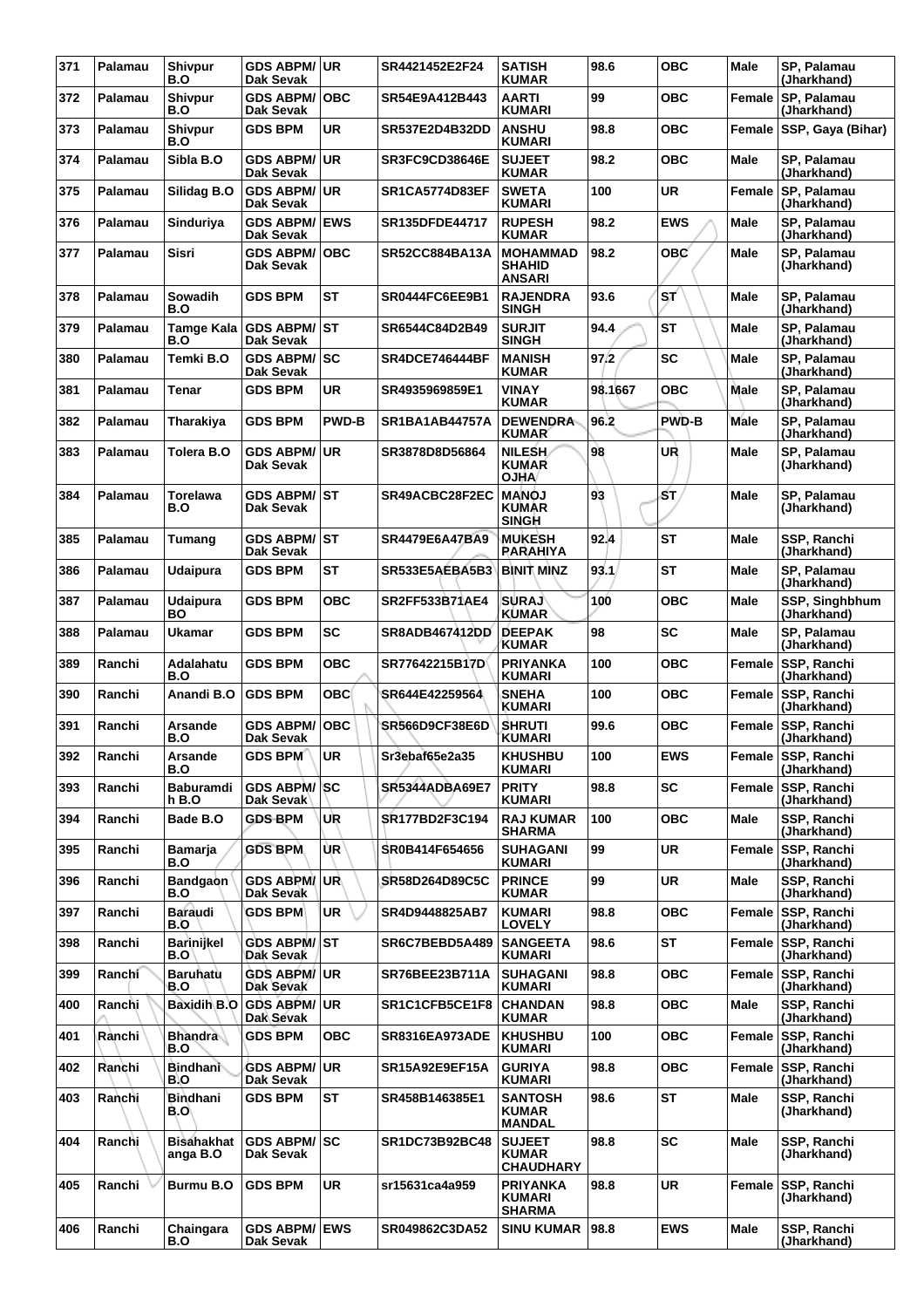| 407 | Ranchi | Chakma<br>B.O              | <b>GDS BPM</b>                       | <b>UR</b>  | SR3FD43E566578        | <b>GOVIND RAJ</b>                                  | 98.8    | <b>UR</b>  | Male        | SSP, Ranchi<br>(Jharkhand)        |
|-----|--------|----------------------------|--------------------------------------|------------|-----------------------|----------------------------------------------------|---------|------------|-------------|-----------------------------------|
| 408 | Ranchi | <b>Charkidumr</b><br>i B.O | <b>GDS BPM</b>                       | <b>ST</b>  | SR4AC897DFB3E9        | <b>ABHISHEK</b><br>KUMAR<br><b>PRASAD</b>          | 98.6    | <b>ST</b>  | Male        | SP, Ballia (Uttar<br>Pradesh)     |
| 409 | Ranchi | Chete B.O                  | <b>GDS BPM</b>                       | <b>UR</b>  | SR8D38426A52D6        | <b>PRIYANSHU</b><br><b>RANJAN</b>                  | 98.8    | <b>UR</b>  | Male        | SSP, Ranchi<br>(Jharkhand)        |
| 410 | Ranchi | B.O                        | Chinarpurio GDS ABPM/ST<br>Dak Sevak |            | SR6ED235512FA2        | <b>ANAND</b><br>VIKASH<br><b>KUJUR</b>             | 98.4    | <b>ST</b>  | Male        | SP, Banda (Uttar<br>Pradesh)      |
| 411 | Ranchi | B.O                        | Dumangdiri GDS ABPM/UR<br>Dak Sevak  |            | SR4F1FDA132DA5        | <b>ROHIT</b><br><b>KUMAR RAY</b>                   | 98.6667 | <b>EWS</b> | <b>Male</b> | SSP, Ranchi<br>(Jharkhand)        |
| 412 | Ranchi | Dundigara<br>B.O           | <b>GDS BPM</b>                       | <b>EWS</b> | SR7EEB3BD84F4B        | <b>SATISH</b><br><b>KUMAR</b>                      | 98.5    | <b>EWS</b> | Male        | <b>SSP. Ranchi</b><br>(Jharkhand) |
| 413 | Ranchi | Getalsud<br>B.O            | <b>GDS ABPM/</b><br>Dak Sevak        | <b>OBC</b> | SR44D3A37EC5ED        | <b>RAJU YADAV</b>                                  | 99      | ОВС        | Male        | SSP, Ranchi<br>(Jharkhand)        |
| 414 | Ranchi | Hathudani<br>B.O           | <b>GDS ABPM/SC</b><br>Dak Sevak      |            | <b>SR7C6C44265AE4</b> | <b>ARYAN RAJ</b>                                   | 98.8    | <b>SC</b>  | Male        | SSP, Ranchi<br>(Jharkhand)        |
| 415 | Ranchi | Hatu<br>Ghaghra<br>B.O     | <b>GDS ABPM/ OBC</b><br>Dak Sevak    |            | <b>SR09AA2A49344E</b> | <b>PRAKASH</b><br>KUMAR                            | 98.6'   | <b>OBC</b> | Male        | SSP, Ranchi<br>(Jharkhand)        |
| 416 | Ranchi | Jaipur B.O                 | <b>GDS ABPM/ UR</b><br>Dak Sevak     |            | <b>SR7BF162C4D52E</b> | LAXMI<br>KUMARI                                    | 98.8    | UR         | Female      | SSP, Ranchi<br>(Jharkhand)        |
| 417 | Ranchi | Joiohatu<br>B.O            | <b>GDS ABPM/ ST</b><br>Dak Sevak     |            | <b>SR7F42B4672DCC</b> | <b>GURUWARI</b><br><b>KUMARI</b>                   | 98      | ST`        | Female      | SSP, Ranchi<br>(Jharkhand)        |
| 418 | Ranchi | Jojohatu<br>B.O            | GDS ABPM/UR<br>Dak Sevak             |            | SR73D46F544653        | <b>RANBIR</b><br><b>KUMAR</b>                      | 98.6    | UŘ         | <b>Male</b> | SSP, Ranchi<br>(Jharkhand)        |
| 419 | Ranchi | Jurdag B.O                 | <b>GDS ABPM/ UR</b><br>Dak Sevak     |            | <b>SR0AD9D47C7747</b> | <b>ANÚJ</b><br>KUMAR                               | 98.5    | SΤ         | Male        | SSP, Ranchi<br>(Jharkhand)        |
| 420 | Ranchi | Kakargarh<br>B.O           | <b>GDS ABPM/ UR</b><br>Dak Sevak     |            | SR36BBF79BE3B5        | <b>CHANDAN</b><br><b>KUMAR</b><br><b>SINGH</b>     | 98.5    | <b>OBC</b> | Male        | SSP, Ranchi<br>(Jharkhand)        |
| 421 | Ranchi | Kandir B.O                 | <b>GDS BPM</b>                       | <b>OBC</b> | SR1684961FB566        | <b>NITESH</b><br><b>KUMAR</b>                      | 98.6667 | <b>OBC</b> | Male        | SSP, Ranchi<br>(Jharkhand)        |
| 422 | Ranchi | Khatanga<br><b>B.O</b>     | <b>GDS ABPM/ ST</b><br>Dak Sevak     |            | <b>SR0A48C67A4C7B</b> | ANJALI<br>KUMARI                                   | 97.8    | ST         | Female      | SSP, Ranchi<br>(Jharkhand)        |
| 423 | Ranchi | Khatri<br>Khatanga<br>B.O  | <b>GDS ABPM/ UR</b><br>Dak Sevak     |            | SR4A8F5176649B        | <b>ABHISHEK</b><br>KUMAR<br>MEHTA                  | 98.5    | <b>OBC</b> | Male        | SP, Dhanbad<br>(Jharkhand)        |
| 424 | Ranchi | Kokdoro<br>B.O             | <b>GDS BPM</b>                       | <b>ST</b>  | <b>SR8CC845CB7498</b> | VINOD<br>KUMAR                                     | 98.5    | <b>ST</b>  | Male        | SSP, Ranchi<br>(Jharkhand)        |
| 425 | Ranchi | Korambi                    | <b>GDS BPM</b>                       | <b>ST</b>  | sr348c149c2f8f        | <b>AMAN</b><br><b>SANDIL</b>                       | 98.6    | <b>ST</b>  | <b>Male</b> | SSP, Ranchi<br>(Jharkhand)        |
| 426 | Ranchi | Kuli B.O                   | <b>GDS ABPM/ UR</b><br>Dak Sevak     |            | SR0ED95AB59EC5        | <b>ABHAY</b><br><b>RATHOR</b>                      | 98.5    | <b>UR</b>  | Male        | SSP, Ranchi<br>(Jharkhand)        |
| 427 | Ranchi | Kundla B.O                 | <b>GDS BPM</b>                       | <b>UR</b>  | SR085AABBFAE66 SONU   | <b>KUMAR</b><br><b>PASWAN</b>                      | 98.6    | <b>SC</b>  | Male        | SSP, Saran (Bihar)                |
| 428 | Ranchi | Kurgi B.O                  | <b>GDS BPM</b>                       | <b>UR</b>  | SR1711B2C4676E        | <b>AWINASH</b><br><b>KUMAR</b>                     | 98.6    | <b>OBC</b> | Male        | SP, Siwan (Bihar)                 |
| 429 | Ranchi | Lali B.O                   | <b>GDS BPM</b>                       | ιSτ        | <b>SR4C33A3A543FB</b> | <b>RANJEET</b><br><b>KUMAR</b>                     | 98.5    | <b>ST</b>  | Male        | SSP. Ranchi<br>(Jharkhand)        |
| 430 | Ranchi | Landupdih<br>B.O           | <b>GDS BPM</b>                       | ÙR         | SR2FC4CFDD2841        | <b>KUMARI</b><br><b>PUSHPANJA</b><br>LI.           | 98.8    | UR         | Female      | SSP, Ranchi<br>(Jharkhand)        |
| 431 | Ranchi | Lapa B.O                   | <b>GDS BPM</b>                       | <b>EWS</b> | SR754A8C8A34E1        | <b>KARAN</b><br><b>KUMAR</b><br><b>PANDEY</b>      | 98.4    | <b>EWS</b> | Male        | SSP, Ranchi<br>(Jharkhand)        |
| 432 | Ranchi | Latratu B.O                | <b>GDS ABPM/SC</b><br>Dak Sevak      |            | SR03C584D71856        | <b>VISHAL</b><br><b>KUMAR</b>                      | 98.8    | <b>SC</b>  | Male        | SSP, Ranchi<br>(Jharkhand)        |
| 433 | Ranchi | Lowahatu<br>B.O            | <b>GDS ABPM/ UR</b><br>Dak Sevak     |            | SR8A3D14BC3845        | <b>NISHANT</b><br><b>KUMAR</b><br><b>SINGH</b>     | 98.4    | <b>UR</b>  | Male        | SSP, Ranchi<br>(Jharkhand)        |
| 434 | Ranchi | Loyo B.O                   | GDS ABPM/ST<br>Dak Sevak             |            | SR3BC4B64887B6        | <b>PANCHAM</b><br><b>OROAN</b>                     | 97.6    | <b>ST</b>  | Male        | SSP, Ranchi<br>(Jharkhand)        |
| 435 | Ranchi | Mahuary<br>B.O             | <b>GDS ABPM/ UR</b><br>Dak Sevak     |            | SR85FD7CD43183        | <b>SAURABH</b><br><b>SINGH</b>                     | 98.4    | <b>UR</b>  | Male        | SSP, Ranchi<br>(Jharkhand)        |
| 436 | Rànchi | Mahugaon<br>B.O            | <b>GDS BPM</b>                       | <b>SC</b>  | SR47D944544F87        | <b>SANJEET</b><br><b>KUMAR</b><br><b>CHAUDHARY</b> | 98.6    | <b>SC</b>  | Male        | SSP, Ranchi<br>(Jharkhand)        |
| 437 | Ranchi | Makka B.O                  | <b>GDS ABPM/</b><br>Dak Sevak        | <b>OBC</b> | SR8BD8BF45A73A        | <b>RAJU</b><br><b>KUMAR</b><br>YADAV               | 98.6    | <b>OBC</b> | Male        | SSP, Ranchi<br>(Jharkhand)        |
| 438 | Ranchi | Makka B.O                  | <b>GDS BPM</b>                       | <b>ST</b>  | SR6429365BBD55        | <b>GUNJA</b><br>KUMARI                             | 98.3333 | <b>ST</b>  | Female      | SSP, Ranchi<br>(Jharkhand)        |
| 439 | Ranchi | <b>Mandru B.O</b>          | <b>GDS ABPM/UR</b><br>Dak Sevak      |            | SR6C2B31E68652        | ARUN<br><b>KUMAR</b>                               | 98.4    | <b>OBC</b> | Male        | SSP, Ranchi<br>(Jharkhand)        |
| 440 | Ranchi | Marcha B.O                 | <b>GDS ABPM/OBC</b><br>Dak Sevak     |            | SR74651F3534C4        | SHIVNANDAN 98.6<br><b>KUMAR</b>                    |         | <b>OBC</b> | <b>Male</b> | SSP, Ranchi<br>(Jharkhand)        |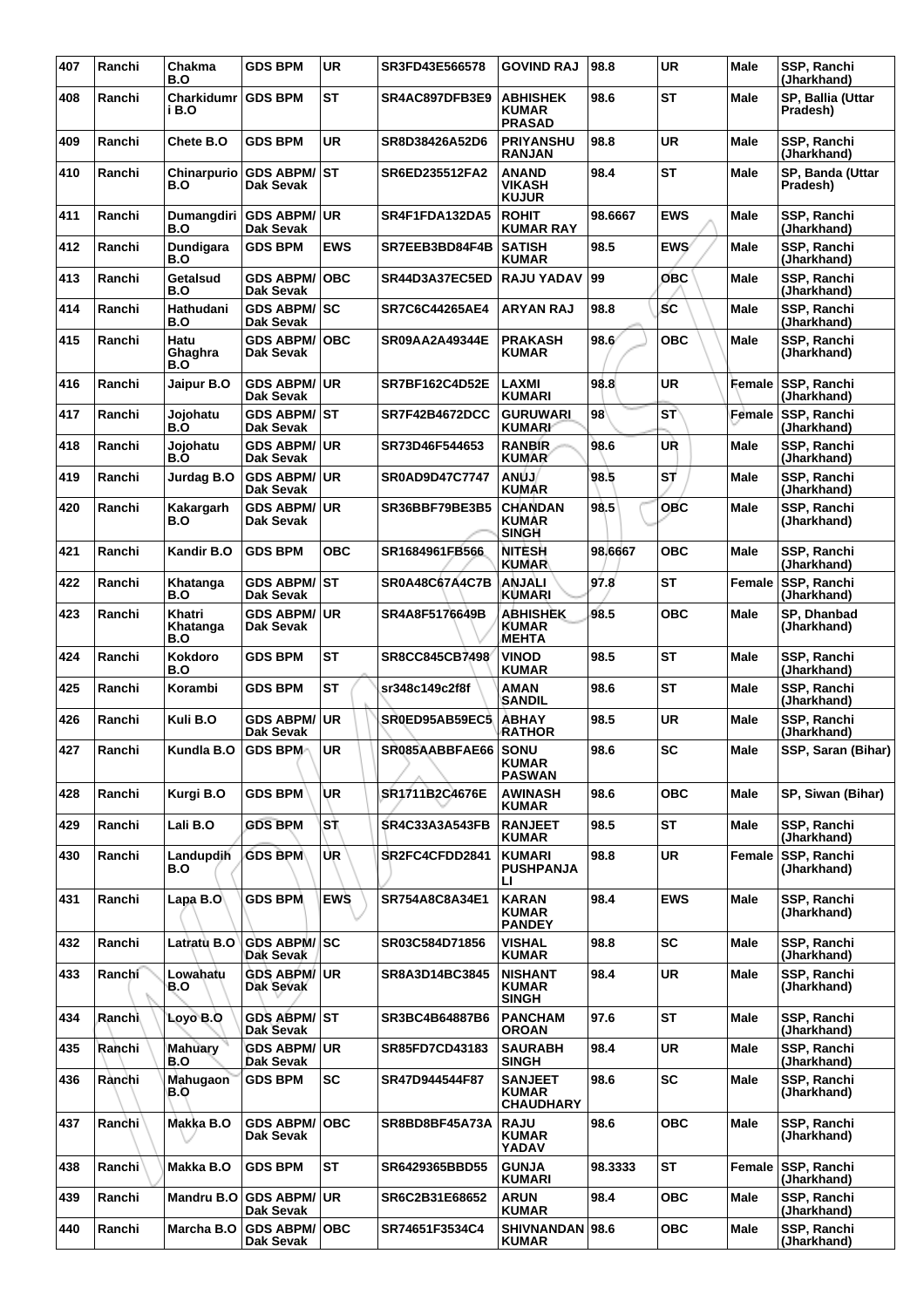| 441 | Ranchi                     | Murhi B.O                   | <b>GDS ABPM/ UR</b><br><b>Dak Sevak</b> |              | SR34ABB8114FFD        | <b>SHIV JEE</b>                                         | 98.4    | <b>OBC</b>             | Male        | SSP, Ranchi<br>(Jharkhand)              |
|-----|----------------------------|-----------------------------|-----------------------------------------|--------------|-----------------------|---------------------------------------------------------|---------|------------------------|-------------|-----------------------------------------|
| 442 | Ranchi                     | Narauli B.O                 | <b>GDS ABPM/ EWS</b><br>Dak Sevak       |              | SR11C8A45EAA7B        | <b>SACHINDRA</b><br><b>KUMAR</b>                        | 98.3333 | <b>EWS</b>             | Male        | SSP, Ranchi<br>(Jharkhand)              |
| 443 | Ranchi                     | Narkopi<br>B.O              | <b>GDS BPM</b>                          | <b>UR</b>    | SR759FE73124B9        | <b>PREMLATA</b><br><b>KUMARI</b>                        | 98.6    | <b>UR</b>              | Female      | SSP, Ranchi<br>(Jharkhand)              |
| 444 | Ranchi                     | Patpur B.O                  | <b>GDS BPM</b>                          | <b>ST</b>    | SR392A2BF54474        | <b>TRILOCHAN</b><br><b>MUNDA</b>                        | 98      | <b>ST</b>              | <b>Male</b> | SSP, Ranchi<br>(Jharkhand)              |
| 445 | Ranchi                     | Patrachauli<br>B.O          | <b>GDS ABPM/ST</b><br>Dak Sevak         |              | SR29D953FE4448        | <b>PHOOL</b><br><b>KUMARI</b>                           | 96.8    | <b>ST</b>              | Female      | SSP, Ranchi<br>(Jharkhand)              |
| 446 | Ranchi                     | Patratu B.O                 | <b>GDS ABPM/ST</b><br>Dak Sevak         |              | SR7B6F897994A4        | <b>CHANDRADE</b><br><b>V MURMU</b>                      | 95      | <b>ST</b>              | <b>Male</b> | SP, Dhanbad<br>(Jharkhand)              |
| 447 | Ranchi                     | Pimpi B.O                   | <b>GDS ABPM/ UR</b><br>Dak Sevak        |              | SR67F76D3A4A13        | <b>VINIT TIWARI</b>                                     | 98.4    | <b>UR</b>              | Male        | SSP, Ranchi<br>(Jharkhand)              |
| 448 | Ranchi                     | Rania B.O                   | <b>GDS ABPM/UR</b><br>Dak Sevak         |              | SR8A4EFAAA4F9F        | <b>ABHISHEK</b><br><b>KUMAR</b>                         | 98.3333 | <b>OBC</b>             | Male        | SP. Vaishali<br>(Bihar)                 |
| 449 | Ranchi                     | Ranikhatan<br>ga B.O        | GDS ABPM/UR<br>Dak Sevak                |              | SR6EBDBFE95E2A        | <b>JYOTI</b><br><b>KUMARI</b>                           | 98.3333 | ÚR                     | Female      | SSP, Ranchi<br>(Jharkhand)              |
| 450 | Ranchi                     | Rarha B.O                   | <b>GDS BPM</b>                          | <b>SC</b>    | SR54C21E3D46C5        | <b>BIJESH</b><br><b>KUMAR RAM</b>                       | 98.3333 | <b>SC</b>              | <b>Male</b> | SSP, Saran (Bihar)                      |
| 451 | Ranchi                     | Rumutkel<br>B.O             | <b>GDS BPM</b>                          | <b>ST</b>    | <b>SR898C5815FC7D</b> | <b>SAMBAT</b><br><b>MUNDA</b>                           | 97.8    | <b>ST</b>              | Male        | SSP, Ranchi<br>(Jharkhand)              |
| 452 | Ranchi                     | Saiko B.O                   | <b>GDS ABPM/ST</b><br>Dak Sevak         |              | SR49FE8229448C        | <b>VIDHARTHI</b><br><b>KUMARI</b>                       | 97.8    | $\overline{\text{ST}}$ | Female      | SSP, Ranchi<br>(Jharkhand)              |
| 453 | Ranchi                     | Saiko B.O                   | <b>GDS BPM</b>                          | <b>UR</b>    | SR8C6C8BB77C3F        | <b>SUBHAM</b><br><b>PRAMANIK</b>                        | 98.6    | UR                     | <b>Male</b> | SSP, Ranchi<br>(Jharkhand)              |
| 454 | Ranchi                     | Salegutu<br>B.O             | <b>GDS ABPM/ SC</b><br>Dak Sevak        |              | SR8CC66D6EA223        | <b>PANKAJ</b><br><b>KUMAR</b>                           | 98.1667 | sd                     | Male        | SSP, Ranchi<br>(Jharkhand)              |
| 455 | Ranchi                     | Sangor B.O                  | <b>GDS ABPM/</b><br>Dak Sevak           | OBC          | SR75463ADFA3BA        | <b>ANUJ</b><br><b>KUMAR</b>                             | 98.6    | <b>OBC</b>             | Male        | <b>SSP. Ranchi</b><br>(Jharkhand)       |
| 456 | Ranchi                     | Saparam<br>B.Ò              | <b>GDS BPM</b>                          | <b>SC</b>    | SR75C9D88B4546        | <b>RAHUL</b><br><b>KUMAR DAS</b>                        | 98.3333 | <b>SC</b>              | Male        | SSP, Ranchi<br>(Jharkhand)              |
| 457 | Ranchi                     | Silagain<br>B.O             | GDS ABPM/SC<br>Dak Sevak                |              | SR055BB9A6B3B1        | <b>RITA KUMARI</b>                                      | 98.1667 | <b>SC</b>              | Female      | SSP, Ranchi<br>(Jharkhand)              |
| 458 | Ranchi                     | Sirum B.O                   | <b>GDS ABPM/ST</b><br>Dak Sevak         |              | SR177289A28EF4        | <b>ROHIT</b><br><b>MUNDA</b>                            | 98      | <b>ST</b>              | Male        | SSP, Ranchi<br>(Jharkhand)              |
| 459 | Ranchi                     | Sungi B.O                   | <b>GDS ABPM/ ST</b><br>Dak Sevak        |              | SR04DF2D17779A        | <b>CHANDRA</b><br>MOHAN<br><b>SINGH</b><br><b>MUNDA</b> | 97.6    | <b>ST</b>              | <b>Male</b> | SSP, Ranchi<br>(Jharkhand)              |
| 460 | Ranchi                     | Sungi B.O                   | <b>GDS BPM</b>                          | <b>UR</b>    | SR7748D84D2264        | <b>KM ANNU</b>                                          | 98.8    | <b>UR</b>              | Female      | <b>SP, Siwan (Bihar)</b>                |
| 461 | Ranchi                     | Swania B.O                  | GDS ABPM/ST<br><b>Dak Sevak</b>         |              | SR343E8A85DAA1        | NAMITA<br><b>KUMARI</b>                                 | 97.4    | <b>ST</b>              |             | Female SSP, Ranchi<br>(Jharkhand)       |
| 462 | Ranchi                     | Tarasiladon<br>B.O          | <b>GDS ABPM/ EWS</b><br>Dak Sevak       |              | SR2884D523DEA6        | <b>ANAND</b><br><b>KUMAR</b>                            | 98      | <b>EWS</b>             | Male        | SP, Vaishali<br>(Bihar)                 |
| 463 | Ranchi                     | Tati B.O                    | <b>GDS BPM</b>                          | UR           | SR514CB195299D        | <b>MANJEET</b><br><b>KUMAR</b>                          | 98.6    | <b>UR</b>              | Male        | SSP, Ranchi<br>(Jharkhand)              |
| 464 | Ranchi                     | Tetebandra<br>mpur B.O      | <b>GDS BPM</b>                          | <b>SC</b>    | <b>SR3AF542D4AA95</b> | <b>PARMANAND</b><br><b>KUMAR</b>                        | 98      | <b>SC</b>              | <b>Male</b> | SSP, Ranchi<br>(Jharkhand)              |
| 465 | Ranchi                     | Tetla B.O                   | <b>GDS ABPM/ UR</b><br>Dak Sevak        |              | <b>SR77F724EC2482</b> | <b>KAJAL</b><br>KUMARI                                  | 98.3333 | <b>OBC</b>             | Female      | SSP, Ranchi<br>(Jharkhand)              |
| 466 | Ranchi                     | Tuko B.O⁄                   | <b>GDS ABPM/ ST</b><br>Dak Sevak        |              | SR679E3DDBB364        | <b>NITISH</b><br><b>KUMAR</b><br><b>MANDAL</b>          | 98.1667 | <b>ST</b>              | Male        | SSP, Ranchi<br>(Jharkhand)              |
| 467 | Ranchi                     | Tutlo B.O                   | <b>GDS ABPM/UR</b><br>Dak Sevak         |              | SR84EDD7434E81        | <b>TRIBHUWAN</b><br><b>MAHTO</b>                        | 98.2    | <b>OBC</b>             | Male        | SSP, Ranchi<br>(Jharkhand)              |
| 468 | Ranchi                     | Tutlo B.O                   | <b>GDS BPM</b>                          | UR           | SR235513F44733        | <b>SHIV</b><br><b>SHANKAR</b><br><b>KUMAR</b>           | 98.4    | UR                     | Male        | SSP, Ranchi<br>(Jharkhand)              |
| 469 | Ranchi                     | Urugutu <sup>1</sup><br>B.O | <b>GDS BPM</b>                          | <b>PWD-A</b> | SR626C35B4469B        | <b>SATISH</b><br><b>KUMAR</b>                           | 95.4    | <b>PWD-A</b>           | Male        | SP. Giridih<br>(Jharkhand)              |
| 470 | Ranchi                     | Vijaygiri<br>B.O            | <b>GDS ABPM/ UR</b><br>Dak Sevak        |              | SR2DB24BE76F5B        | <b>SANJEEV</b><br><b>KUMAR</b>                          | 98.5    | <b>OBC</b>             | Male        | SSP, Ranchi<br>(Jharkhand)              |
| 471 | Rànchi                     | Vijaygiri<br>B.O            | <b>GDS BPM</b>                          | <b>ST</b>    | SR8D64518BA365        | <b>DILIP KUMAR</b>                                      | 98.2    | <b>ST</b>              | Male        | SSP, Ranchi<br>(Jharkhand)              |
| 472 | Santhal<br>Parganas        | <b>Amalachart</b><br>a٨     | <b>GDS ABPM/ UR</b><br>Dak Sevak        |              | <b>SR1D448C93AA9E</b> | <b>RANJEET</b><br><b>PRASAD</b><br>YADAV                | 98.8    | <b>OBC</b>             | Male        | SSP, Santhal<br>Parganas<br>(Jharkhand) |
| 473 | Santhal<br>Parganas        | Amarapaha<br>ri B.O         | <b>GDS ABPM/ OBC</b><br>Dak Sevak       |              | SR619DDDE36E7C        | <b>SURAJ</b><br><b>KUMAR</b>                            | 98.8    | <b>OBC</b>             | <b>Male</b> | SSP, Santhal<br>Parganas<br>(Jharkhand) |
| 474 | Santhal<br>Parganas        | <b>Atapur B.O</b>           | <b>GDS BPM</b>                          | UR           | SR882E3529976E        | <b>SANDIP</b><br><b>KUMAR</b>                           | 98.8333 | <b>OBC</b>             | Male        | SSP, Muzaffarpur<br>(Bihar)             |
| 475 | Santhal<br>Parganas        | <b>B.</b> Narganj<br>B.O    | <b>GDS ABPM/SC</b><br>Dak Sevak         |              | SR6411C5DFFC5E        | <b>KRISHNA</b><br><b>KUMAR</b>                          | 98      | <b>SC</b>              | Male        | SSP, Santhal<br>Parganas<br>(Jharkhand) |
| 476 | <b>Santhal</b><br>Parganas | <b>B. Narganj</b><br>B.O    | <b>GDS ABPM/OBC</b><br>Dak Sevak        |              | SR0C69E78F97DC        | <b>GOVIND</b><br><b>SINGH</b>                           | 98.4    | <b>OBC</b>             | Male        | SP, B Deoghar<br>(Jharkhand)            |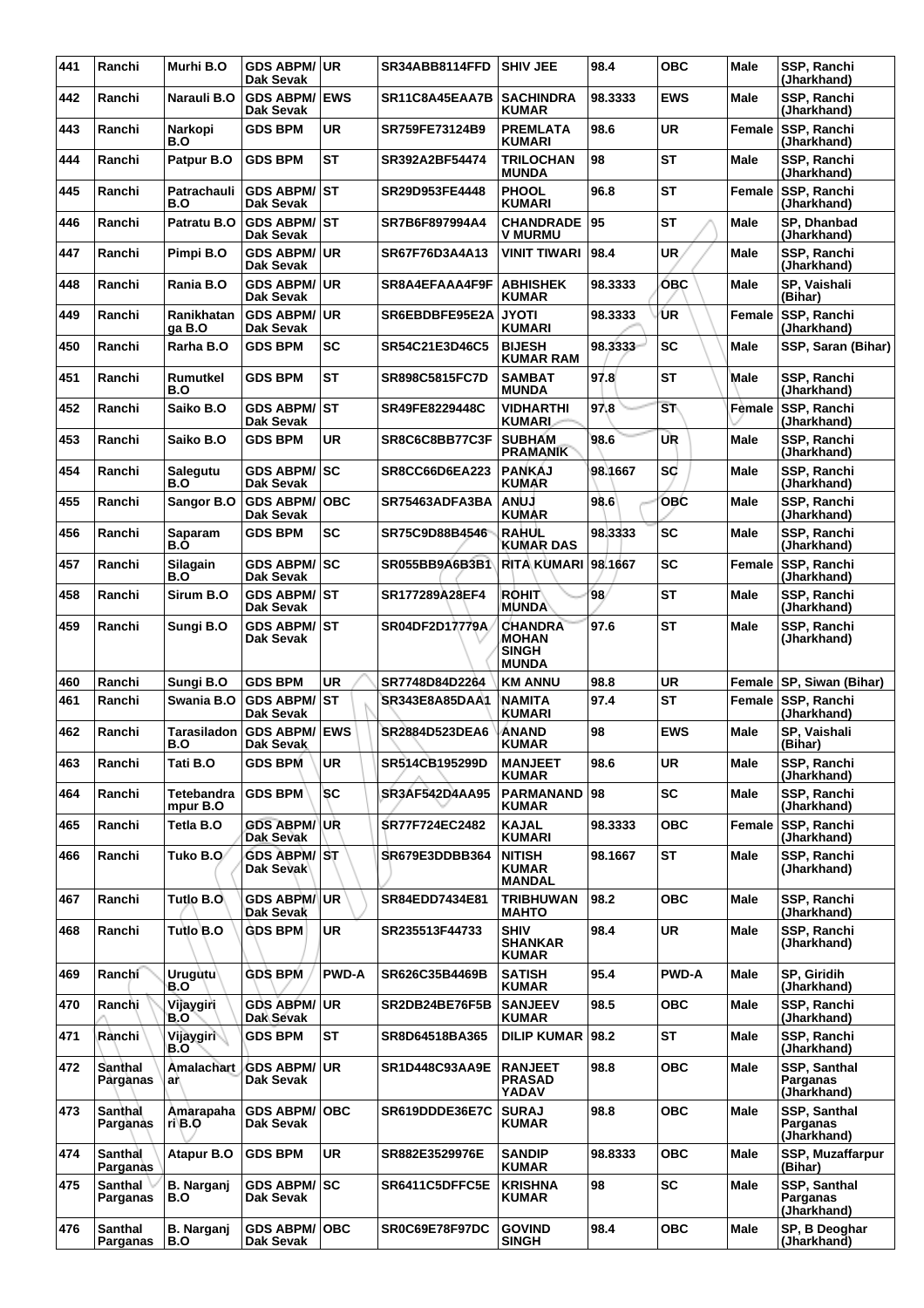| 477 | <b>Santhal</b><br>Parganas        | <b>Bakudih</b><br>B.O      | <b>GDS ABPM/ EWS</b><br>Dak Sevak |            | SR05DA36D44DF3          | <b>RAUSHAN</b><br><b>KUMAR</b>                  | 91.6    | <b>EWS</b>   | <b>Male</b> | SSP, Santhal<br>Parganas<br>(Jharkhand) |
|-----|-----------------------------------|----------------------------|-----------------------------------|------------|-------------------------|-------------------------------------------------|---------|--------------|-------------|-----------------------------------------|
| 478 | <b>Santhal</b><br>Parganas        | <b>Bakudih</b><br>B.O      | <b>GDS BPM</b>                    | <b>OBC</b> | SR7D6915346434          | PINKI<br>KUMARI                                 | 98.2    | <b>OBC</b>   | Female      | SSP, Santhal<br>Parganas<br>(Jharkhand) |
| 479 | Santhal<br>Parganas               | <b>Balidih B.O</b>         | GDS ABPM/ST<br>Dak Sevak          |            | SR858B9F54944D          | RAVI KUMAR<br><b>MANDAL</b>                     | 98.8    | <b>ST</b>    | Male        | SSP, Santhal<br>Parganas<br>(Jharkhand) |
| 480 | <b>Santhal</b><br>Parganas        | <b>Bapugram</b><br>ВO      | <b>GDS BPM</b>                    | <b>SC</b>  | SR19CB3E4CD49F          | <b>DHARMENDR</b><br>A PASWAN                    | 97.8333 | SC           | Male        | SP, Vaishali<br>(Bihar)                 |
| 481 | <b>Santhal</b><br>Parganas        | Bara<br>Durgapur<br>B.O    | GDS BPM                           | <b>ST</b>  | SR63EB1E26AA4C          | <b>RAJESH</b><br><b>KUMAR</b>                   | 98.6    | <b>ST</b>    | Male        | SSP, Santhal<br>Parganas<br>(Jharkhand) |
| 482 | <b>Santhal</b><br>Parganas        | Barmasia<br>B.O            | <b>GDS BPM</b>                    | <b>ST</b>  | SR871EA344FF94          | <b>SANTOSH</b><br><b>KUMAR</b><br><b>MANDAL</b> | 98.6    | SŤ           | Male        | SSP, Santhal<br>Parganas<br>(Jharkhand) |
| 483 | <b>Santhal</b><br>Parganas        | <b>Bathandan</b><br>ga B.O | <b>GDS ABPM/ ST</b><br>Dak Sevak  |            | SR0DF49D453724          | PANKAJ<br>KUMAR                                 | 98.4    | ŚΤ           | Male        | SSP, Santhal<br>Parganas<br>(Jharkhand) |
| 484 | <b>Santhal</b><br>Parganas        | <b>Bilkandi</b><br>B.O     | GDS ABPM/│ST<br>Dak Sevak         |            | SR04C7E23D96E7          | RAJIV<br><b>RANJAN</b>                          | 98.3333 | <b>ST</b>    | Male        | SSP, Santhal<br>Parganas<br>(Jharkhand) |
| 485 | <b>Santhal</b><br>Parganas        | Chotabang<br>ama B.O       | <b>GDS BPM</b>                    | <b>UR</b>  | SR048F4274E24D          | <b>RAJEEV</b><br>KUMAR<br>SINGH                 | 98.6    | UR           | Male        | SSP, Santhal<br>Parganas<br>(Jharkhand) |
| 486 | <b>Santhal</b><br>Parganas        | Daldali B.O                | <b>GDS ABPM/ SC</b><br>Dak Sevak  |            | <b>SR047D628C9CCA</b>   | <b>CHANDAN</b><br><b>KUMAR</b><br><b>PASWAN</b> | 97.4    | SC           | Male        | SSP, Santhal<br>Parganas<br>(Jharkhand) |
| 487 | Santhal<br>Parganas               | Dharamkha<br>npara B.O     | <b>GDS ABPM/</b><br>Dak Sevak     | ∣UR        | SR82EF24E54177          | <b>KUMAR</b><br>DHANANJAY                       | 98.4    | UR           | Male        | SSP, Santhal<br>Parganas<br>(Jharkhand) |
| 488 | <b>Santhal</b><br>Parganas        | Dubrajpur<br>B.O           | <b>GDS ABPM/</b><br>Dak Sevak     | lsc        | SR08836A141F96          | <b>MAHESH</b><br>KUMAR<br>PASWAN                | 97.4    | <b>SC</b>    | Male        | SSP, Santhal<br>Parganas<br>(Jharkhand) |
| 489 | <b>Santhal</b><br>Parganas        | Gamharia<br>B.O            | <b>GDS BPM</b>                    | <b>UR</b>  | SR13F62C8DE4A8          | RAUSHAN<br>KUMAR<br><b>SINGH</b>                | 98.1667 | <b>UR</b>    | Male        | SSP, Santhal<br>Parganas<br>(Jharkhand) |
| 490 | Santhal<br>Parganas               | Gandhigra<br>m B.O         | <b>GDS ABPM/ UR</b><br>Dak Sevak  |            | SR75B9F6E49342          | RAVI KUMAR-                                     | 98.2    | <b>OBC</b>   | Male        | SSP, Santhal<br>Parganas<br>(Jharkhand) |
| 491 | <b>Santhal</b><br>Parganas        | Ghaghri<br>B.O             | <b>GDS ABPM/</b><br>Dak Sevak     | ∣UR.       | SR72598CF51F9E          | <b>DHARMENDR  </b><br>А<br>CHAUDHARY            | 98.1667 | <b>UR</b>    | Male        | SSP, Santhal<br>Parganas<br>(Jharkhand) |
| 492 | <b>Santhal</b><br>Parganas        | Ghatiari<br>B.O            | GDS BPM                           | <b>ST</b>  | SR3773A9C8D674          | <b>BISHWANAT</b><br>H TUDU                      | 98      | <b>ST</b>    | Male        | SSP, Santhal<br>Parganas<br>(Jharkhand) |
| 493 | <b>Santhal</b><br>Parganas        | Kassim<br>Bazar S.O        | <b>GDS ABPM/ UR</b><br>Dak Sevak  |            | SR62DE5BC2CF64 BISWAJIT | <b>DAS</b>                                      | 98      | UR           | Male        | SSP, Santhal<br>Parganas<br>(Jharkhand) |
| 494 | <b>Santhal</b><br>Parganas        | Kathalbari<br>B.O          | GDS ABPM/ PWD-A<br>Dak Sevak l    |            | SR7DE78639EE83          | <b>MUKESH</b><br>KUMAR<br>MANDAL                | 87.8    | <b>PWD-A</b> | Male        | SSP, Santhal<br>Parganas<br>(Jharkhand) |
| 495 | <b>Santhal</b><br>Parganas        | Khagachua<br>B.O           | <b>GDS ABPM/ UR</b><br>Dak Sevak  |            | SR3466BFBDBFE4          | <b>GOURANGA</b><br><b>MONDAL</b>                | 98      | <b>UR</b>    | Male        | SSP, Santhal<br>Parganas<br>(Jharkhand) |
| 496 | <b>Santhal</b><br>Parganas        | Kushma∖                    | <b>GDS ABPM/ OBC</b><br>Dak Sevak |            | SR755CF4F4AAB5          | JAYANT<br><b>MANDAL</b>                         | 98      | <b>OBC</b>   | Male        | SSP, Santhal<br>Parganas<br>(Jharkhand) |
| 497 | <b>Santhal</b><br>Parganas        | Lalmatia<br>Colliery S.O.  | <b>GDS ABPM/ SC</b><br>Dak Sevak  |            | SR2784DDAD2DC7          | <b>SONU</b><br>KUMAR<br>PASWAN                  | 97.2    | <b>SC</b>    | Male        | SSP, Santhal<br>Parganas<br>(Jharkhand) |
| 498 | <b>Santhal</b><br>Parganas        | Lukluki B.O                | <b>GDS ABPM/</b><br>Dak Sevak     | ∣OBC       | SR234EE5258683          | <b>GANDHARV</b><br>KARMAKAR                     | 98.3333 | <b>OBC</b>   | Male        | SP, B Deoghar<br>(Jharkhand)            |
| 499 | Santhal<br>Parganas               | <b>Madhurai</b><br>B.O     | <b>GDS BPM</b>                    | <b>UR</b>  | SR85265CD68499          | SONY SINGH                                      | 98      | <b>UR</b>    | Female      | SSP, Santhal<br>Parganas<br>(Jharkhand) |
| 500 | Santhal<br>Parganas               | Maluti B.O                 | <b>GDS BPM</b>                    | <b>UR</b>  | SR3A157CF4CA6F          | <b>NIRU</b><br>KUMARI                           | 98      | <b>UR</b>    | Female      | SSP, Santhal<br>Parganas<br>(Jharkhand) |
| 501 | Santhal<br>Parganas               | Mangalhat<br>English B.O   | <b>GDS ABPM/ UR</b><br>Dak Sevak  |            | SR36F7E33A3EFC          | ANJU SINGH                                      | 98.3333 | UR           | Female      | SSP, Santhal<br>Parganas<br>(Jharkhand) |
| 502 | <b>Santhal</b><br>Parganas        | Mangalhat<br>English B.O   | <b>GDS BPM</b>                    | <b>ST</b>  | SR64DBB17E7291          | ANKIT RAJ                                       | 97.8333 | <b>ST</b>    | Male        | SSP, Santhal<br>Parganas<br>(Jharkhand) |
| 503 | <b>Santhal</b><br><b>Parganas</b> | <b>Manirampur</b><br>B.O   | <b>GDS BPM</b>                    | <b>UR</b>  | <b>SR5D5BBAE43438</b>   | <b>BIR</b><br><b>BAHADUR</b><br>SINGH           | 98      | <b>UR</b>    | Male        | SSP, Santhal<br>Parganas<br>(Jharkhand) |
| 504 | Santhal<br>Parganas               | Meharma<br>S.O             | GDS ABPM/∣UR<br>Dak Sevak         |            | <b>SR04C5878AD456</b>   | KOUSHIK<br><b>ILAM</b>                          | 98      | UR           | Male        | SSP, Santhal<br>Parganas<br>(Jharkhand) |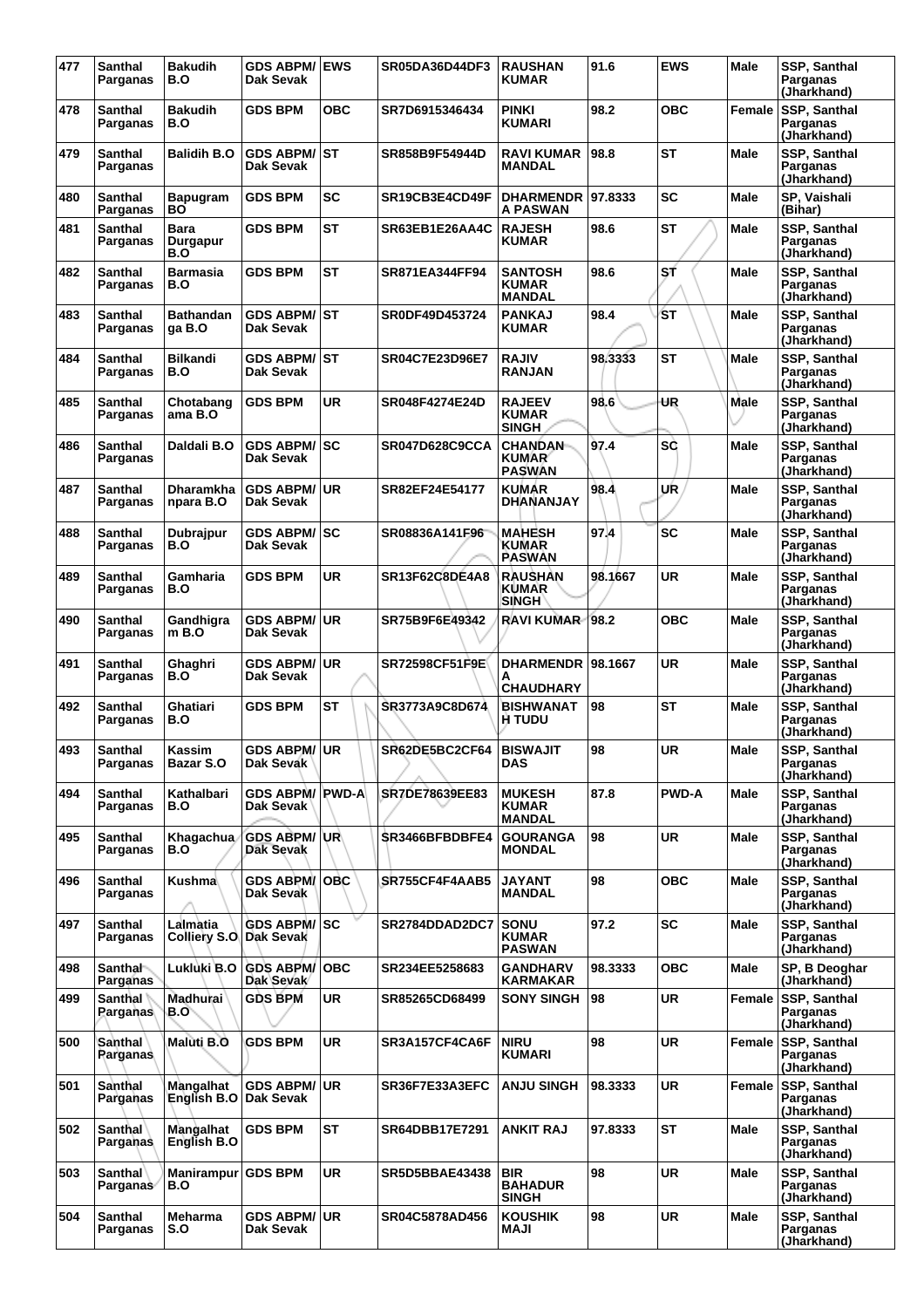| 505 | <b>Santhal</b><br>Parganas | <b>Mirzachowk</b><br>i S.O   | <b>GDS ABPM/ST</b><br>Dak Sevak   |            | SR0A6EFD64AF8E        | <b>ANKIT</b><br><b>KUMAR</b>                   | 97.8333 | <b>ST</b>  | <b>Male</b> | SSP, Santhal<br>Parganas<br>(Jharkhand) |
|-----|----------------------------|------------------------------|-----------------------------------|------------|-----------------------|------------------------------------------------|---------|------------|-------------|-----------------------------------------|
| 506 | Santhal<br>Parganas        | Nagarnabi<br>B.O             | <b>GDS BPM</b>                    | <b>UR</b>  | SR82C12D782462        | <b>SASTHI DAS</b>                              | 98      | <b>UR</b>  | Male        | SSP, Santhal<br>Parganas<br>(Jharkhand) |
| 507 | Santhal<br>Parganas        | Nepura B.O                   | <b>GDS ABPM/</b><br>Dak Sevak     | ∣UR.       | SR29A86C838AB3        | <b>NIDHI DHBE</b>                              | 97.8333 | <b>UR</b>  | Female      | SSP, Santhal<br>Parganas<br>(Jharkhand) |
| 508 | Santhal<br>Parganas        | P.K.Bazar<br>B.O             | <b>GDS ABPM/</b><br>Dak Sevak     | <b>UR</b>  | SR0B46667152DC        | <b>ROHIT</b><br><b>KUMAR</b><br><b>GOUTAM</b>  | 98      | <b>UR</b>  | <b>Male</b> | SSP, Santhal<br>Parganas<br>(Jharkhand) |
| 509 | Santhal<br>Parganas        | P.K.Bazar<br>B.O             | GDS ABPM/ SC<br>Dak Sevak         |            | SR271A5F4483E2        | <b>PARAMESHW</b><br>ER KUMAR<br><b>BAURI</b>   | 97.4    | <b>SC</b>  | Male        | SSP, Santhal<br>Parganas<br>(Jharkhand) |
| 510 | Santhal<br>Parganas        | Parua B.O                    | <b>GDS BPM</b>                    | <b>SC</b>  | SR213B717556FB        | <b>ASHOK</b><br><b>KUMAR</b>                   | 97.4    | SC.        | <b>Male</b> | SSP, Santhal<br>Parganas<br>(Jharkhand) |
| 511 | <b>Santhal</b><br>Parganas | Pathna S.O                   | <b>GDS ABPM/</b><br>Dak Sevak     | UR.        | SR81F4EDFB6A89        | <b>ADARSH</b><br>KUMAR SAH                     | 98      | <b>OBC</b> | <b>Male</b> | SSP, Santhal<br>Parganas<br>(Jharkhand) |
| 512 | <b>Santhal</b><br>Parganas | Piprakarudi<br>h B.O         | <b>GDS ABPM/ST</b><br>Dak Sevak   |            | SR2E81A2215274        | <b>SAHEBRAM</b><br><b>HEMBRAM</b>              | 97.4    | <b>ST</b>  | Male        | SSP, Santhal<br>Parganas<br>(Jharkhand) |
| 513 | Santhal<br>Parganas        | Pratappur<br>B.O             | <b>GDS ABPM/</b><br>Dak Sevak     | ∣0BC       | SR264F8247112A        | <b>RANJEET</b><br>KUMAR∕                       | 97.8    | <b>OBC</b> | Male        | SSP, Santhal<br>Parganas<br>(Jharkhand) |
| 514 | <b>Santhal</b><br>Parganas | Pratappur<br>B.O             | <b>GDS ABPM/</b><br>Dak Sevak     | ∣UR.       | SR1946591D8C94        | <b>DHARMENDR 97.8333</b><br>A DUBEY            |         | UR         | Male        | SSP, Santhal<br>Parganas<br>(Jharkhand) |
| 515 | Santhal<br>Parganas        | R.B. Palasi<br>B.O           | <b>GDS ABPM/ ST</b><br>Dak Sevak  |            | SR344641F44DB8        | <b>ANJU</b><br><b>KUMARI</b>                   | 95      | ŚΤ/        | Female      | SSP, Santhal<br>Parganas<br>(Jharkhand) |
| 516 | Santhal<br>Parganas        | Ranigram<br>B.O              | <b>GDS ABPM/</b><br>Dak Sevak     | ∣UR.       | SR7824F73932F6        | <b>SHAMPU</b><br>KUMARI                        | 97.8    | <b>OBC</b> | Female      | SSP, Santhal<br>Parganas<br>(Jharkhand) |
| 517 | Santhal<br>Parganas        | <b>Reshore</b><br>B.O        | GDS ABPM/│ST<br>Dak Sevak         |            | SR7DFE6E4C34EC        | <b>RAJESH</b><br><b>KUMAR</b><br><b>MANDAL</b> | 93.6    | <b>ST</b>  | <b>Male</b> | SSP, Santhal<br>Parganas<br>(Jharkhand) |
| 518 | Santhal<br>Parganas        | Rohra B.O                    | <b>GDS ABPM/ UR</b><br>Dak Sevak  |            | SR04544447F775        | <b>RAHUL</b><br><b>KUMAR</b>                   | 98.6    | UR         | Male        | SSP, Santhal<br>Parganas<br>(Jharkhand) |
| 519 | Santhal<br>Parganas        | Salaiya B.O                  | <b>GDS ABPM/ST</b><br>Dak Sevak   |            | SR396EC1AC94E6        | <b>BIRENDRA</b><br>TUDU                        | 95      | <b>ST</b>  | <b>Male</b> | SSP, Santhal<br>Parganas<br>(Jharkhand) |
| 520 | <b>Santhal</b><br>Parganas | Sarouni<br>Bazar S.O         | <b>GDS ABPM/</b><br>Dak Sevak     | UR.        | SR0B5D714A2A48        | MD<br><b>MOJAHIDUL</b><br>ISLAM                | 98.4    | <b>UR</b>  | Male        | SSP, Santhal<br>Parganas<br>(Jharkhand) |
| 521 | Santhal<br>Parganas        | <b>Sunder</b><br>Pahari B.O  | <b>GDS ABPMI UR</b><br>Dak Sevak  |            | SR245C63D363A6        | <b>MD WASIM</b><br>ANSARI                      | 98.4    | <b>UR</b>  | Male        | SSP, Santhal<br>Parganas<br>(Jharkhand) |
| 522 | Santhal<br>Parganas        | Tardiha B.O                  | <b>GDS BPM</b>                    | <b>EWS</b> | SR34DCBB8E714B        | <b>AMIT KUMAR</b><br>PANDEY                    | 91.2    | <b>EWS</b> | <b>Male</b> | SSP, Santhal<br>Parganas<br>(Jharkhand) |
| 523 | Santhal<br>Parganas        | Udhwa B.O                    | <b>GDS ABPM/ EWS</b><br>Dak Sevak |            | SR66B6C1A4FD9F        | <b>SANJAY</b><br>KUMAR DEO                     | 95      | <b>EWS</b> | Male        | SSP, Santhal<br>Parganas<br>(Jharkhand) |
| 524 | Singhbhu<br>m              | <b>Adardih</b><br><b>B.O</b> | <b>GDS BPM</b>                    | <b>EWS</b> | SR38FDEDDC283F        | <b>PRABHAKAR</b><br>SINGH                      | 99      | <b>EWS</b> | <b>Male</b> | <b>SSP. Singhbhum</b><br>(Jharkhand)    |
| 525 | Singhbhu<br>m              | Andhari<br>B.O               | <b>GDS BPM</b>                    | <b>ST</b>  | <b>SR6CE7544F2A1E</b> | <b>KUSHAL</b>                                  | 98.6667 | <b>ST</b>  | Male        | SSP, Singhbhum<br>(Jharkhand)           |
| 526 | Singhbhu<br>m              | Baipee B.O                   | <b>GDS ABPM/UR</b><br>Dak Sevak   |            | <b>SR4E12E43EF4C8</b> | DHANANJAY<br><b>KUMAR</b>                      | 98.8    | <b>OBC</b> | Male        | SSP, Singhbhum<br>(Jharkhand)           |
| 527 | Singhbhu<br>m              | Bankata<br>B.O               | <b>GDS BPM</b>                    | <b>EWS</b> | SR085FF4BD1BEC        | <b>PRITI</b><br>KUMARI                         | 98.6    | <b>EWS</b> | Female      | SSP, Singhbhum<br>(Jharkhand)           |
| 528 | Singhbhu<br>m              | <b>Bankati B.O</b>           | <b>GDS BPM</b>                    | <b>EWS</b> | SR2F44B6DF39C4        | <b>RAM SINGH</b>                               | 98.1667 | <b>EWS</b> | Male        | SSP, Singhbhum<br>(Jharkhand)           |
| 529 | Singhbhu<br>m              | <b>Banmakari</b><br>B.O      | <b>GDS BPM</b>                    | UR         | <b>SR1FCC8266932A</b> | <b>PRADHAN</b><br><b>KUMAR</b>                 | 98.8333 | овс        | Male        | SSP, Patna (Bihar)                      |
| 530 | Singhbhu<br>m              | Bara Asti<br>B.O             | GDS BPM                           | <b>UR</b>  | SR182E2494AC3F        | NISHANT<br><b>SINGH</b>                        | 98.8    | <b>UR</b>  | Male        | SSP, Singhbhum<br>(Jharkhand)           |
| 531 | Singhbhu<br>m              | <b>Baragaria</b><br>B.O      | <b>GDS ABPM/ SC</b><br>Dak Sevak  |            | SR63167744D7D4        | <b>UJJWAL</b><br><b>KUMAR</b>                  | 98.6    | <b>SC</b>  | Male        | SSP, Singhbhum<br>(Jharkhand)           |
| 532 | Singhbhu<br>m              | <b>Barpose</b><br>B.O        | GDS BPM                           | UR         | SR2354A21D69B5        | <b>ROHAN</b><br><b>SINGH</b>                   | 98.8    | <b>UR</b>  | Male        | SSP, Singhbhum<br>(Jharkhand)           |
| 533 | Singhbhu<br>m              | Beko B.O                     | <b>GDS ABPM/</b><br>Dak Sevak     | <b>OBC</b> | SR237E411BEB44        | <b>ASHOK</b><br>KUMAR<br><b>UADAV</b>          | 98.4    | <b>OBC</b> | Male        | SSP, Singhbhum<br>(Jharkhand)           |
| 534 | Singhbhu<br>m              | <b>Benisagar</b><br>B.O      | <b>GDS BPM</b>                    | <b>ST</b>  | SR77C21418BA99        | <b>SANJAY</b><br><b>MANDAL</b>                 | 98.5    | <b>ST</b>  | Male        | SSP, Singhbhum<br>(Jharkhand)           |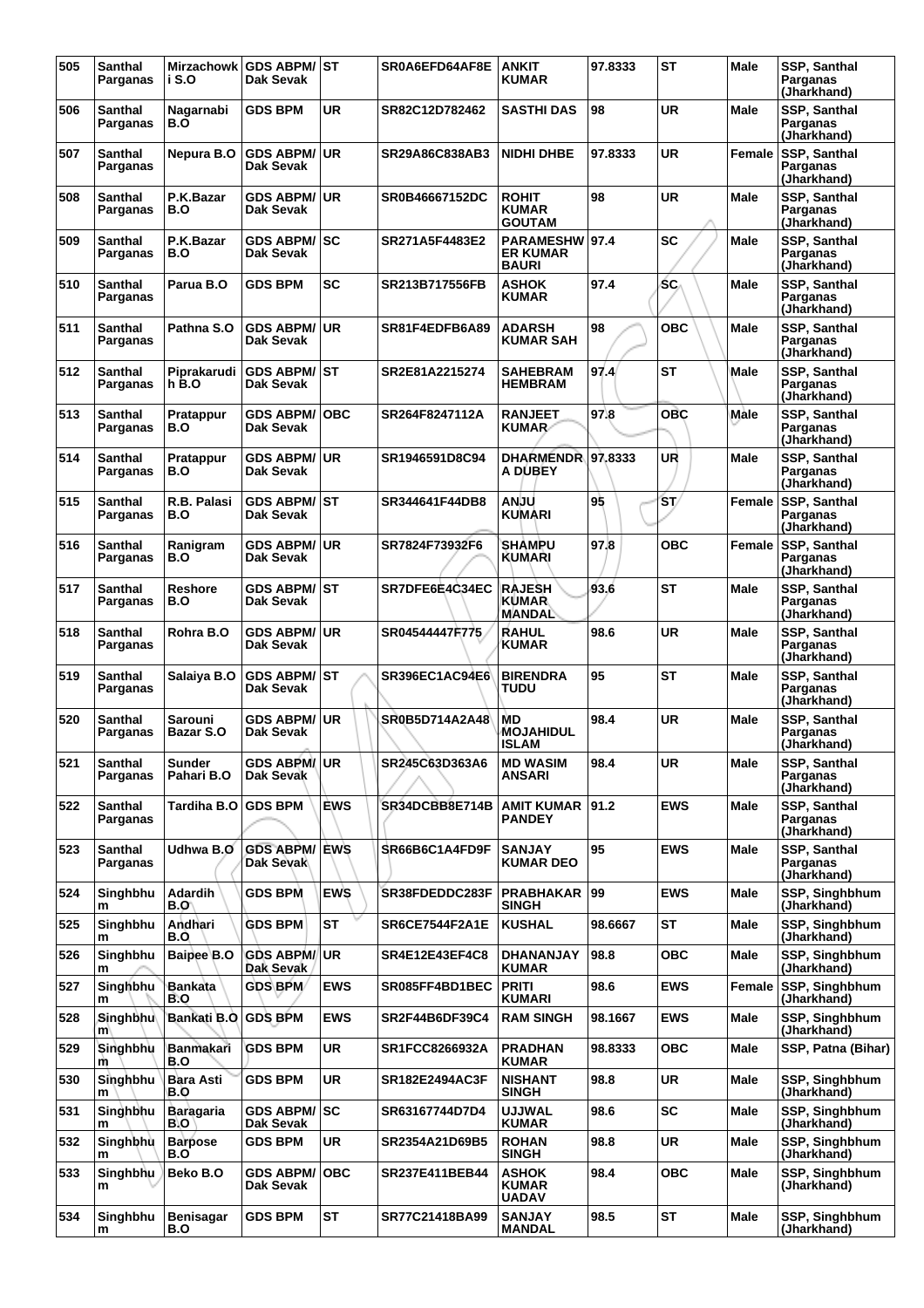| 535 | Singhbhu<br>m | <b>Bera</b><br>Kenduda<br>B.O | <b>GDS ABPM/</b><br>Dak Sevak    | <b>UR</b>    | SR44135298D868        | <b>CHUNCHUN</b><br><b>KUMAR</b>           | 98.8    | <b>UR</b>    | <b>Male</b> | SSP, Singhbhum<br>(Jharkhand)        |
|-----|---------------|-------------------------------|----------------------------------|--------------|-----------------------|-------------------------------------------|---------|--------------|-------------|--------------------------------------|
| 536 | Singhbhu<br>m | <b>Bhaduakoc</b><br>ha B.O    | <b>GDS BPM</b>                   | UR           | SR2B9AA665F81F        | <b>SAMRESH</b><br><b>KUMAR</b>            | 98.6    | UR           | Male        | SSP, Singhbhum<br>(Jharkhand)        |
| 537 | Singhbhu<br>m | <b>Bhagabilla</b><br>B.O      | <b>GDS ABPM/</b><br>Dak Sevak    | <b>UR</b>    | SR4741251CD12D        | TINKU<br><b>BHARTI</b>                    | 98.6    | <b>UR</b>    | Male        | SSP, Ranchi<br>(Jharkhand)           |
| 538 | Singhbhu<br>m | <b>Bhandaru</b><br>B.O        | <b>GDS ABPM/</b><br>Dak Sevak    | <b>UR</b>    | SR4359F1789139        | <b>CHHOTI</b><br>KUMARI                   | 98.6    | <b>UR</b>    | Female      | SSP, Singhbhum<br>(Jharkhand)        |
| 539 | Singhbhu<br>m | <b>Bhandaru</b><br>B.O        | <b>GDS BPM</b>                   | UR           | SR65ABA4348562        | <b>RAHUL</b><br><b>KUMAR</b>              | 98.5    | OBC          | Male        | SSP, Patna (Bihar)                   |
| 540 | Singhbhu<br>m | <b>Bhatin B.O</b>             | <b>GDS BPM</b>                   | <b>ST</b>    | SR8AFAE24132CD        | <b>SUBODH</b><br><b>KUMAR</b>             | 98.5    | ST           | Male        | SSP, Singhbhum<br>(Jharkhand)        |
| 541 | Singhbhu<br>m | Bidra B.O                     | <b>GDS ABPM/</b><br>Dak Sevak    | <b>UR</b>    | SR82A754595467        | <b>ABHISHEK</b><br>KUMAR<br><b>PATHAK</b> | 98.4    | UR           | Male        | SSP, Singhbhum<br>(Jharkhand)        |
| 542 | Singhbhu<br>m | Boram S.O                     | <b>GDS ABPM/</b><br>Dak Sevak    | <b>UR</b>    | SR5B2C25778C1F        | <b>PRATAP</b><br>TIWARI                   | 98.4    | ŰR           | Male        | SSP, Singhbhum<br>(Jharkhand)        |
| 543 | Singhbhu<br>m | <b>Brahman</b><br>Kutung B.O  | <b>GDS BPM</b>                   | <b>ST</b>    | SR6B46C9FCC17B        | <b>RAJIV</b><br><b>KUMAR</b>              | 98.3333 | <b>ST</b>    | Male        | SSP, Singhbhum<br>(Jharkhand)        |
| 544 | Singhbhu<br>m | <b>Butgora</b><br>B.O         | <b>GDS ABPM/</b><br>Dak Sevak    | <b>UR</b>    | <b>SR146D9FD681B8</b> | <b>MURALI</b><br><b>KUMAR</b>             | 98.3333 | <b>SC</b>    | Male        | SSP, Singhbhum<br>(Jharkhand)        |
| 545 | Singhbhu<br>m | <b>Chakulia</b><br>S.O        | <b>GDS ABPM/</b><br>Dak Sevak    | <b>UR</b>    | SR24ECFF19256D        | <b>RUPAM</b><br><b>GHOSH</b>              | 99.2    | UR           | <b>Male</b> | SSP, Singhbhum<br>(Jharkhand)        |
| 546 | Singhbhu<br>m | Chiria S.O                    | <b>GDS ABPM/</b><br>Dak Sevak    | <b>UR</b>    | SR82B1CE891822        | RAMANUJAM                                 | 98.2    | UR           | Male        | SSP, Singhbhum<br>(Jharkhand)        |
| 547 | Singhbhu<br>m | Dalbhanga<br>B.O              | <b>GDS ABPM/</b><br>Dak Sevak    | <b>UR</b>    | SR67448C1FD6FE        | <b>SAROJ</b><br><b>KUMAR</b>              | 98.2    | ОВС          | Male        | SSP, Singhbhum<br>(Jharkhand)        |
| 548 | Singhbhu<br>m | Dalki B.O                     | <b>GDS ABPM/</b><br>Dak Sevak    | <b>UR</b>    | SR1444FCD77A8B        | <b>PAPPU</b><br>YADAV                     | 98.2    | <b>OBC</b>   | Male        | SSP, Singhbhum<br>(Jharkhand)        |
| 549 | Singhbhu<br>m | <b>Dandudih</b><br>B.O        | <b>GDS ABPM/</b><br>Dak Sevak    | IST          | <b>SR032814FDA41D</b> | <b>KAVITA</b><br>KUMARI                   | 98.5    | <b>ST</b>    | Female      | SSP, Singhbhum<br>(Jharkhand)        |
| 550 | Singhbhu<br>m | <b>Dandudih</b><br>B.O        | <b>GDS BPM</b>                   | <b>UR</b>    | SR01686BC49D38        | <b>PANKAJ</b><br><b>KUMAR RAM</b>         | 98.5    | <b>SC</b>    | Male        | SSP, Muzaffarpur<br>(Bihar)          |
| 551 | Singhbhu<br>m | <b>Deoltand</b><br>B.O        | <b>GDS ABPM/</b><br>Dak Sevak    | <b>ST</b>    | SR1F93FAC9C18F        | <b>BINDESWARI</b><br><b>SINGH</b>         | 97.6    | ST           | Female      | SSP, Singhbhum<br>(Jharkhand)        |
| 552 | Singhbhu<br>m | <b>Dhirol B.O</b>             | <b>GDS BPM</b>                   | UR           | SR0289C2C67442        | <b>PRASANT</b><br>KUMAR<br><b>SINGH</b>   | 98.2    | <b>UR</b>    | Male        | SSP, Singhbhum<br>(Jharkhand)        |
| 553 | Singhbhu<br>m | Dopai B.O                     | <b>GDS ABPM/</b><br>Dak Sevak    | <b>UR</b>    | SR6818B9DE4B2E        | <b>SUJIT</b><br><b>KUMAR</b>              | 98.2    | <b>UR</b>    | Male        | SSP, Singhbhum<br>(Jharkhand)        |
| 554 | Singhbhu<br>m | Dugdha<br>B.O                 | <b>GDS BPM</b>                   | UR           | SR12DA772CE4DF        | RANBAHADU<br><b>R PRASAD</b>              | 98.4    | <b>UR</b>    | Male        | SSP, Singhbhum<br>(Jharkhand)        |
| 555 | Singhbhu<br>m | <b>Dumuria</b><br>B.O         | <b>GDS ABPM/</b><br>Dak Sevak    | UR.          | SR6A4B5A5FF84B        | <b>TEJENDRA</b><br><b>KUMAR PAL</b>       | 98.1667 | OBC          | Male        | SSP, Singhbhum<br>(Jharkhand)        |
| 556 | Singhbhu<br>m | <b>Dumuria</b><br>B.O         | GDS BPM                          | <b>UR</b>    | SR1B48D3D42762        | <b>VIKRAMJEET</b><br><b>SINGH</b>         | 98.1667 | <b>UR</b>    | Male        | SSP, Singhbhum<br>(Jharkhand)        |
| 557 | Singhbhu<br>m | Gandanata<br>B.O              | <b>GDS BPM</b>                   | <b>ST</b>    | SR26444A264A14        | <b>SURENDRA</b><br><b>PURTY</b>           | 95      | <b>ST</b>    | Male        | SSP, Singhbhum<br>(Jharkhand)        |
| 558 | Singhbhu<br>m | Gohaldangr<br>a B.O           | <b>GDS ABPM/</b><br>Dak Sevak    | UR           | SR1AD1EBD1F1B1        | <b>MANISH</b><br><b>KUMAR</b>             | 98.1667 | <b>UR</b>    | Male        | SSP, Singhbhum<br>(Jharkhand)        |
| 559 | Singhbhu<br>m | Gulkera<br>B.O                | <b>GDS ABPM/ST</b><br>Dak Sevak  |              | <b>SR442DFE56DF56</b> | <b>PRADHAN</b><br><b>MUNDA</b>            | 98      | <b>ST</b>    | Male        | <b>SSP. Singhbhum</b><br>(Jharkhand) |
| 560 | Singhbhu<br>m | Gumuria<br>B.O                | <b>GDS ABPM/UR</b><br>Dak Sevak  |              | SR44C681E2E6C1        | <b>ANAND</b><br><b>KUMAR</b>              | 98      | <b>OBC</b>   | Male        | <b>SSP. Singhbhum</b><br>(Jharkhand) |
| 561 | Singhbhu<br>m | Gurabanda<br>B.O              | <b>GDS ABPM/</b><br>Dak Sevak    | UR.          | SR0175F5C4936C        | <b>NISHANT</b><br><b>KUMAR</b>            | 98      | OBC          | Male        | SSP, Singhbhum<br>(Jharkhand)        |
| 562 | Singhbhu<br>m | Haludpukur<br>B.O             | <b>GDS BPM</b>                   | <b>UR</b>    | <b>SR7282F3CCF2C4</b> | <b>LUNA</b><br><b>KUMAR</b>               | 98.4    | <b>OBC</b>   | Male        | SSP, Singhbhum<br>(Jharkhand)        |
| 563 | Singhbhu<br>m | Hudu B.O                      | <b>GDS ABPM/</b><br>Dak Sevak    | <b>UR</b>    | SR0C1471291493        | <b>RAMESHVAR</b><br>CHAUDHAAR<br>Y        | 98      | <b>UR</b>    | Male        | SSP, Singhbhum<br>(Jharkhand)        |
| 564 | Singhbhu<br>m | Icha B.O.                     | <b>GDS ABPM/ UR</b><br>Dak Sevak |              | <b>SR4C5CC3DE4444</b> | <b>SUMIRAN</b><br><b>KUMAR</b>            | 98      | <b>EWS</b>   | Male        | SP, Giridih<br>(Jharkhand)           |
| 565 | Singhbhu<br>m | Itagarh B.O                   | <b>GDS ABPM/ ST</b><br>Dak Sevak |              | SR48D32F3F3452        | <b>PUNAM</b><br>KUMARI                    | 97      | <b>ST</b>    | Female      | SSP, Singhbhum<br>(Jharkhand)        |
| 566 | Singhbhu<br>m | Itagarh B.O                   | <b>GDS BPM</b>                   | <b>PWD-A</b> | SR73992154CA92        | <b>SHANKAR</b><br><b>KUMAR</b>            | 85.4    | <b>PWD-A</b> | Male        | SSP, Singhbhum<br>(Jharkhand)        |
| 567 | Singhbhu<br>m | Jamid B.O                     | <b>GDS BPM</b>                   | <b>SC</b>    | SR7DADD4ECA63<br>Е    | <b>SHASHI</b><br><b>RANJNA</b>            | 98.2    | <b>SC</b>    | Female      | SSP, Singhbhum<br>(Jharkhand)        |
| 568 | Singhbhu<br>m | Jamua B.O                     | <b>GDS BPM</b>                   | <b>OBC</b>   | <b>SR1D859EE6AC88</b> | <b>BABLU</b><br><b>KUMAR SAH</b>          | 98.6    | <b>OBC</b>   | Male        | SSP, Singhbhum<br>(Jharkhand)        |
| 569 | Singhbhu<br>m | Jhabri B.O                    | <b>GDS ABPM/</b><br>Dak Sevak    | UR.          | <b>SR1AB13E8CB92B</b> | <b>MAHESWAR</b><br><b>MACHHUA</b>         | 97.8    | <b>SC</b>    | Male        | SSP, Singhbhum<br>(Jharkhand)        |
| 570 | Singhbhu<br>m | Joypura<br>B.O                | <b>GDS ABPM/ST</b><br>Dak Sevak  |              | <b>SR04D54C48C55D</b> | <b>RAJESH</b><br><b>MURMU</b>             | 95      | <b>ST</b>    | Male        | SSP, Singhbhum<br>(Jharkhand)        |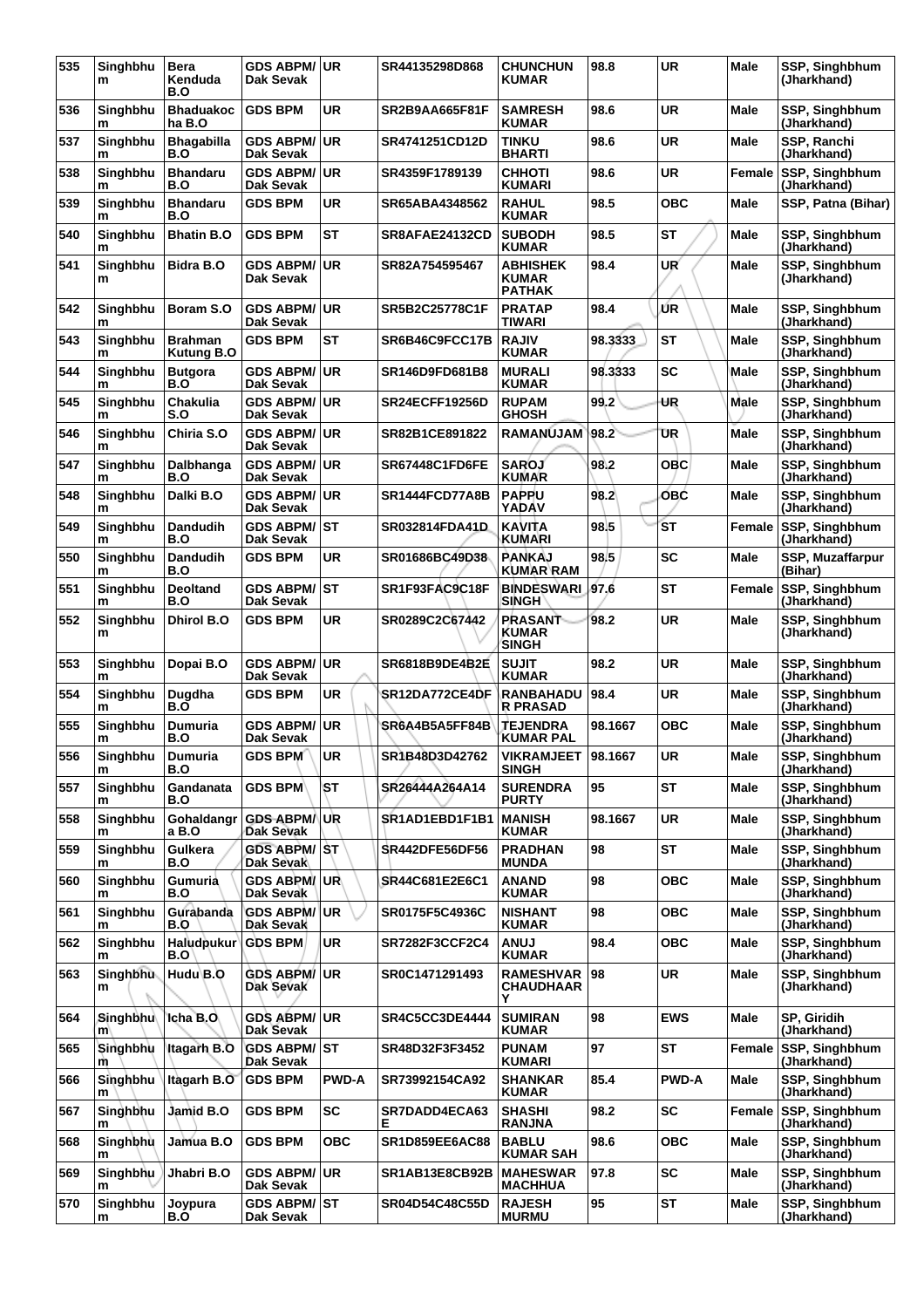| 571 | Singhbhu<br>m  | Juri B.O                         | <b>GDS BPM</b>                       | <b>UR</b>  | <b>SR776417CB9F6D</b>  | <b>MD RUVEL</b><br><b>MANDAL</b>                 | 98.2    | <b>UR</b>  | Male          | SSP, Singhbhum<br>(Jharkhand)        |
|-----|----------------|----------------------------------|--------------------------------------|------------|------------------------|--------------------------------------------------|---------|------------|---------------|--------------------------------------|
| 572 | Singhbhu<br>m  | Kadamdiha<br>B.O                 | <b>GDS ABPM/</b><br>Dak Sevak        | <b>UR</b>  | <b>SR118A7ED3A512</b>  | <b>NAVIN</b><br><b>KUMAR</b>                     | 97.8    | <b>OBC</b> | Male          | SSP, Singhbhum<br>(Jharkhand)        |
| 573 | Singhbhu<br>m  | Kaima B.O                        | <b>GDS ABPM/</b><br>Dak Sevak        | <b>EWS</b> | <b>SR829ADF48B52B</b>  | <b>HIMANSHU</b><br><b>KUMAR</b>                  | 97.2    | <b>EWS</b> | Male          | SSP, Singhbhum<br>(Jharkhand)        |
| 574 | Singhbhu<br>m  | Kaimi B.O                        | <b>GDS ABPM/</b><br>Dak Sevak        | <b>UR</b>  | SR5A782528D3B6         | <b>RAJ KAMAL</b><br><b>PANDAY</b>                | 97.8    | <b>UR</b>  | Male          | SSP, Singhbhum<br>(Jharkhand)        |
| 575 | Singhbhu<br>m  | Kalikapur<br>B.O                 | <b>GDS BPM</b>                       | <b>ST</b>  | SR5DA4E9B6A49B         | <b>GITA KUMARI</b>                               | 97.6    | <b>ST</b>  | Female        | SSP, Singhbhum<br>(Jharkhand)        |
| 576 | Singhbhu<br>m  | Kantaboni<br>B.O                 | <b>GDS ABPM/</b><br>Dak Sevak        | <b>UR</b>  | <b>SR4AFD12F8865F</b>  | <b>PINTU</b><br><b>KUMAR</b>                     | 97.8    | <b>SC</b>  | <b>Male</b>   | SSP, Singhbhum<br>(Jharkhand)        |
| 577 | Singhbhu<br>m  | Karanjia<br>B.O                  | GDS ABPM/ST<br>Dak Sevak             |            | SR2EBDE9D1B647         | <b>RAMESH</b><br><b>HEMBRAM</b>                  | 95      | <b>ST</b>  | Male          | SSP, Singhbhum<br>(Jharkhand)        |
| 578 | Singhbhu<br>m  | Kendamun<br>di B.O               | <b>GDS ABPM/</b><br>Dak Sevak        | <b>UR</b>  | SR46F62454ADC3         | <b>BISHNU</b><br><b>PADO</b><br><b>MAHATO</b>    | 98.2    | <b>OBC</b> | Male          | SSP, Singhbhum<br>(Jharkhand)        |
| 579 | Singhbhu<br>m  | Kesharda<br>B.O                  | <b>GDS BPM</b>                       | <b>UR</b>  | SR3B612592C451         | <b>RAMPADA</b><br><b>SINGH</b>                   | 97.8    | <b>UR</b>  | Male          | SSP, Singhbhum<br>(Jharkhand)        |
| 580 | Singhbhu<br>m  | Kharpose<br>B.O                  | <b>GDS ABPM/</b><br>Dak Sevak        | <b>SC</b>  | SR0542B29B4FD8         | <b>PRABHAT</b><br><b>PASWAN</b>                  | 97.8    | SC         | Male          | SSP, Singhbhum<br>(Jharkhand)        |
| 581 | Singhbhu<br>m  | Khunti B.O                       | <b>GDS BPM</b>                       | <b>UR</b>  | SR2B94B61B249E         | <b>BIJAY GORAI</b>                               | 98      | <b>UR</b>  | Male          | SSP, Singhbhum<br>(Jharkhand)        |
| 582 | Singhbhu<br>m  | Kuiani B.O                       | <b>GDS ABPM/</b><br>Dak Sevak        | <b>UR</b>  | SR44934F594F79         | ATAL BIHARL<br><b>MAHATO</b>                     | 98      | OBC        | Male          | SSP, Singhbhum<br>(Jharkhand)        |
| 583 | Singhbhu<br>m  | Kuiani B.O                       | <b>GDS BPM</b>                       | <b>ST</b>  | <b>SR0C4F779A6B34</b>  | SONU<br><b>MANJHI</b>                            | 96.4    | ST)        | Male          | SSP, Singhbhum<br>(Jharkhand)        |
| 584 | Singhbhu<br>m  | Luabasa<br>B.O                   | <b>GDS ABPM/</b><br>Dak Sevak        | <b>UR</b>  | SR87B89922246D         | <b>NITISH</b><br><b>KUMAR</b><br><b>RANJAN</b>   | 97.8    | UŔ         | Male          | SSP, Singhbhum<br>(Jharkhand)        |
| 585 | Singhbhu<br>m  | <b>Mahudi BO</b>                 | <b>GDS ABPM/</b><br>Dak Sevak        | <b>OBC</b> | SR3D5446D471F4         | <b>PRABHAT</b><br>KUMAR<br><b>GOPE</b>           | 98.2    | <b>OBC</b> | Male          | SP, Dhanbad<br>(Jharkhand)           |
| 586 | Singhbhu<br>m  | <b>Malkundi</b><br>B.O           | <b>GDS BPM</b>                       | <b>SC</b>  | SR24D9BE26C9CD         | <b>VINAY</b><br>KUMAR<br><b>PASWAN</b>           | 98      | <b>SC</b>  | Male          | SSP, Singhbhum<br>(Jharkhand)        |
| 587 | Singhbhu<br>m  | Meghahatu<br>buru S.O            | <b>GDS ABPM/ ST</b><br>Dak Sevak     |            | SR0E95BD3DBE4F         | <b>JAYANT</b><br><b>NIKHIL</b><br><b>HEMBROM</b> | 95      | <b>ST</b>  | Male          | SSP, Singhbhum<br>(Jharkhand)        |
| 588 | Singhbhu<br>m  | <b>Mohulishol</b><br>e B.O       | <b>GDS ABPM/</b><br>Dak Sevak        | <b>ST</b>  | <b>SR1C55CBF6B434</b>  | <b>SIDHANTA</b><br><b>HEMBRAM</b>                | 95      | <b>ST</b>  | Male          | SSP, Singhbhum<br>(Jharkhand)        |
| 589 | Singhbhu<br>m  | Moubhanda<br>r S.O               | <b>GDS ABPM/</b><br>Dak Sevak        | <b>UR</b>  | SR59DCD4E6F491         | <b>KAJAL</b><br><b>MONDAL</b>                    | 98.1429 | UR         | Male          | SSP, Singhbhum<br>(Jharkhand)        |
| 590 | Singhbhu<br>m  | Nowagarh<br>B.O                  | <b>GDS ABPM/</b><br>Dak Sevak        | <b>UR</b>  | SR75ACA11AA6EB MANISHA | MAHATO                                           | 98.4    | <b>UR</b>  | Female        | <b>SSP, Singhbhum</b><br>(Jharkhand) |
| 591 | Singhbhu<br>m  | Panduda<br><b>B.O</b>            | <b>GDS ABPM/ST</b><br>Dak Sevak      |            | <b>SR3779D95F7CFC</b>  | <b>ASHISH</b><br><b>KUMAR</b><br>JAMUDA          | 95      | <b>ST</b>  | Male          | SSP, Singhbhum<br>(Jharkhand)        |
| 592 | Singhbhu<br>m  | Pilka B.O                        | <b>GDS ABPM/ST</b><br>Dak Sevak      |            | SR368E6944CAC2         | JITENDRA<br><b>KUMAR</b><br><b>MUNDA</b>         | 95.6    | <b>ST</b>  | <b>Male</b>   | SSP, Singhbhum<br>(Jharkhand)        |
| 593 | Singhbhu<br>m  | Pokharia<br>B.O                  | <b>GDS BPM</b>                       | UR∖        | <b>SR4AF5A948E436</b>  | <b>DEBASHIS</b><br>MANDAL                        | 99.8    | <b>UR</b>  | Male          | SSP, Singhbhum<br>(Jharkhand)        |
| 594 | Singhbhu<br>m  | Potka B.O                        | <b>GDS BPM</b>                       | SŤ         | SR65EDB316A487         | <b>PURNIMA</b><br><b>MURMU</b>                   | 95      | <b>ST</b>  | Female        | SSP, Singhbhum<br>(Jharkhand)        |
| 595 | Singhbhu<br>m  | Rajanand<br>Pur B.O              | <b>GDS ABPM/</b><br>Dak Sevak        | <b>UR</b>  | <b>SR73A6C3DDA978</b>  | <b>OMPRAKASH</b><br><b>SINGH</b>                 | 97.8    | <b>OBC</b> | Male          | SSP, Singhbhum<br>(Jharkhand)        |
| 596 | Singhbhu<br>m  | Rasun<br>Chòpa B.O               | <b>GDS BPM</b>                       | <b>SC</b>  | SR64984CA4BD24         | <b>RAVI KUMAR</b><br><b>PASWAN</b>               | 97.8    | <b>SC</b>  | Male          | SSP, Singhbhum<br>(Jharkhand)        |
| 597 | Singhbhu<br>m  | Ruia B.O                         | <b>GDS ABPM/</b><br>Dak Sevak        | <b>UR</b>  | SR6B28E4433591         | <b>VIKASH</b><br><b>KUMAR</b>                    | 97.8    | UR         | Male          | SP, Dhanbad<br>(Jharkhand)           |
| 598 | Singhbhu<br>m  | Sarjamda<br>B.O                  | <b>GDS BPM</b>                       | <b>UR</b>  | SR72429C582445         | <b>PRIYANKA</b><br><b>KUMARI</b>                 | 98.4    | <b>SC</b>  | Female        | SSP, Singhbhum<br>(Jharkhand)        |
| 599 | Singhbhu<br>m  | Sarjamhatu<br>B.O                | <b>GDS BPM</b>                       | <b>ST</b>  | SR24442C183F44         | <b>MOJESH</b><br><b>GURIA</b>                    | 95      | <b>ST</b>  | Male          | SSP, Singhbhum<br>(Jharkhand)        |
| 600 | Singhbhu<br>m. | <b>Shyam</b><br>Sunderpur<br>B.O | <b>GDS BPM</b>                       | <b>OBC</b> | SR29AAD4BA1CB<br>2     | <b>QUASIM</b><br><b>ANSARI</b>                   | 98.2    | <b>OBC</b> | Male          | SSP, Singhbhum<br>(Jharkhand)        |
| 601 | Singhbhu<br>m  | Simdi B.O                        | <b>GDS ABPM/</b><br>Dak Sevak        | <b>UR</b>  | SR822F86B49977         | <b>PINKY</b><br><b>KUMARI</b>                    | 97.8    | <b>OBC</b> | <b>Female</b> | SSP, Singhbhum<br>(Jharkhand)        |
| 602 | Singhbhu<br>m  | Singhpokha<br>ria B.O            | <b>GDS BPM</b>                       | <b>SC</b>  | SR0AAC9B87ED44         | <b>SANTOSH</b><br><b>CHAUDHARI</b>               | 98      | SC         | Male          | SSP, Singhbhum<br>(Jharkhand)        |
| 603 | Singhbhu<br>m  | Sonahatu<br>B.O                  | GDS BPM                              | <b>UR</b>  | SR0498886A963D         | <b>SUMAN</b><br><b>KUMARI</b>                    | 97.8    | <b>UR</b>  | Female        | SSP, Singhbhum<br>(Jharkhand)        |
| 604 | Singhbhu<br>m  | Soro B.O                         | GDS BPM                              | ОВС        | SR81EDE5272A26         | <b>KRIPA</b><br><b>SINDHU AHIR</b>               | 98      | <b>OBC</b> | Male          | SSP, Ranchi<br>(Jharkhand)           |
| 605 | Singhbhu<br>m  | Surjabasa<br>B.O                 | <b>GDS ABPM/</b><br><b>Dak Sevak</b> | <b>UR</b>  | SR4BEB9EBD5C48         | <b>JITENDRA</b><br><b>KUMAR</b>                  | 97.8    | <b>OBC</b> | Male          | SSP, Singhbhum<br>(Jharkhand)        |